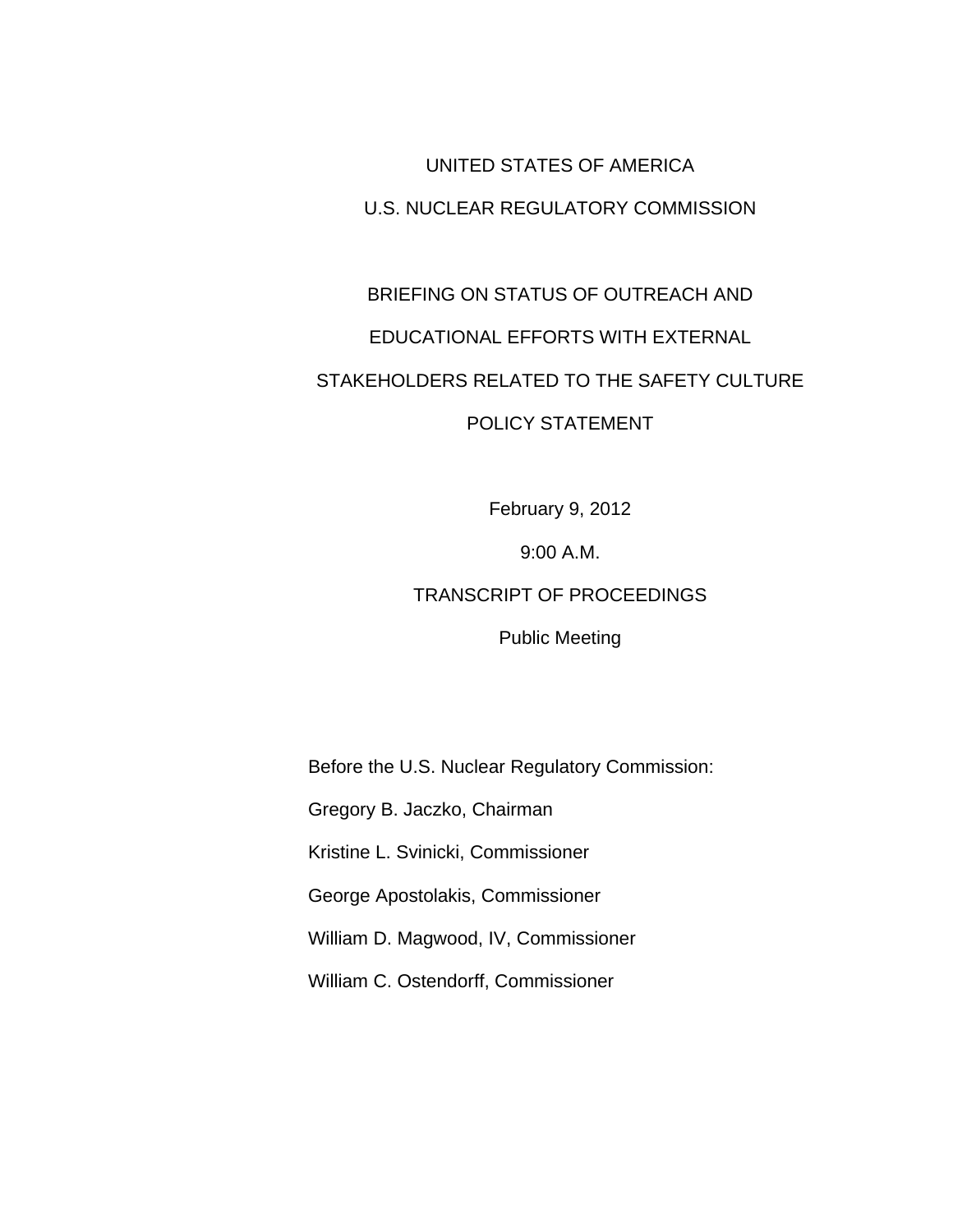## APPEARANCES

External Panel:

Janet Schlueter **Director** Fuel and Materials Safety Nuclear Energy Institute, Fuel Cycle Facilities **Representative** 

Lee Cox Organization of Agreement States Director of Emerging Issues and Advocacy Chief, North Carolina Division of Health Service Regulation, Department of Health and Human Services

Ed Halpin President and CEO/Chief Nuclear Officer, South Texas Project Nuclear Operating Company

Billie Garde Attorney, Partner at Clifford & Garde, LLP

NRC Staff:

Bill Borchardt Executive Director for Operations

Andy Campbell Deputy Director Office of Enforcement

Diane J. Sieracki Senior Safety Culture Program Manager Office of Enforcement

Undine Shoop Chief Health Physics and Human Performance Branch Office of Nuclear Reactor Regulation

John Kinneman Director, Division of Fuel Cycle Safety and Safeguards **NMSS**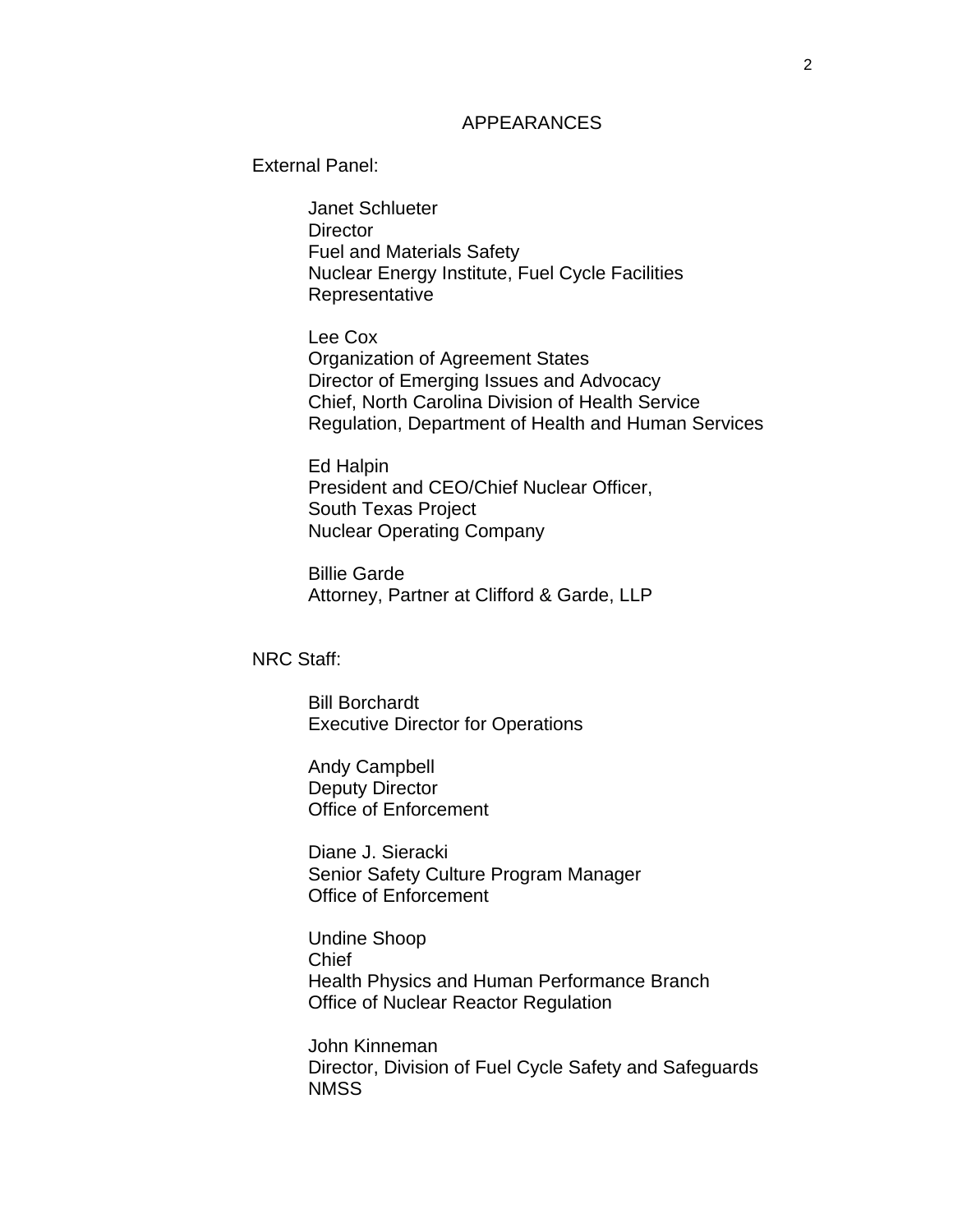Cindy Flannery Health Physicist Intergovernmental Liaison Branch FSME

Laura A. Dudes Deputy Director Division of Engineering Office of New Reactors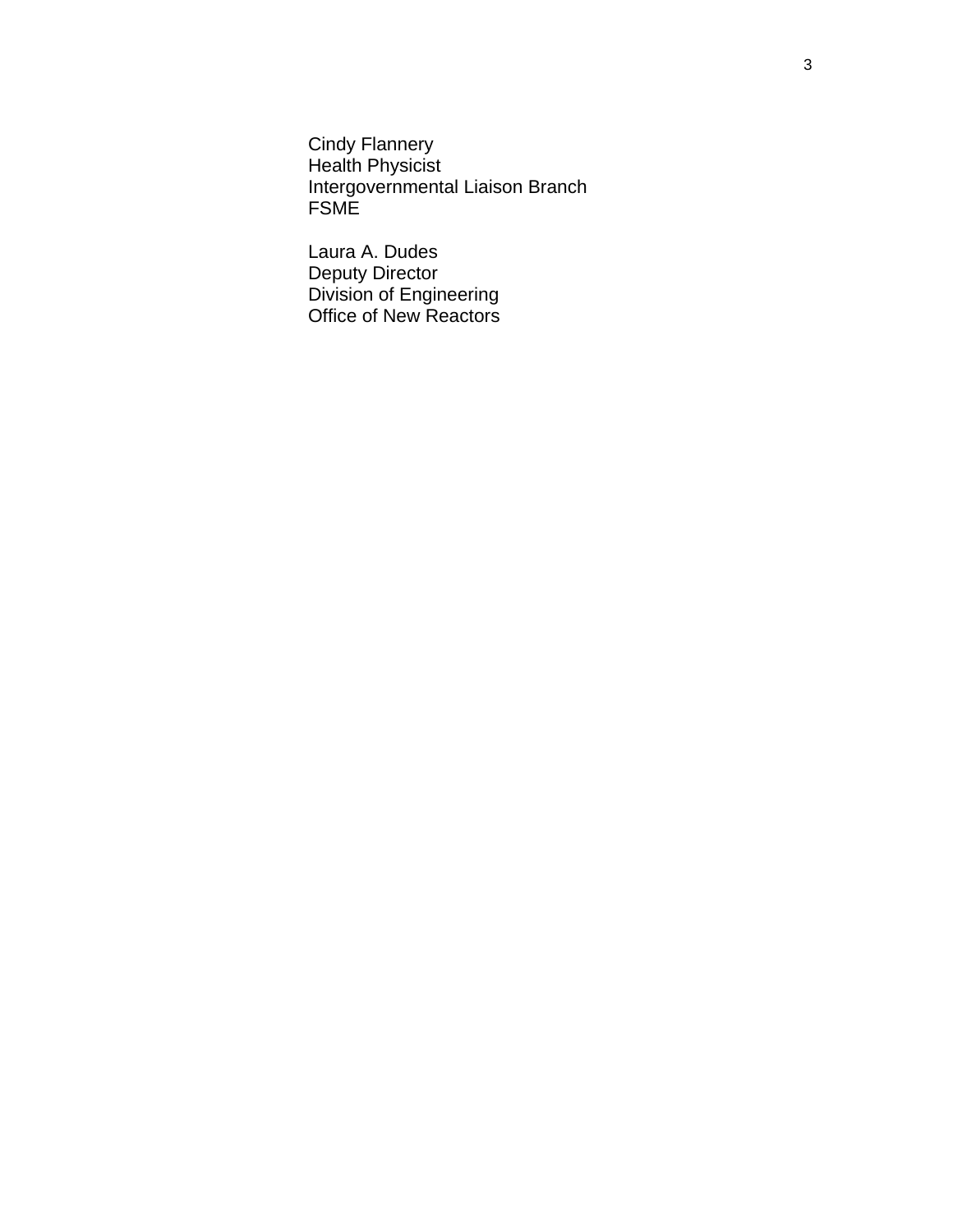| 1                | PROCEEDINGS                                                                            |
|------------------|----------------------------------------------------------------------------------------|
| $\overline{2}$   | CHAIRMAN JACZKO: Good morning everyone. The Commission                                 |
| 3                | meets today to discuss the educational outreach efforts of the staff to our            |
| 4                | regulated communities in regard to our Safety Culture Policy Statement. The            |
| 5                | purpose of the Safety Culture Policy Statement, which was finalized in June of         |
| 6                | 2011, is to establish the Commission's expectation that individuals in                 |
| $\overline{7}$   | organizations develop and maintain a positive safety culture in line with the          |
| 8                | safety and security significance of their activities and the nature and complexity     |
| $\boldsymbol{9}$ | of their organizations and functions.                                                  |
| 10               | I think this was a tremendous accomplishment for everyone                              |
| 11               | involved. Communicating our expectations requires recognition of the wide              |
| 12               | variety of individuals and organizations in the regulated community, with a            |
| 13               | community that includes industrial facilities, hospitals, clinics, research and test   |
| 14               | reactors, large scale fuel fabrication facilities, operating reactor plants, and more. |
| 15               | There cannot be one approach that will be effective or appropriate for all settings.   |
| 16               | Establishing and maintaining a safety-conscious work environment                       |
| 17               | requires hard work, steady commitment, and continuous monitoring. So I                 |
| 18               | certainly look forward to learning more today about the staff's outreach and           |
| 19               | education efforts in our stakeholders work to establish and strengthen a positive      |
| 20               | safety culture within their organizations today.                                       |
| 21               | We will hear from two panels, first a panel of external stakeholders,                  |
| 22               | and the staff NRC panel. So before we begin, if my colleagues would like to            |
| 23               | make any remarks.                                                                      |
| 24               | COMISSIONER SVINICKI: Yes, just briefly Mr. Chairman, I wanted                         |

to second your remarks about what a tremendous undertaking this has been and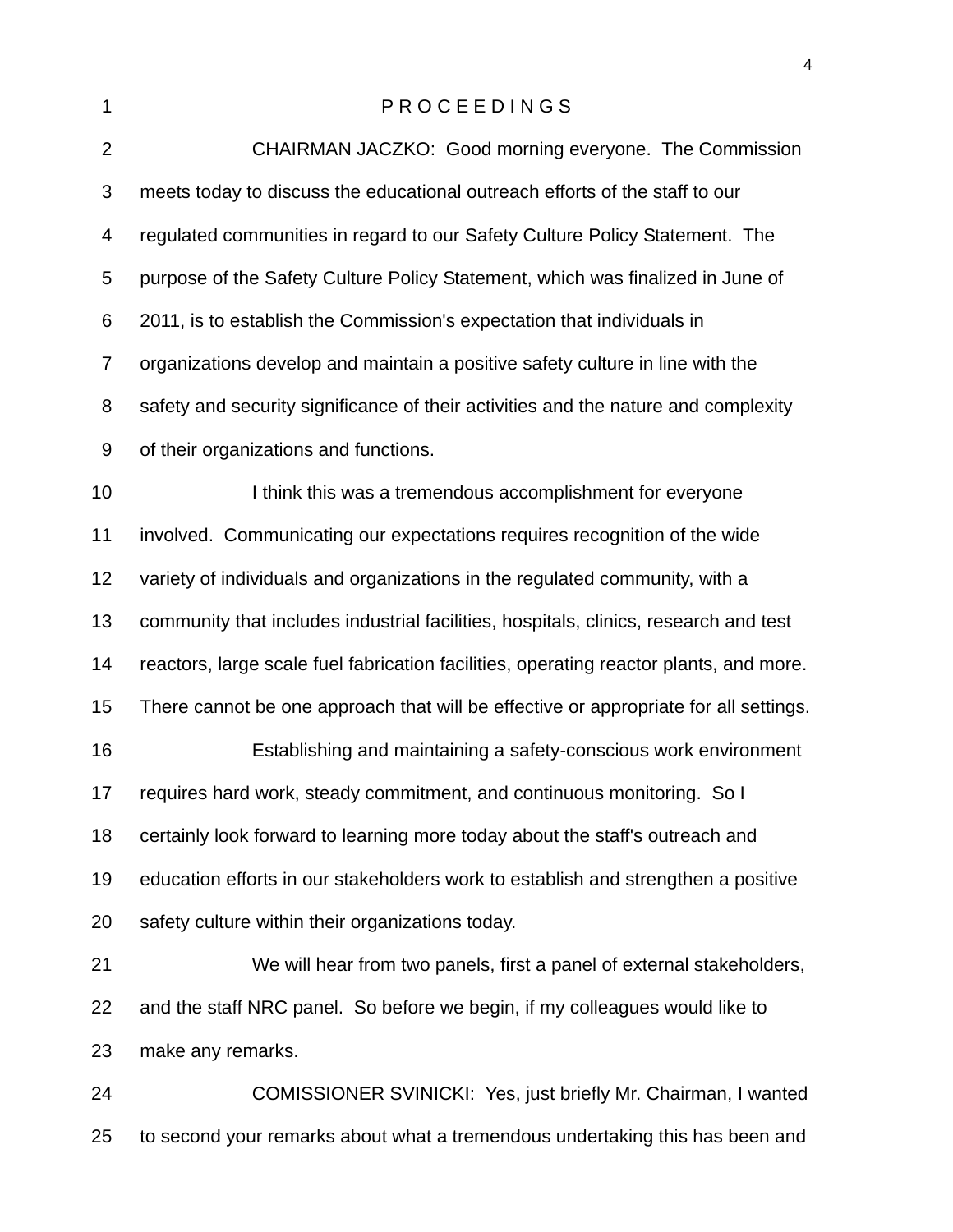I want to thank the stakeholders that we have here today, and the many others that have participated in the agency's development of this work. And I think this is a wonderful meeting because we'll have a chance to hear, you know, what has worked well, what might be suggestions for the future, so thank you.

 CHAIRMAN JACZKO: Okay, well thank you. We'll begin, I guess, with Janet Schlueter, who is the Director of Fuel and Materials Safety at NEI. JANET SCHLUETER: Good morning, Mr. Chairman and fellow Commissioners. My name is Janet Schlueter; and I am the Director of Fuel and Materials Safety at the Nuclear Energy Institute. NEI is the nuclear energy policy organization, which does represent a wide array of regulated nuclear facilities and activities. Thank you for the opportunity today to present the fuel cycle industry's views on the importance of fostering and maintaining a strong safety culture at the fuel facilities. As you are aware, the domestic fuel facility is limited, yet very diverse. Not only is it diverse in terms of facility operations, specifically uranium conversion, enrichment, and fuel fabrication, but also in terms of years in operation.

 Some facilities have safely operated for as long as five decades, while one has operated for approximately two years, and there is the potential that a new depleted uranium conversion and de-conversion facility may become operational soon. As such, it's only natural that there would be some variance in the safety culture elements at the fuel facilities. However, I trust that my brief presentation will demonstrate the strong commitment that fuel facilities have to further developing, maintaining, fostering, and improving the safety culture at their respective facilities. Next slide please.

First, it's important to recognize that the overall concept of safety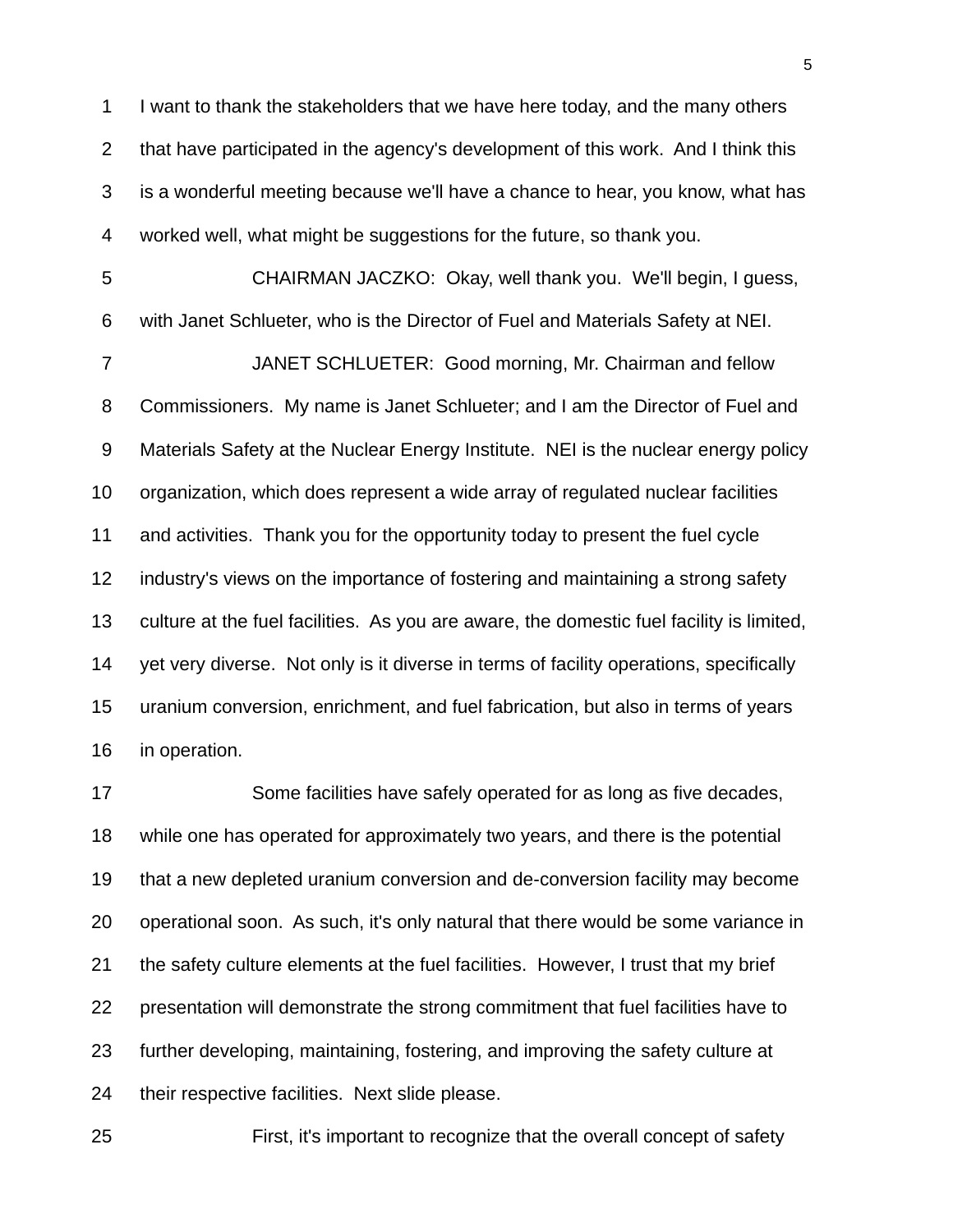culture of fuel facilities is not new. As we stated during the March 2010 Commission briefing on this topic, all fuel facilities, by their very nature, have a safety culture. Safe and secure operations depend on it. While facility specific safety culture elements or principles may vary across the industry, facility management and staff strongly support efforts to maintain and improve their safety culture.

 Even before the NRC had issued its draft Safety Culture Policy Statement, fuel facility representatives had supported several NRC-led efforts to discuss and solicit information on safety culture. For example, we made presentations on safety culture at three different fuel cycle information exchange meetings, the 2009 Regulatory Information Conference, various NRC workshops and steering committee meetings, as well as the March 2010 Commission briefing. We commend the staff for its outreach efforts in this regard, and we fully believe that this effort could, and should, serve as a model for future NRC efforts to inform its regulatory decision-making process.

 Industry's approach to ensuring an effective safety culture places prime responsibility on all employees at all levels of the organization. Each employee, regardless of rank, title, or job description bears responsibility for fostering a strong safety culture. The goal is to provide an ongoing, holistic, objective, transparent, and safety focused process that uses all available information, such as that that is available in corrective action programs, review of performance trends, audits, and assessments, among other sources of information. Such reviews can provide early indicators of potential problems, help develop effective corrective actions, and help ensure that the corrective actions that are implemented are determined to be effective. Industry's approach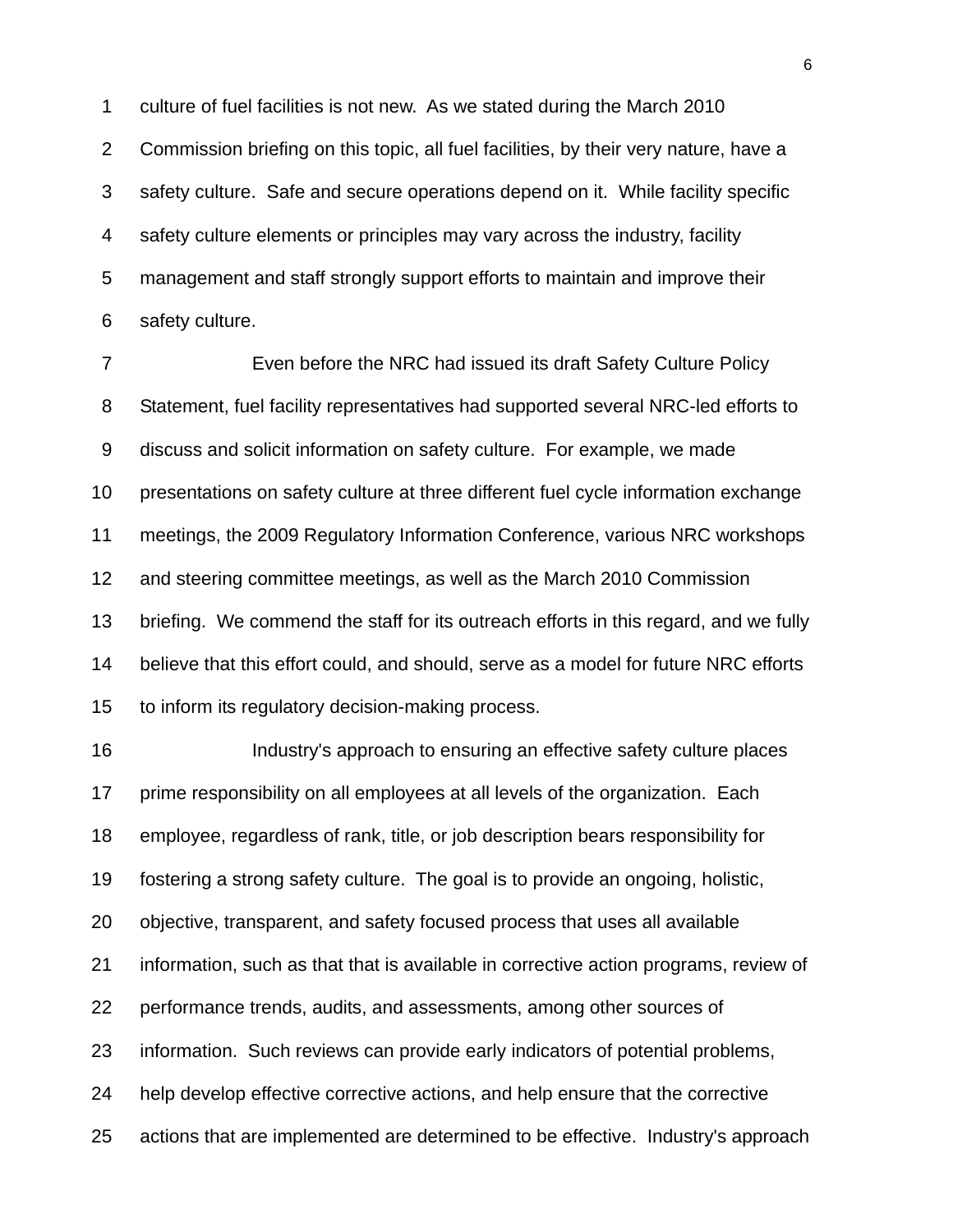also benefits from self-initiated and in some cases, NRC-directed assessments of a facility's safety culture. In that regard, we believe that both a facility and the NRC benefit from this continuous learning process from such assessments. Next slide please.

 As stated previously, the concept of safety culture is not new. In fact, facility policies, procedures, and training programs have been in place for some time. At a few facilities, the safety culture elements developed by the Institute for Nuclear Power Operations, which did greatly inform your efforts, were in use prior to development of the NRC policy statement. This is due in part to the fact that some fuel facilities support much larger companies, whose nuclear operations are diverse and include the commercial nuclear power industry. The limited list of safety culture elements offered on this slide is by no means all- inclusive. Rather, we offer a few specific examples of common safety culture elements to provide a glimpse of a wide array of elements in place today. Two other examples are causal analysis and peer checks. Also, fuel facility employee concerns programs typically provide multiple mechanisms

for employees to report their concerns. For an example, an employee can

verbally inform their supervisor, submit a written report, or complete one online.

Offering several reporting options for employees encourages timely reporting,

and the process allows employees to submit a report anonymously if they choose

to do so. Next slide please.

 These examples of practices in place today help foster a strong safety culture, and they also contribute to the effective implementation of the policy statement. While facilities, policies, procedures, and programs are critically important to ensuring safe operations, mentoring, communicating, and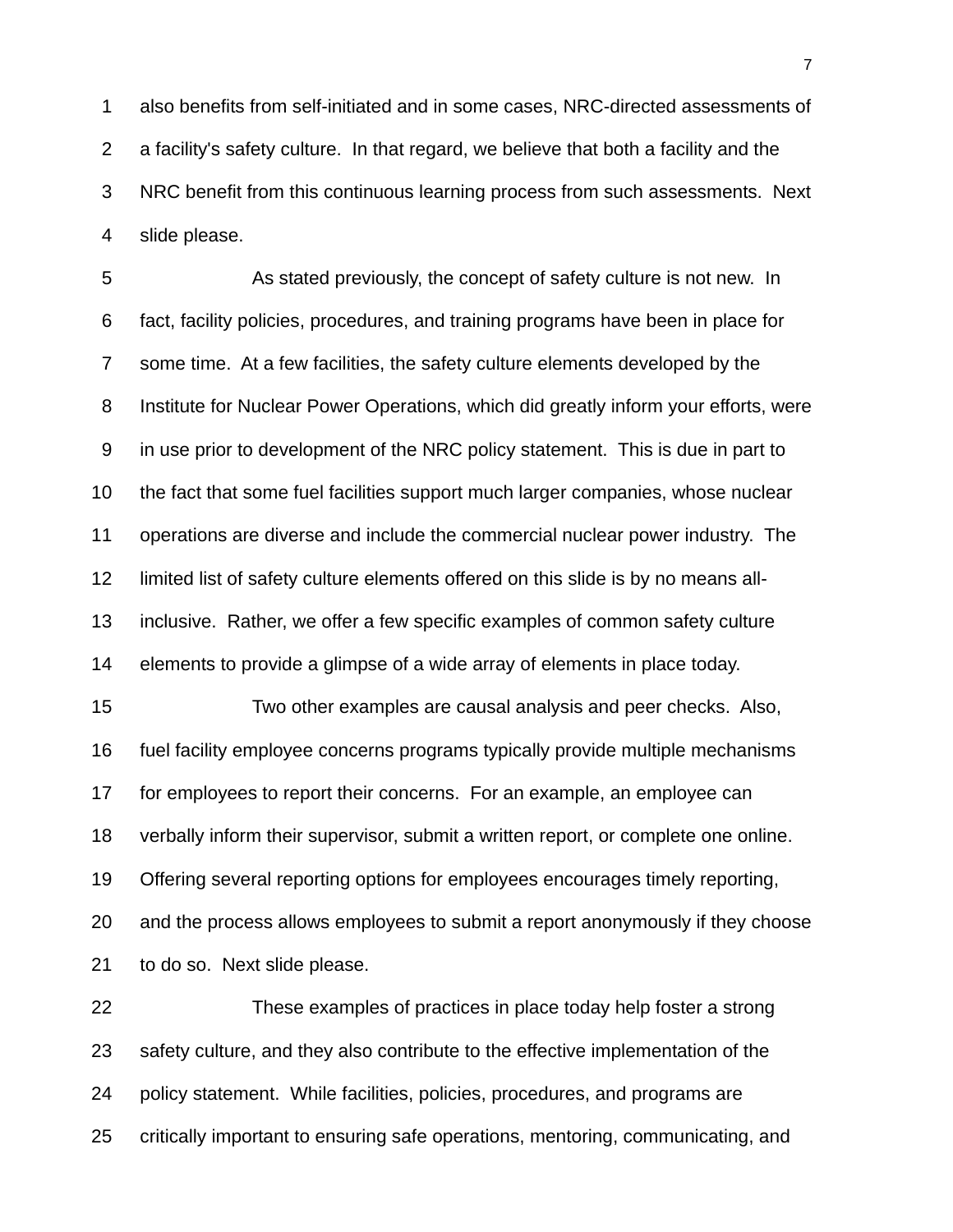continuously demonstrating a safety culture, a strong safety culture, are most critical. We also agree with the policy statement that a facility"s safety culture can be difficult to measure and assess, but that should not stop our best efforts to try.

 The practices on this slide represent a subset of the broad collective set of expectations and actions needed for a strong safety culture, and it's recognized that personnel, characteristics, attitudes, and behaviors can be subjective, however, observing, interviewing, conducting surveys, or more objective concrete tools are used by industry and NRC to properly assess a facilities safety culture; and these tools have been demonstrated to be appropriate.

 Another important attribute is the need to identify early indicators of potential safety culture problems, trends, and effective corrective actions. For example, a facility may triage employee reports into the system and assign codes that relate to specific safety culture issues while looking for trends in reports or behaviors. Further, implementation of the corrective actions must be monitored and evaluated to determine their effectiveness, and also a determination made on whether additional action is needed to prevent the event or a similar one from recurring.

 Operating experience typically yields the insights needed to help foster and ensure an effective safety culture. In that regard, the nuclear industry as a whole, much like the NRC, is experiencing a relatively significant transition in the average experience level of its employees. As such, it's more important than ever that our more experienced workers understand their obligation and responsibility to demonstrate safety culture, and help ensure that the less-experienced employees fully understand those expectations as well. Industry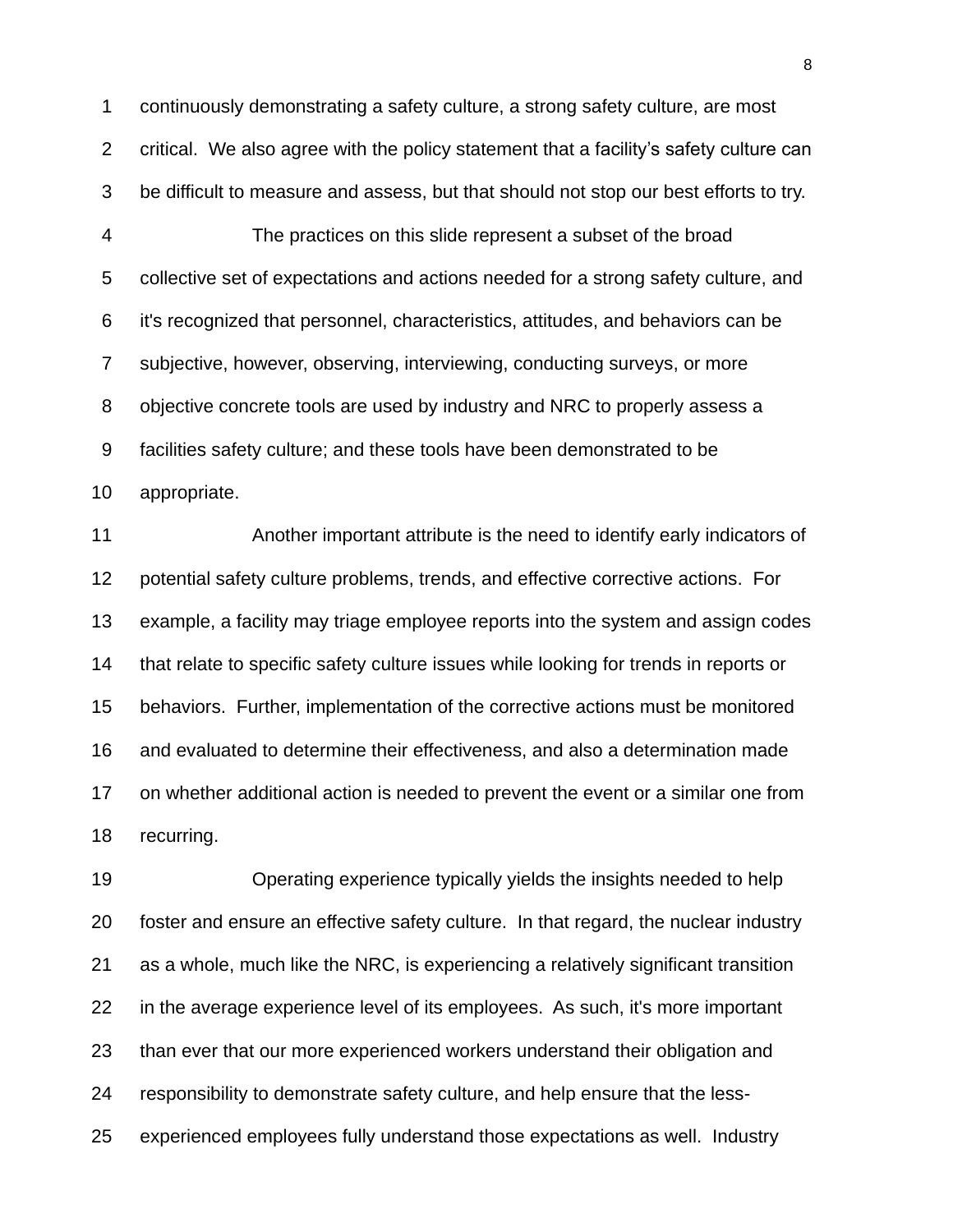takes this responsibility seriously and we work to ensure that such knowledge transfers occur efficiently and effectively. Next slide please.

 This slide provides a few illustrative examples of actions taken by individual fuel cycle facilities, both before and after the NRC issued its final policy statement. In some cases, the action was taken as long ago as four or five years. For example, one facility established a new management position dedicated to ensuring that all safety related program elements and attributes are fully developed, implemented, and maintained. Another facility recently reviewed its then current policy statement and modified it, to ensure that the NRC's traits were described in the final policy statement, and that employees received the proper training on it. I can assure you that several actions have been and will continue to be taken by the individual fuel facilities to ensure that their programs meet our own and NRC's high expectation for a strong safety culture. Next slide please.

 Finally, the fuel cycle industry firmly believes that NRC's current regulatory oversight process has demonstrated to be appropriate when assessing safety culture at our own facilities on an as-needed basis. As has been documented, a less than adequate safety culture was determined to be a root or contributing cause of a small number of past events at fuel facilities. As such, we strongly encourage continuous learning objectives and activities to prevent recurrence of such events or similar ones. To that end, the fuel facilities hold themselves fully accountable for applying and ensuring full implementation of effective safety culture related corrective actions.

 As we stated during the early phases of our discussions with the NRC staff on an improved fuel cycle oversight process back in 2009, industry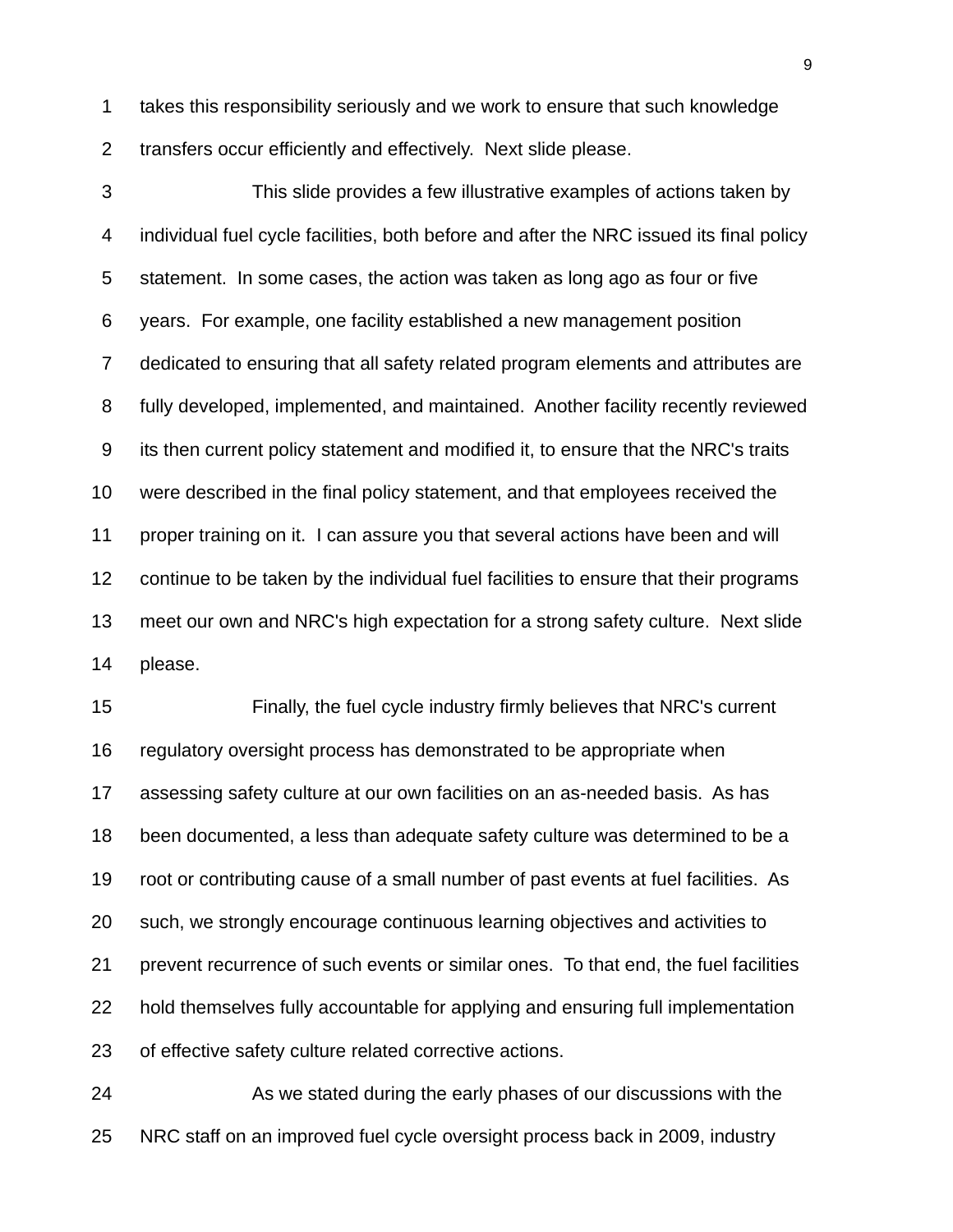recognizes and supports NRC's intent to more explicitly address safety culture within an improved oversight program. How safety culture might be addressed is not clear at this time, but we'll continue our discussions and -- with the staff on this matter, and we'll also be informed with how safety culture is being addressed within the context of the reactor oversight program. In that regard, we look forward to working with the NRC staff as it implements the two recent Staff Requirements Memoranda on the improved oversight process. In closing, thank you for your time on the important topic and I look forward to your questions at the appropriate time. CHAIRMAN JACZKO: Well thank you. We'll now to turn to Lee

 Cox who's the Director of Emerging Issues and Advocacy at the Organization of Agreement States, and he is the head of the California division of health service regulation, so here the OAS representative from North Carolina, correct?

 LEE COX: I would like to be from California, but I"m from Carolina. **[laughter]** 

 Good morning Mr. Chairman, and Commissioners. Thank you for having me and giving me the opportunity to address you about Agreement State activities relating to the Safety Culture Policy Statement. Slide two please.

 Before I discuss current activities and where we want to go with this current safety policy, I think it's important to understand how we got here and the history of safety culture within Agreement State programs. All Agreement State programs were founded on a strong safety culture. This culture always included health, safety, and security. The current policy statement is clear in its intent to include those same components. Most Agreement State program regulations evolved from dynamic documents called Suggestive State Regulations for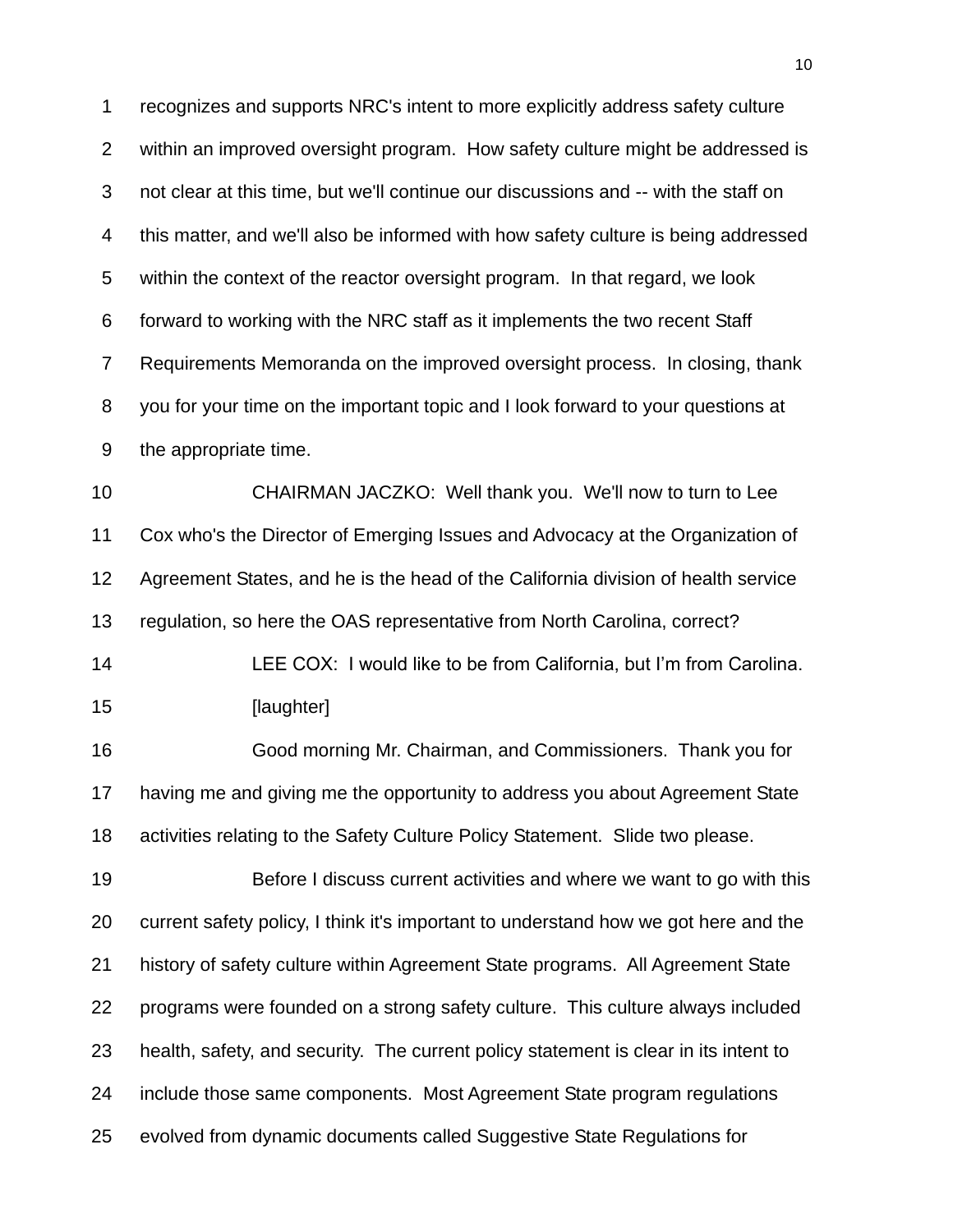Control of Radiation or SSRCRs. Safety culture is inherent in these documents, which continue to be revised and updated. In step with these SSRCRs, the NRC offers licensing guidance in its NUREG 1556 series, which documents -- 1556 series which document incorporating safety cultures as well. The Agreement State program regulations are a melting pot of ever-changing safety suggestions and guidance.

 Since 1996, the integrated materials performance evaluation program, or you may know it as IMPEP has ensured that Agreement State programs and NRC regions are adequate and compatible with these evolving safety standards. Our history embraces and is reflective of a safety first focus, recognizing that safety culture is not a static component in an organization, and is in constant need of evaluation and improvement.

 The current Safety Culture Policy Statement, we think is a validation of our past robust safety culture foundation, while recognizing the need for continuing progress. As a policy statement, safety culture can, and is, being implemented across all radioactive material uses in an effective and efficient manner, while allowing flexibility and encouraging buy-in from all of its stakeholders. It allows us all to regulate radiation under our specific authorities with a single focus and common language. Expectations are clear in the policy statement, and while not incorporated in the regulations, many of the traits may be inherent in existing radiation safety programs.

 So now, what activities have the Agreement States completed, specific to the current Safety Culture Policy Statement? First, I would like to speak to some high level activities that the North Carolina radiation protection section has completed. North Carolina felt like this policy was important enough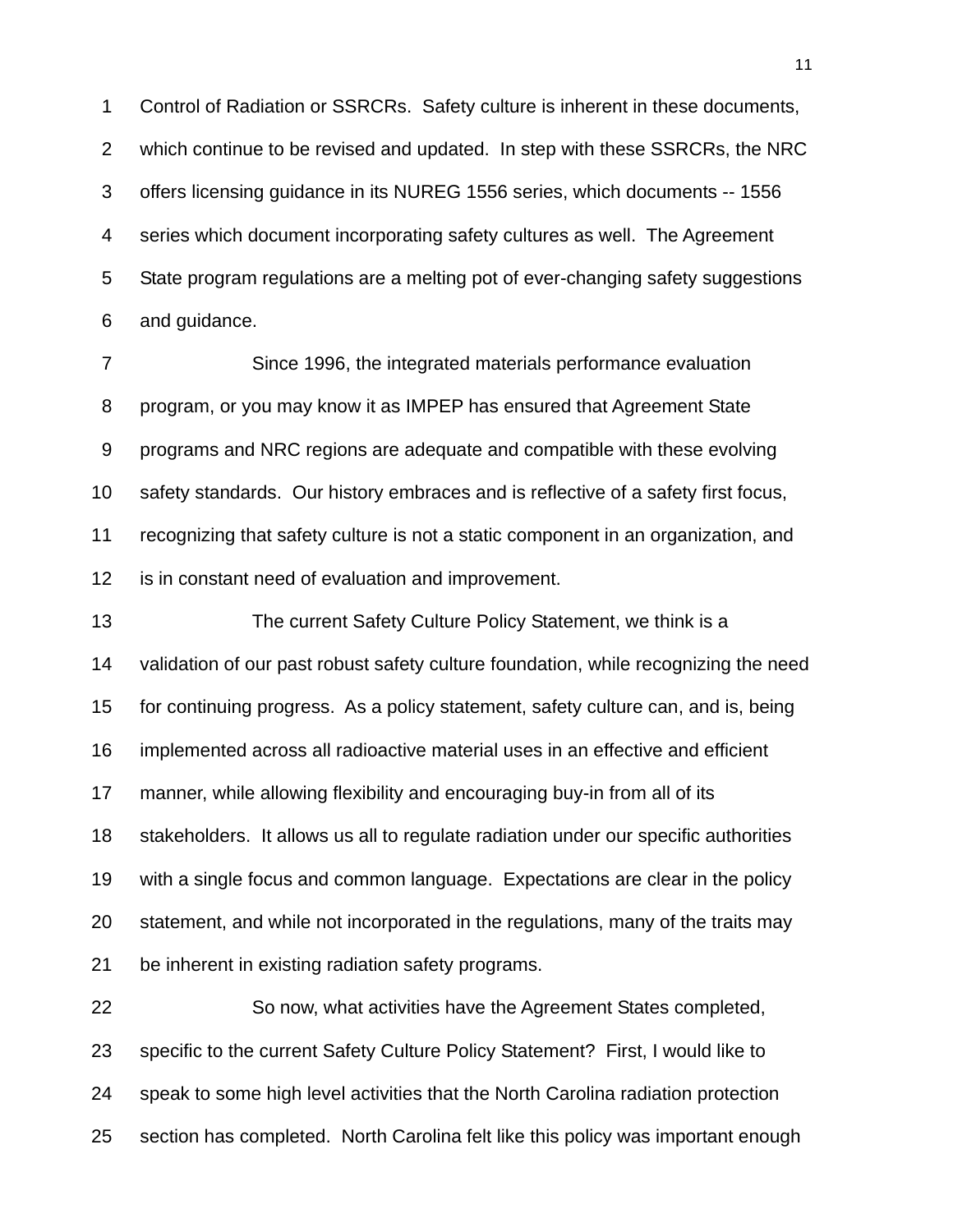to lead by example. Slide three please.

 First, this includes our governor, Beverly Perdue, proclaimed November 2011 as radiation safety month. Slide four.

 This is the proclamation, where in doing so, the governor is promoting awareness of radiation safety, while encouraging reducing hazards. Slide five.

 Our agency then took a look at our mission statement, and thought it needed modifying and inclusive of a statement to ensure the existence of a preeminent radiation safety culture. Slide six.

 This is our first promise to the citizens of North Carolina in our mission statement, where we include that statement. Slide seven, please.

 Next we saw an opportunity to evaluate all of our radiation regulatory programs, and bring them in step with the Safety Culture Policy Statement. It allowed us to modify the safety culture policy pamphlet to be inclusive of all North Carolina radiation regulatory authorities, including not only radioactive materials, but also X-ray and tanning programs. The original NRC pamphlet was made a North Carolina publication. In having the Safety Culture Policy Statement, it has allowed our agency to be more efficient and effective by having a single focus and common language across all of our programs. Slide eight please, and then slide nine.

 This is a draft document awaiting final touches from graphics, but that's what we've done with the NRC original pamphlet. We've got some other graphics coming and some more editing, but that's an example. So now, let's look at some activities many states are undertaking within the Agreement States. Slide 10.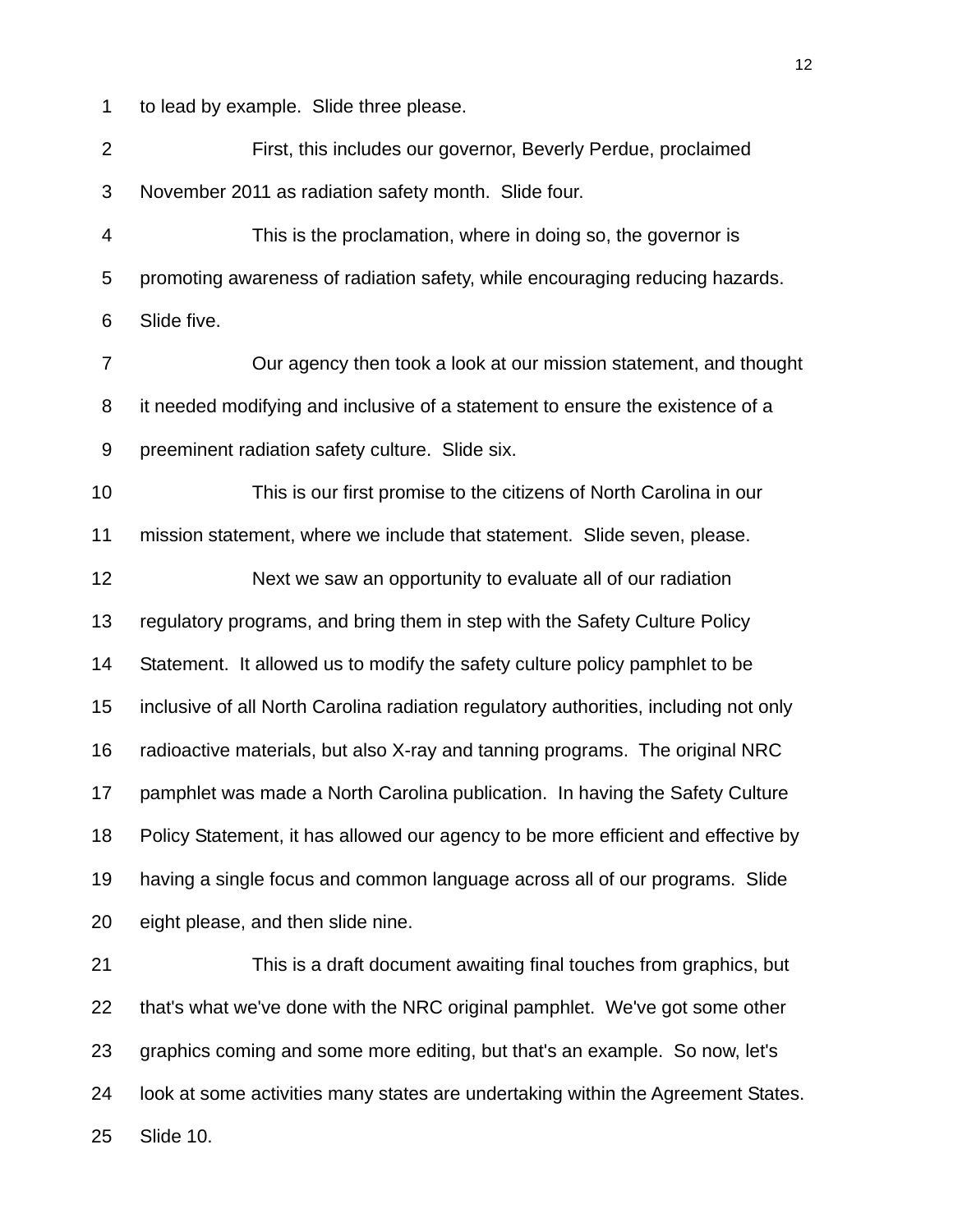The states are educating licensees during radioactive material inspections about the Safety Culture Policy Statement. This is conducted during the entrance and exit meetings with facility leadership and radiation protection personnel. Individuals are informed of the nine traits, including the specific expectations of leadership in individuals. NRC safety culture pamphlets are handed out during these meetings as well.

 This is also an opportunity for states to identify and communicate with licensees existing state regulations that mimic some of the traits found in the policy. Many state regulations already require licensees to develop, document, and implement a radiation protection program commensurate with licensed activities. These safety programs are typically required to be reviewed annually. Also, many state regulations already mandate a safety-conscious work environment where personnel feel free to raise safety concerns without fear of retaliation, intimidation, harassment, or discrimination. This requirement is usually captured in workers', or representative of workers" rights for requesting inspections. These meetings inform the regulated community that while the Safety Culture Policy Statement is not a regulation, it does identify expectations that may be closely related to existing regulations, and inherent in existing radiation safety programs.

 Next, the states are developing list serves of licensed facilities and emailing the NRC safety culture pamphlet in its original form to radiation safety personnel and leadership. Third, the states are also posting the NRC safety culture pamphlet in its original form on their state program websites. Also, state representatives continue working with NRC on rulemaking working groups and NUREG 1556 licensing guidance documents to ensure that expectations, with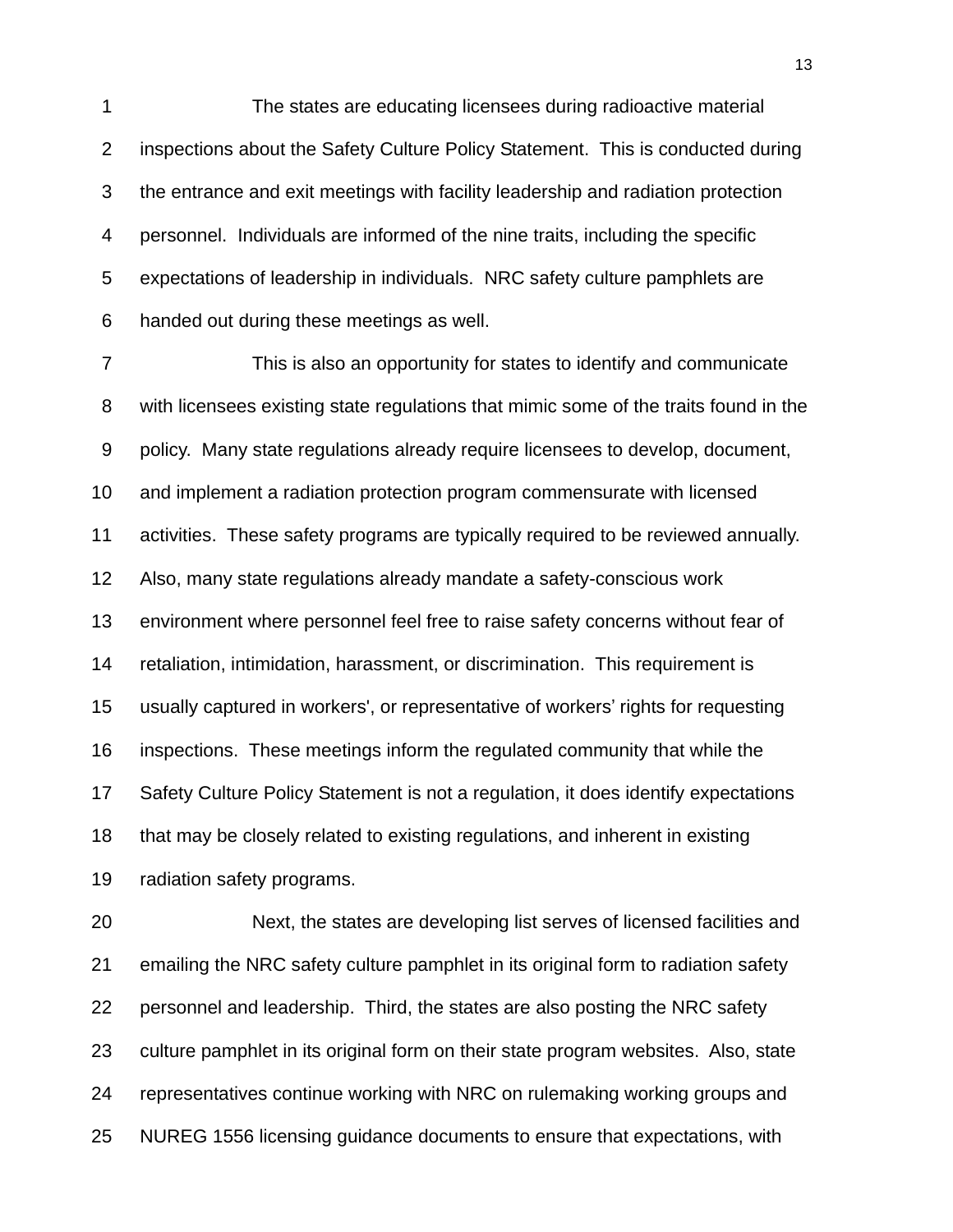regard to safety culture, are consistent with the policy statement. Slide 11

please.

 Looking forward, in evaluating the success of the current safety culture policy evolution, we already have the tools in place to help us come to a determination on that. We have the nuclear material events database, or NMED, as you may know it, that will help us identify safety culture trending. We also have the integrated materials performance evaluation program, or IMPEP that will help us evaluate the implementation and national education of the regulated community of the Safety Culture Policy Statement. It should be recognized that measuring the success of this current policy will be an ongoing long-term effort, due to varying inspection frequencies that may take up to five years to be face to face with some licensees. While everyone will have access to educational material, more effective learning is through one-on-one interaction, so going forward the Agreement States will continue with all of these efforts while being mindful of opportunities for enhancement.

**In closing, the Agreement States pledge their support for this policy**  statement, they feel that it enhances the safety culture that already exists within the state programs and its regulated committee without further burdening resources. We want to thank you for the opportunity to actively participate in working alongside the Commission on this policy and look forward to continued partnership on existing and future working groups. Thank you.

 CHAIRMAN JACZKO: Well thank you for that presentation. We'll now turn to Ed Halpin, who's the president and CEO and Chief Nuclear Officer at South Texas Project Nuclear Operating Company. I didn't get all that right. ED HALPIN: That's all right. Thank you, Mr. Chairman, I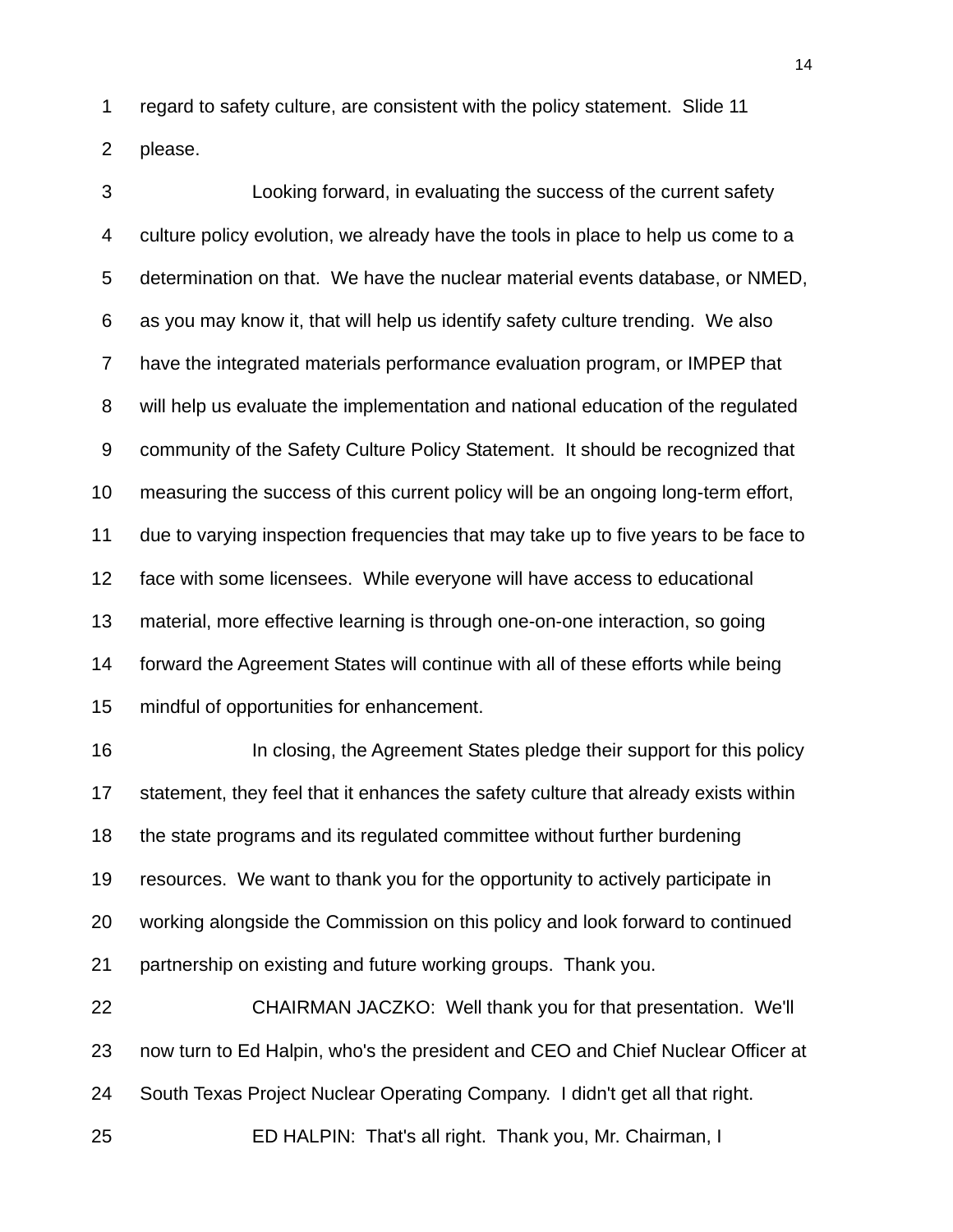appreciate it. Commissioners, as well, thank you very much for allowing me to be a part of this, what I think is probably the most important topic in operating a nuclear power station. If you go to slide two, just take a look, a little bit of the history of STP.

 Bottom line is that early in life, our team learned the importance of safety culture, and culture in general. Our transition from a construction organization to an operating plant from 1988 to '89 was rocky at best. Our leadership model did not support necessarily individuals raising concerns, working together as a team to fix issues, and as a result we failed. In 1993 we had equipment problems that resulted in augmented inspection teams coming in, and eventually confirmatory action letter which kept units one and two shut down for about 14 months. The main emphasis in that shutdown was management effectiveness. There were certainly technical issues that had to be resolved, but it was really our culture and our safety culture. People felt more comfortable going to the Nuclear Regulatory Commission than they did coming to management to get their issues resolved, so we had a problem.

 Now, the real story behind South Texas is not the fact that we were shut down and went through that, it is the recovery. In focusing on safety culture and culture in general, what the station did was we changed out the people at the top, okay, so the director over the station was changed out and about four other senior vice presidents as well, who then in turn set the tone and the leadership model for South Texas. South Texas went from being a shut down units in 1994 to an INPO excellent plant in 1996, and did it with the same people, just changing the leadership model at the top, and changing the culture and focus on nuclear safety culture, and since that time period you've seen what the performance is at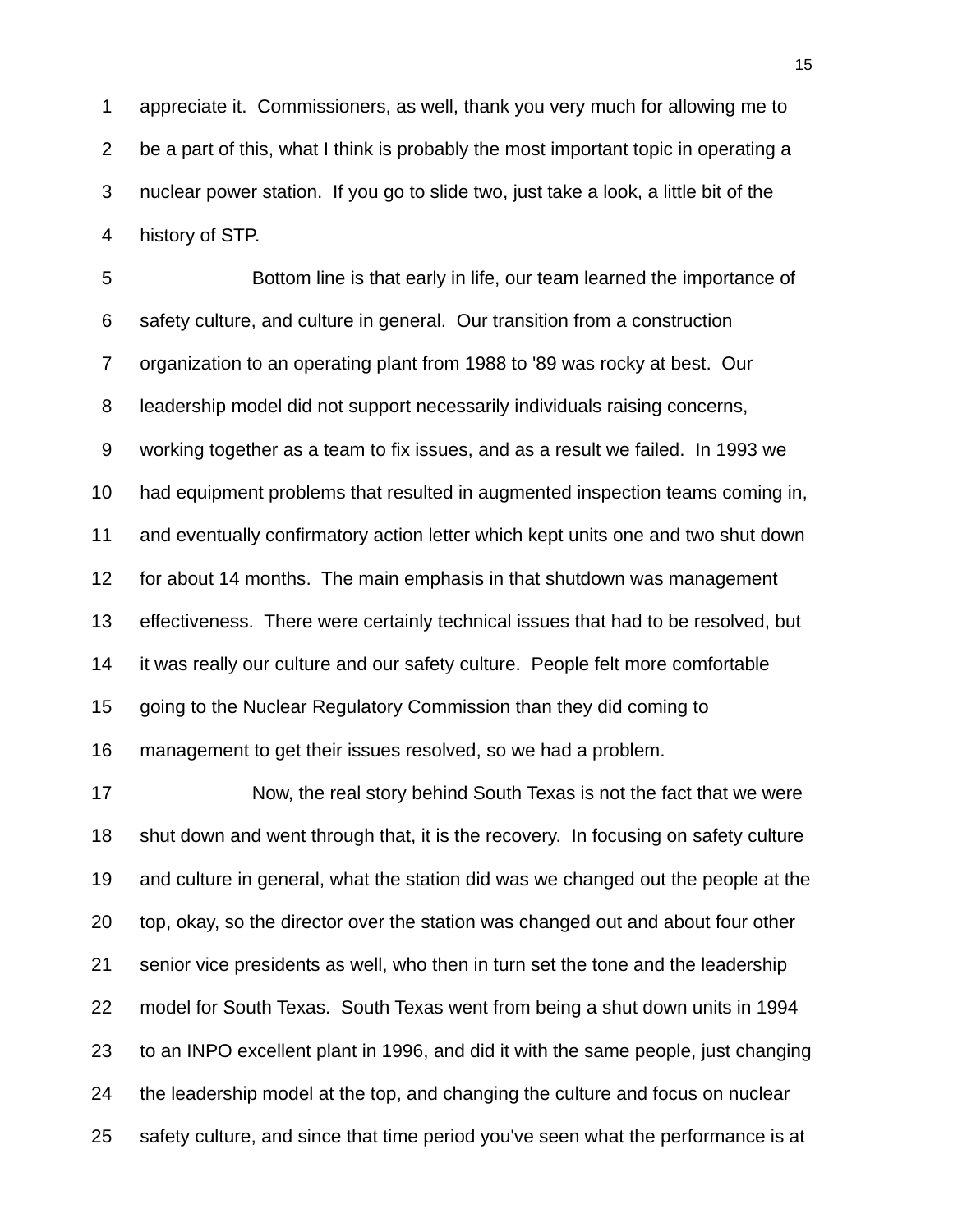STP. We've been known to put safety first in everything we do, and of course, the overall performance of the station has been very good, and the culture and the focus on nuclear safety culture has served us well in good times and when things aren't going so well.

 In fact, in 2003 we experienced the first of a kind industry issue called bottom mounted instrument head cracking. This was first discovered on unit one and our culture helped us to guide through that scenario to understand the cause, look at the extent of condition, and of course to repair it, and so we think that was an example well set.

 So we have been advocates of having a process in place that's -- has a common language, that allows you to regularly assess safety culture, that puts corrective actions in place where you see a degradation of that culture, and of course, teaches the behaviors that reinforce a positive safety culture. We're very pleased at the industry. If you go to the next slide.

 The industry, under the leadership of NEI, has pulled together the process for assessing safety culture and making sure that it is a strong continuous process. South Texas was one of four pilot plants that volunteered to help really shape the overall program and to run it. We began that back in 2009, and you can see the years and the things that have been accomplished. So far as a pilot plant we have conducted two nuclear safety culture assessments, our nuclear safety culture monitoring panel is in place, our senior executives have met several times, there have been several issues that have come out of watching this process that we've taken action on, and I think over this period of time, it has served our station very well. Next slide please.

On Page 4, you see some process lessons learned, and I"m not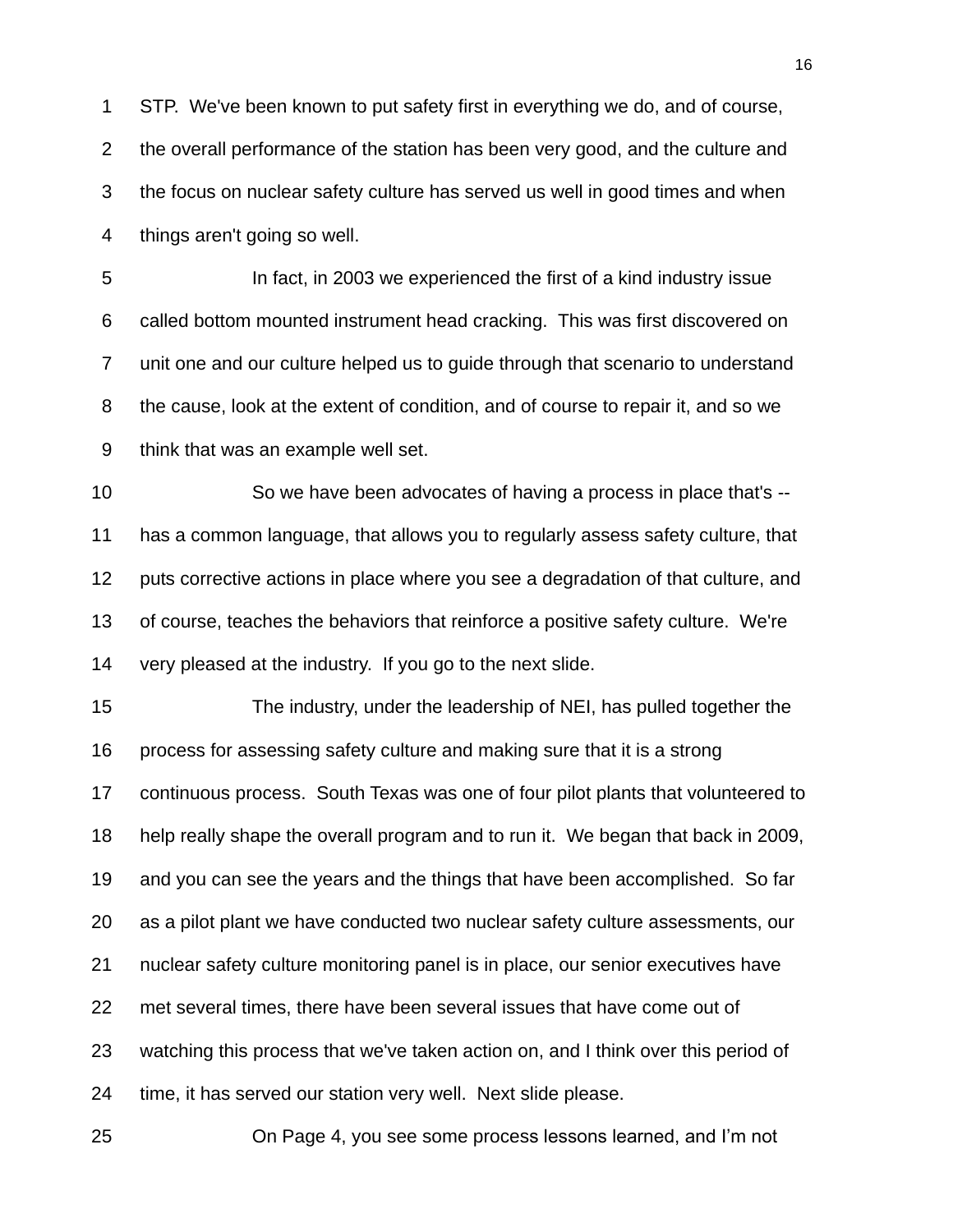going to go through all of these, but I'll point out two of them. Bullet number two talks about learn to identify and act on faint signals. The overall process takes a lot of data, and you have people that look at the data through the corrective action process through input from NRC reports, executive oversight offsite reports, et cetera, as well as interviews. There's a tendency to really focus on the technical. You"ve got a lot of technical who are involved who want to focus on the data. You have to do more than that; you have to focus on the human interactions and the behaviors. Look for the faint signals. It's one of the lessons that has come out of this process for us that we've been able to incorporate back in.

**I'll give you an example of paying attention to a faint signal.**  Usually, when we have our quality exits we have our team in the room, I"m there. Quality will exit on the topic and by that time the exit takes place, usually the issues are resolved, the team has met, they've come to agreement on it, and there's dialogue back and forth, there's clarity. There's never really a lot of emotion in those meetings. We had one about a year ago where we had our quality people doing the debrief and our generation people got pretty heated in the discussion. The topic was foreign material exclusion. We were trying to fix that issue, so it was very unusual to see that type of a interaction on an exit, frankly, in front of me. I watched in amazement as people jawed back and forth, you recognize that we understood the issue, but we were not aligned on a number of things associated with it. That's a faint signal.

 Turns out, when you pull on that string, we find out that the actions we've taken for foreign material exclusion, people are in agreement with it, but they were not in agreement with how it was implemented or the change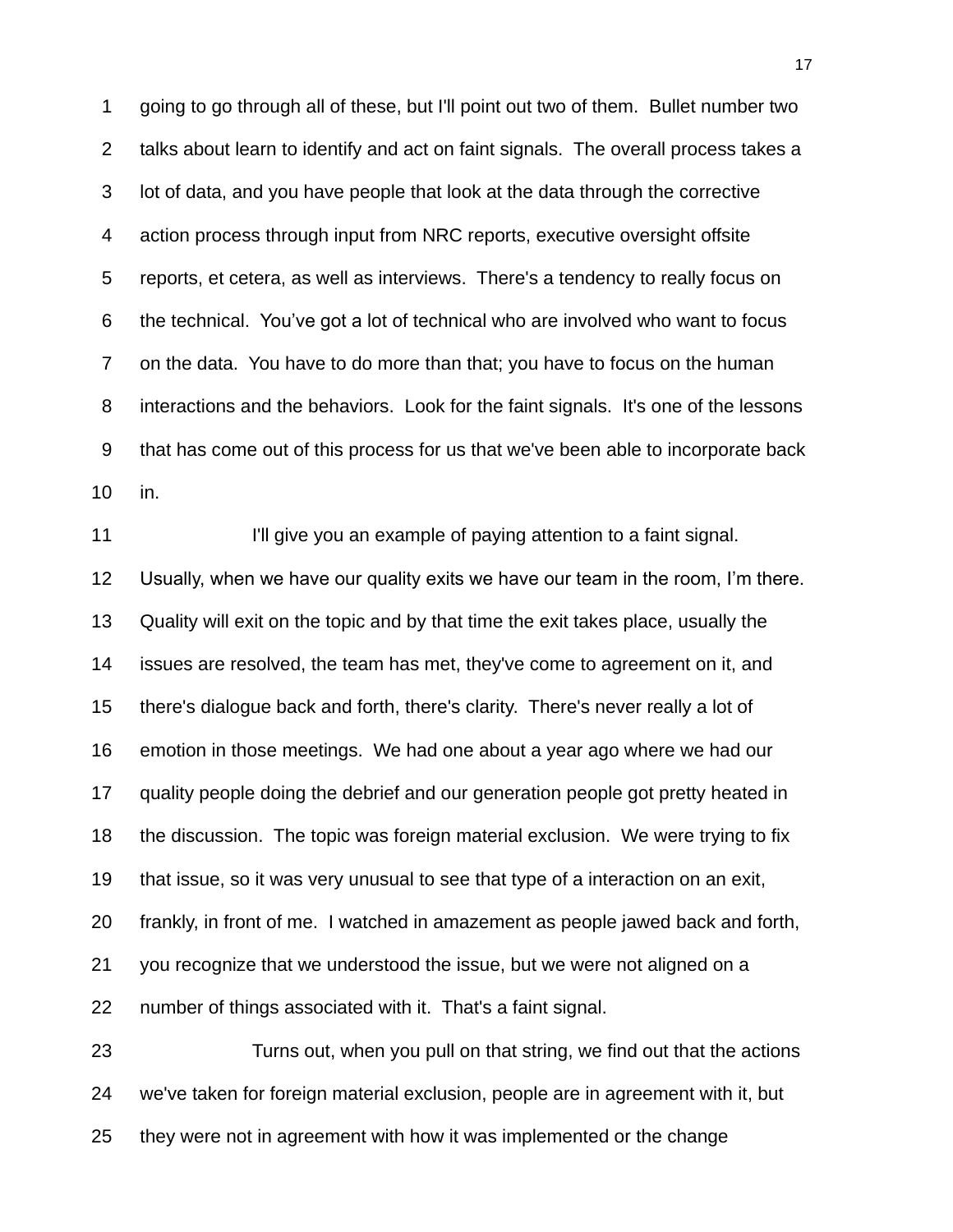management process to put it in place, and so we uncovered an issue at STP as a result of paying attention to that faint signal, putting it back into our process, and identified change management and went out and actually rebuilt our change management process. So it's helped to elevate the performance of the station. Another point that I'll make is that it's essential to monitor the effectiveness of actions. It's one thing to sit and talk and dialogue about issues, but you have to move to action, and in some cases we were coming out of meetings assigning actions and not following up. Well, you can't be very proactive if your actions are not implemented. So those are a few lessons learned from South Texas.

**If you turn to Page 5, you can see that overall, and I think I speak**  for the industry as we talk through these, this process that we have in place provides continuous assessment of our culture, it is an excellent platform for communicating the relevant issues associated with safety culture. It certainly promotes accountability of the managers, in regard to what they're doing and how they're minding safety culture and the behaviors that are associated with it, and it also increases the familiarity with the nuclear safety culture principles. Next slide.

**In regard to the industry, all of the stations who fully endorsed this**  process have the procedures in place. Several of the monitoring panels have met and by the end of the first quarter of 2012, the senior leaders at the station will meet and will take a look at the data, and then we'll move to action on corrections that have to be made at each of their stations. NEI has also received input from the Nuclear Regulatory Commission in regard to the nuclear safety culture assessment process, and is incorporating that feedback in order to gain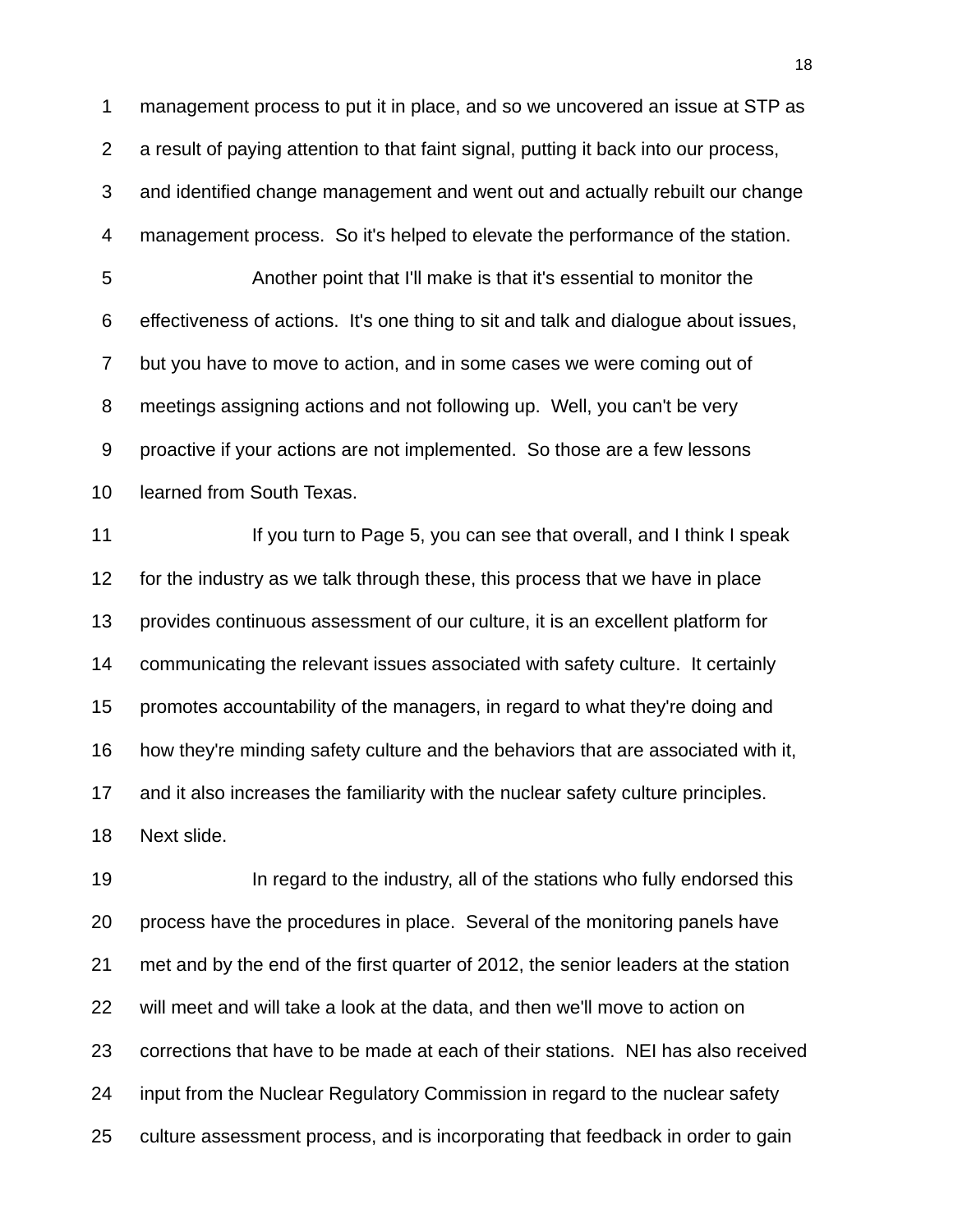agreement there as well, and we should be able to work through that at the end of the first quarter of 2012.

 We appreciate the discussion that we've had recently in December of 2011, on common language. There has been a lot of progress that's been made in this area; we think we're very close, so we appreciate those efforts. In fact, the teams got together in December, were able to bin the attributes and I think there's very good alignment on this common language. We still need to drive it home and close it out, and so the anticipation is that we'll work throughout 2012 and get it to a point where agreement is reached by the end of the year and then we'll move into action as an industry, specifically INPO, in adjusting the performance objectives and criteria associated with safety culture and then rolling out a training process.

13 In conclusion, the process that we have in place, we think, is an excellent process. It provides for a methodology that's very proactive in identifying issues so that we can move to action and correct any slippage, if you will, in safety culture. It holds the managers accountable to, what I think again, is the most important topic in operating a nuclear power plant. It's well defined and repeatable, and this is essential. You know, we look at the demographics in the nuclear industry, and we know that the turnover rate is about to increase dramatically, so being able to make sure that the principles are continued to be cultivated, inculcated in people's thinking is important. It shouldn't matter if your CEO is Bill Cottle, Joe Sheppard, Ed Halpin or the next person that follows me. This process will help to keep that in check and keep people aligned.

24 And in the end I would also say it's transparent. We've had a lot of people that have watched our process, and we think that that overall has served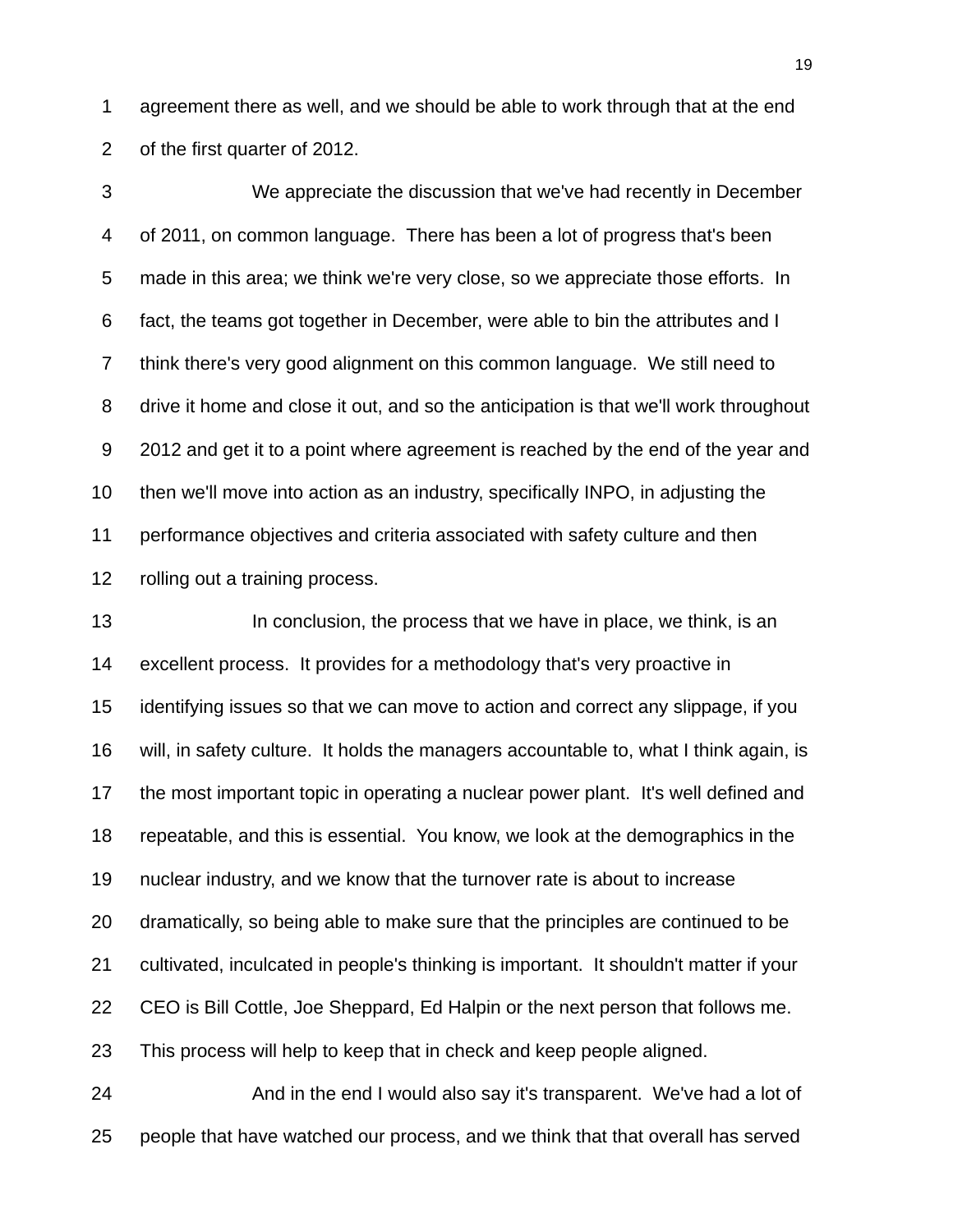us well. This concludes my remarks and I look forward to your questions.

 CHAIRMAN JACZKO: Well, thank you. We'll now turn to Billie Garde, who's an attorney and partner at Clifford & Garde.

 BILLIE GARDE: Thank you very much. Thank you for inviting me today to share my views on the progress that has been made on the safety culture work done within the agency and the industry. As you know, I've been involved with this for much of my career, and so I"m very pleased to see where it's come. First slide? Actually, second slide.

 The Safety Culture Policy Statement that was issued in June '11 was something that I think the agency and everybody that was involved in it should be very proud of. It came about as a result of a tremendous amount of work by the staff to include stakeholders and all of the aspects of the regulated industries to ensure that everybody was on the same page. It was, in my experience with the NRC, one of the most unique positive experiences I've been involved in, and I was very happy to see you ultimately issue the policy statement in June of 2011, and I think it has, and will continue to serve you well. Next slide. **It has been an exhaustive regulatory journey, I'm not going to** 

 summarize the history or we'd be here for the couple hours because this was a very, very long time in coming. Next slide please. Next slide. Caught up here with me. Could I have the next -- thank you.

 The Safety Culture Policy Statement, as I said in my previous remarks has, and will become, a benchmark for other low-risk, high consequence industries, and as an agency I think you should be very proud of the leadership that you have demonstrated in this area. It's already changed the face of the industry in many ways with more to come. I listened with interest in what Ed had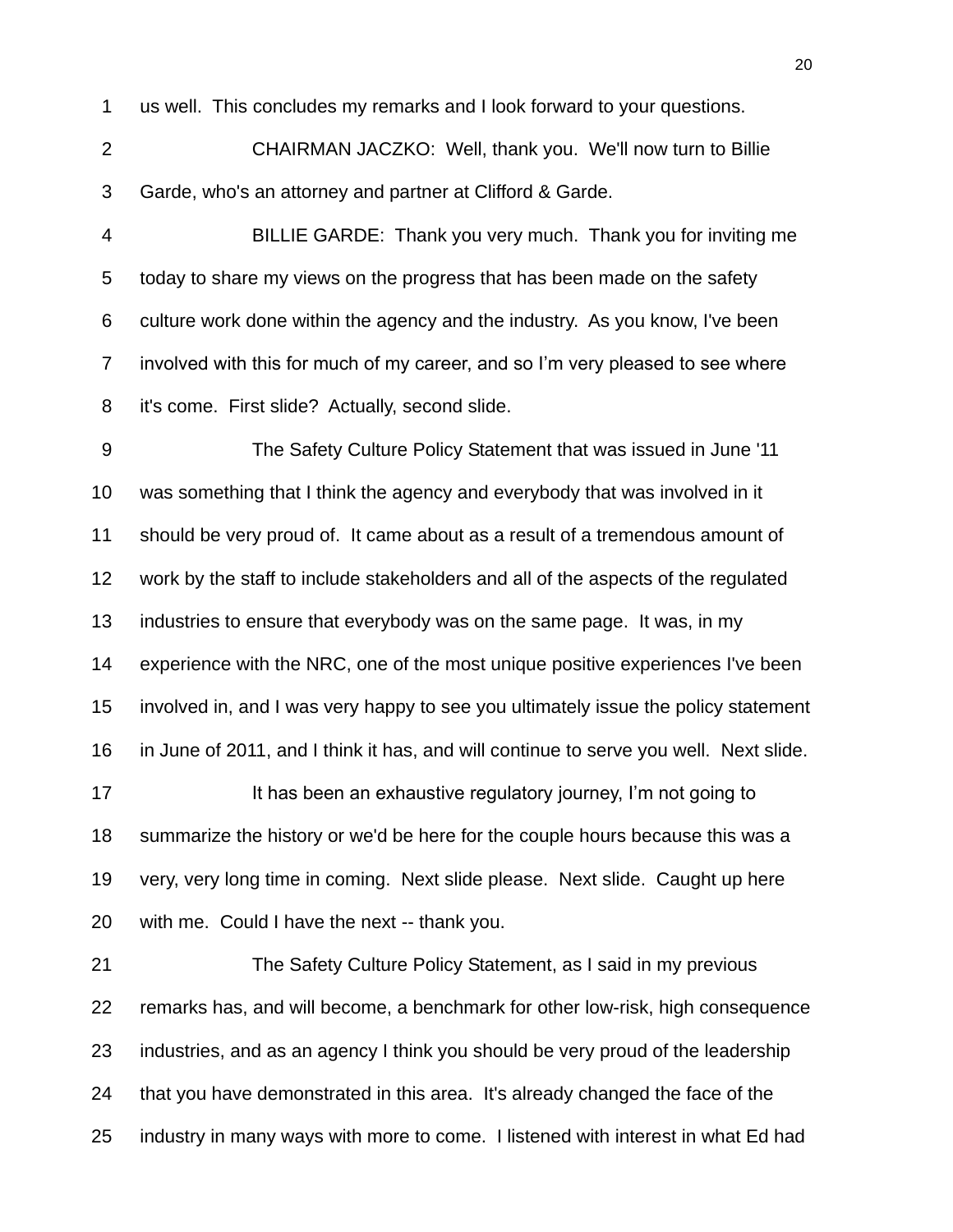to say, and can personally attest to the difference between South Texas when

that was most of my litigation docket, sorry.

3 [laughter]

 And today, where as recently as within the last couple years I was invited down to South Texas to actually assist in evaluating some of the safety -- aspects of their safety culture program, and was not met with guards when I got to the gate. Well, actually, I probably was --

**[laughter]** 

 CHAIRMAN JACZKO: I was going to say, I would hope that you actually were guards there, so...

 BILLIE GARDE: I"m sure there were, but they didn't -- they didn't sit in a room --

CHAIRMAN JACZKO: We'll take that as an allegation.

**[laughter]** 

BILLIE GARDE: So I agree that the current management across

the industry, I think, is much more attuned to the importance of safety culture,

open to what it can do for them, and is relying more and more across the industry

on the importance of it. I also -- next slide.

 I would also like to acknowledge the great work that the current NRC staff safety culture team has done per your direction and encouragement and guidance, they have put a substantial amount of effort into outreach meetings, communications, dialogue, continuing the workshops will all stakeholders, a tremendous amount of work has been put into that. You've had staff, you know, on the ground, across the country over the last couple of years

really reaching out to all different parts of your licensees, which is very, very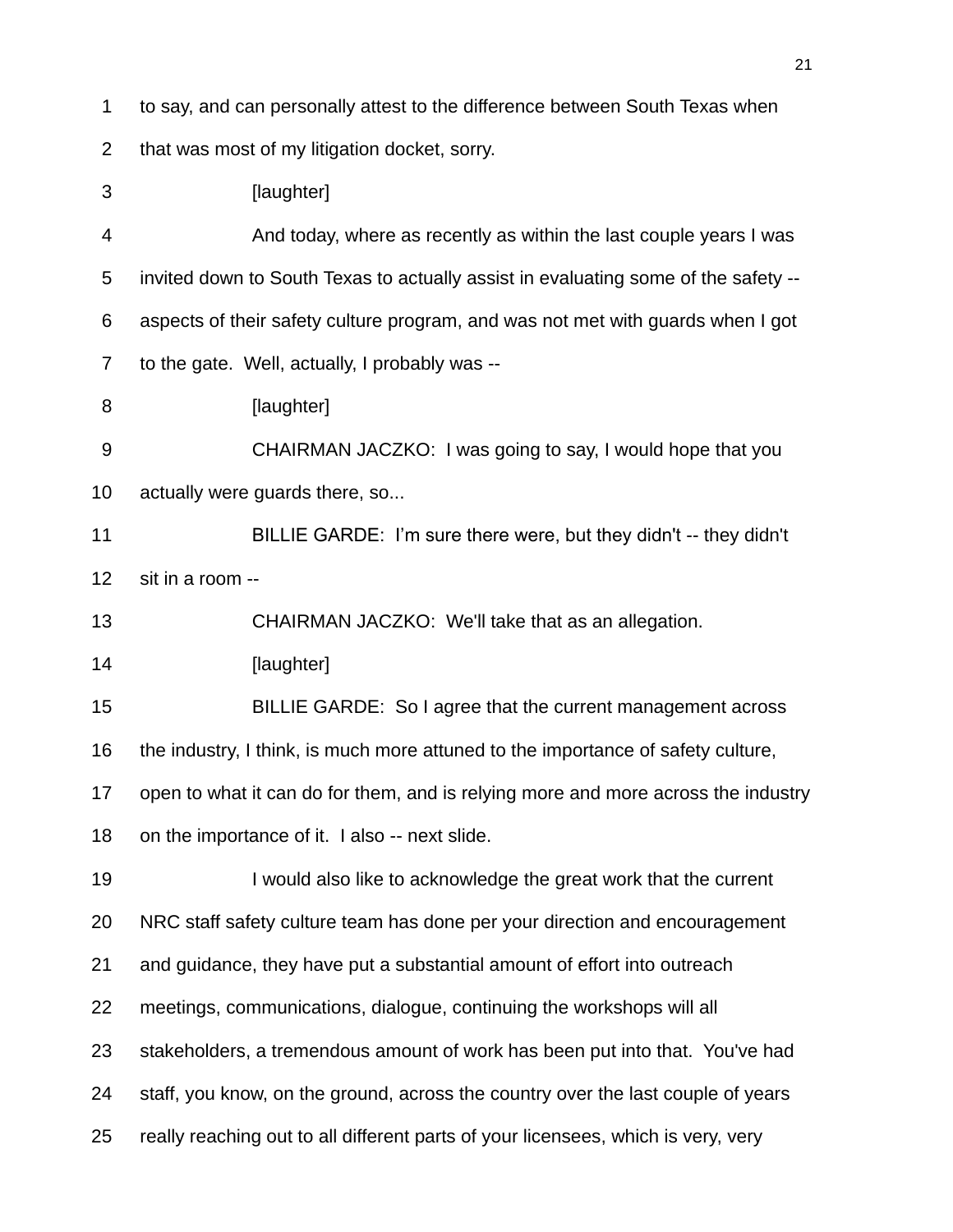important, because over the last couple of years, many of the places that really noisy safety culture problems have happened has not been so much in the commercial field as in more of either the smaller licensees or the fuel cycle or the kind of one offs, the NDE contractors. A lot of activities in those smaller industries, agencies, smaller companies that aren't really familiar with what safety culture can do with them and for them, and what their required to do has really been a challenge, and I think the staff's done a great job in terms of reaching out for them -- to them.

 The common language workshop has started, it's making great progress, it's not finished yet, that has been a particular interest and concern of mine for at least the last decade because we -- although we've all been operating under some safety culture, safety-conscious work environment rules, we've all had kind of a different set of language, and that makes working together very difficult, and so I really am optimistic that the finishing up on the common language process will be really helpful to everybody. The -- as I've said before, you have a highly motivated, well-qualified, and committed staff that are doing an excellent job as advocates for the safety culture activities. Next slide.

 There is more work needed. Frankly, my objective this morning is to get you to take the gloves off. See this statement you wrote where you put down and said that the policy statement is not a regulation and stack of activities beyond communication and education should not be pursued without further specific Commission approval. It's time to give them approval. I think that they have demonstrated that -- they've demonstrated that they know their job, they're highly qualified, they know what they're doing, they have spent a tremendous amount of time developing the relationships and the communications with both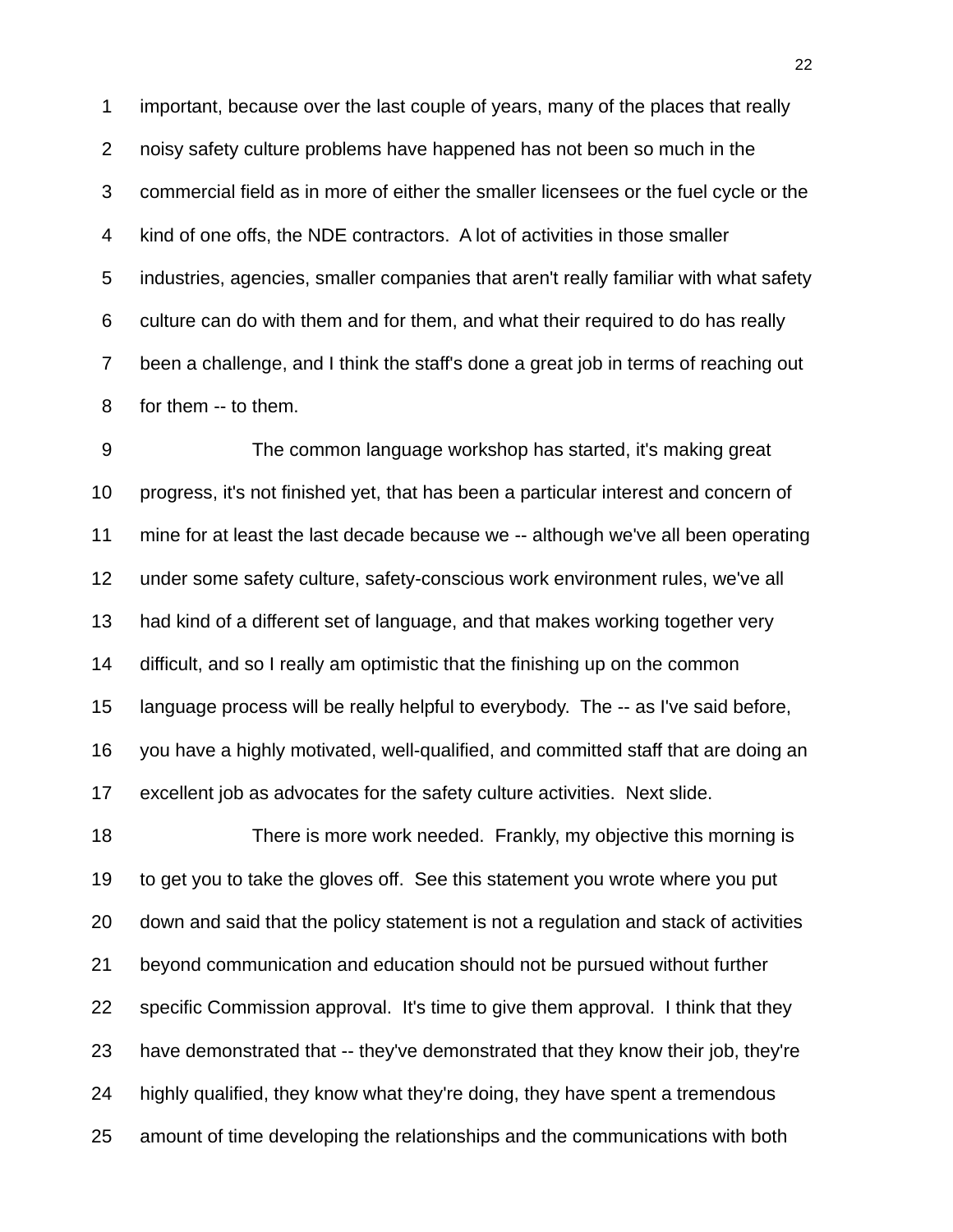the industry, they understand your expectations, that I think you really need to give them the latitude to do the work that they believe they need to do. Trust me, they're not going to make a regulation when you're not looking, okay? It's not going to happen. They understand what the -- what the parameters are that you have given them and I really think that they could -- they can serve your agency well if you let them do what they need to do. You would trust technical staff to be experienced and know what they're doing, and these folks know what they"re doing.

 I also think that they do need to have a little bit more disciplined approach assuming that you do give them more latitude to proceed. I do think that along with that should come some metrics and timelines that you can hold them accountable and they can hold themselves accountable on what they want to accomplish and by when, and put some timelines in place so that they can work to those timelines, and so assuming that happens, I would hope that in the near future they would come back to you with -- they already have a plan in front of you, I think it needs a little bit more timelines, a little more timelines and metrics so that you can see how they're measuring .

**I also believe that the staff, including both OI and OIG activities**  need to keep safety as the overriding priority. I think that they"re -- over the years the issue of harassment, intimidation, intentional violations of the rules and regulations prohibiting retaliation have become very compartmentalized within the NRC. I understand why it started that way, I understand that that's where the authority lies to be able to accomplish something, but there I think that the lines need to have a little bit more -- there needs to be more work on this because you can't just take something out of a retaliation case, put it in OI space for the next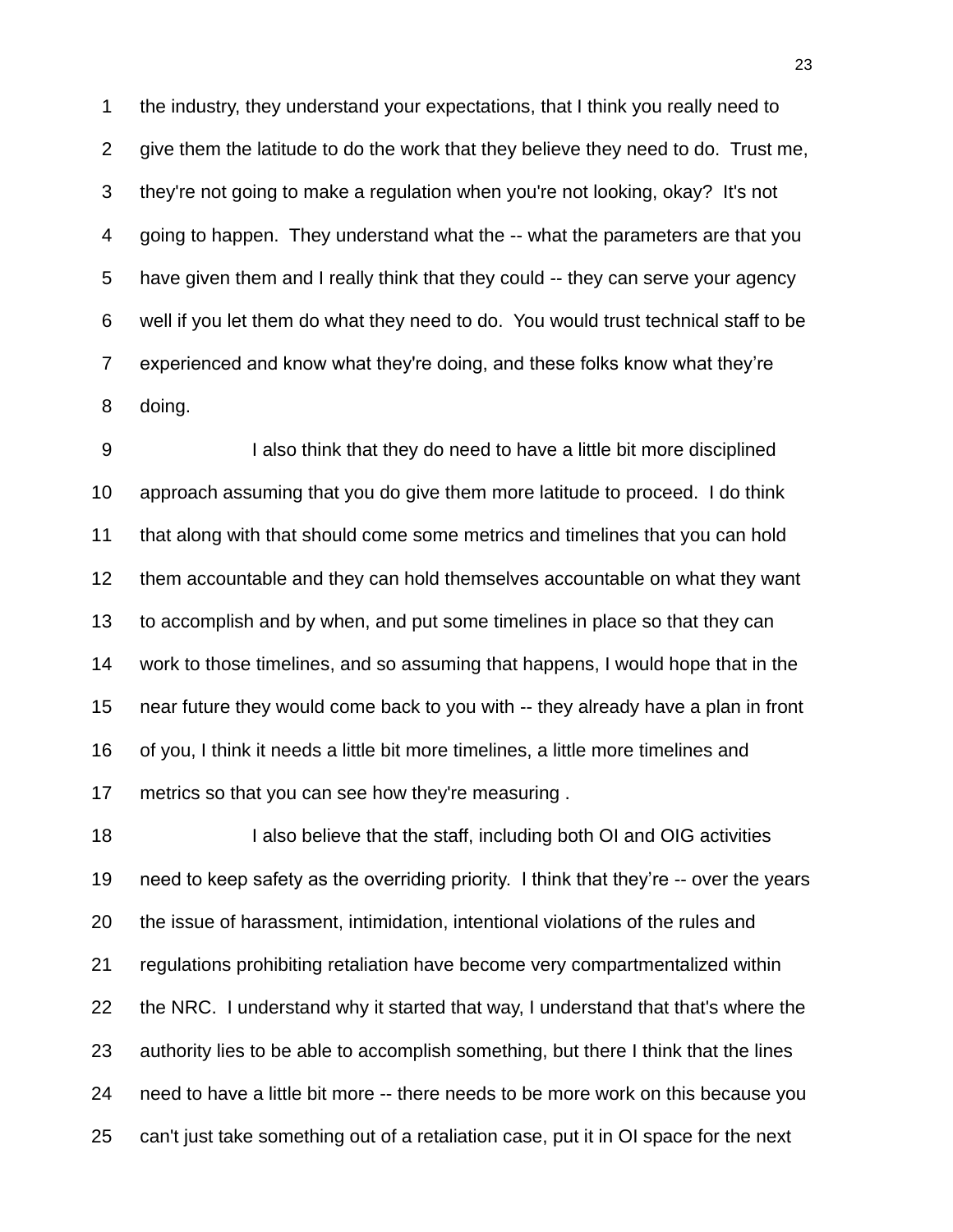three or four years and think that the lessons that need to be learned immediately are going to happen, and so I think that as there's more outreach and development, there really needs to be some participation by both OI and OIG to get that correctly -- done correctly. Next slide please.

 In addition, I think that there needs to be more work done with respect to resident inspectors. In particular, they're the first line of defense but they are often the most overworked and least trained in recognizing safety culture issues, as Ed said, by faint signals, as I kind of refer to them as precursors of issues. I think that that's very important. Next slide.

**Industry initiatives, I think, have been good.** The pilot programs have done a great job. My only comment for the industry, really, is that there needs to be more outreach within the local communities. When I attend a lot of issues and the places that I am in involved in, there still is a high degree of lack of understanding among citizens' groups about the safety culture work that's been done, and what that all means for the citizens to be able to rely on much of what's going on at the plant, so I think that there's more efforts and I think that's mainly industry related.

18 I've expressed my concerns about barriers towards successful implementation, and I'd like to just end -- last slide please -- with an acknowledgment about the loss of Eric Fries. I don't know if any of you ever knew -- met him personally, but he was a valued member of the NRC safety culture team. He was my age, he died on New Year's Day this year, unexpectedly. I worked with Eric since Millstone. He was at Millstone when I came into that independent oversight activity and since that time have had the opportunity to work with him on and off, both as a consultant and then after he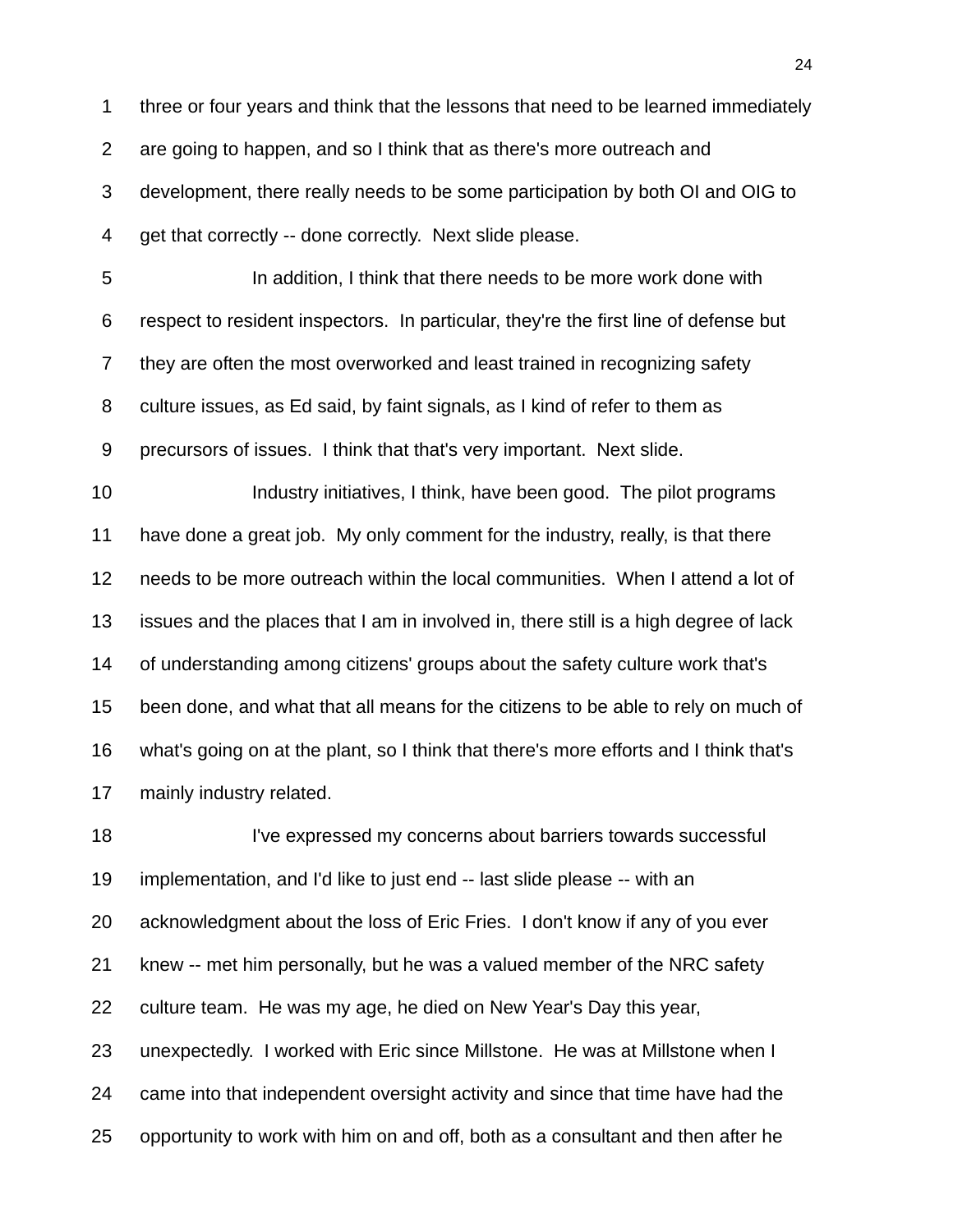became part of the NRC. Before he came to work at the NRC he used to take the train down as we were working through all those safety culture workshops and on his own dime, you know, put himself up at a hotel because he so strongly believed in the importance of making safety culture changes within the industry based on his own experience at Millstone and felt like it was critical to the success -- ultimate success of the industry and he made that commitment, you know, for years and years as we worked through a lot of the safety culture workshops. I worked with him in the oil and gas industry, he did some incredible work in that field following Texas City accident as well as in Alaska, and he'll be a loss and I want to recognize both to the team and to the Commission the work that he did in this area. Thank you very much.

 CHAIRMAN JACZKO: Well thank you for those thoughts, and particularly your kind words on Eric. That's very nice of you to do that, and I want to thank all of you for your presentations and for the work that all of you, I think as Commissioner Svinicki said, it's -- you know, we have made tremendous progress and you all didn't start out in the same place --

MR. HALPIN: No, we didn't.

 CHAIRMAN JACZKO: -- but I think it's a credit to your commitment to this issue that you were able really to come together and coalesce around some very important ideas and I think that's just one of the strengths of this effort, is that support from all of you and as you said, the work that the staff did to help that, I think, has been tremendous. So we'll start with Commissioner Ostendorff. 23 COMMISSIONER OSTENDORFF: Thank you, Mr. Chairman. I want to add my thanks to the chairman's for all of you being here today, and Billie, I wanted to start out with you to -- before I get into questions -- to do two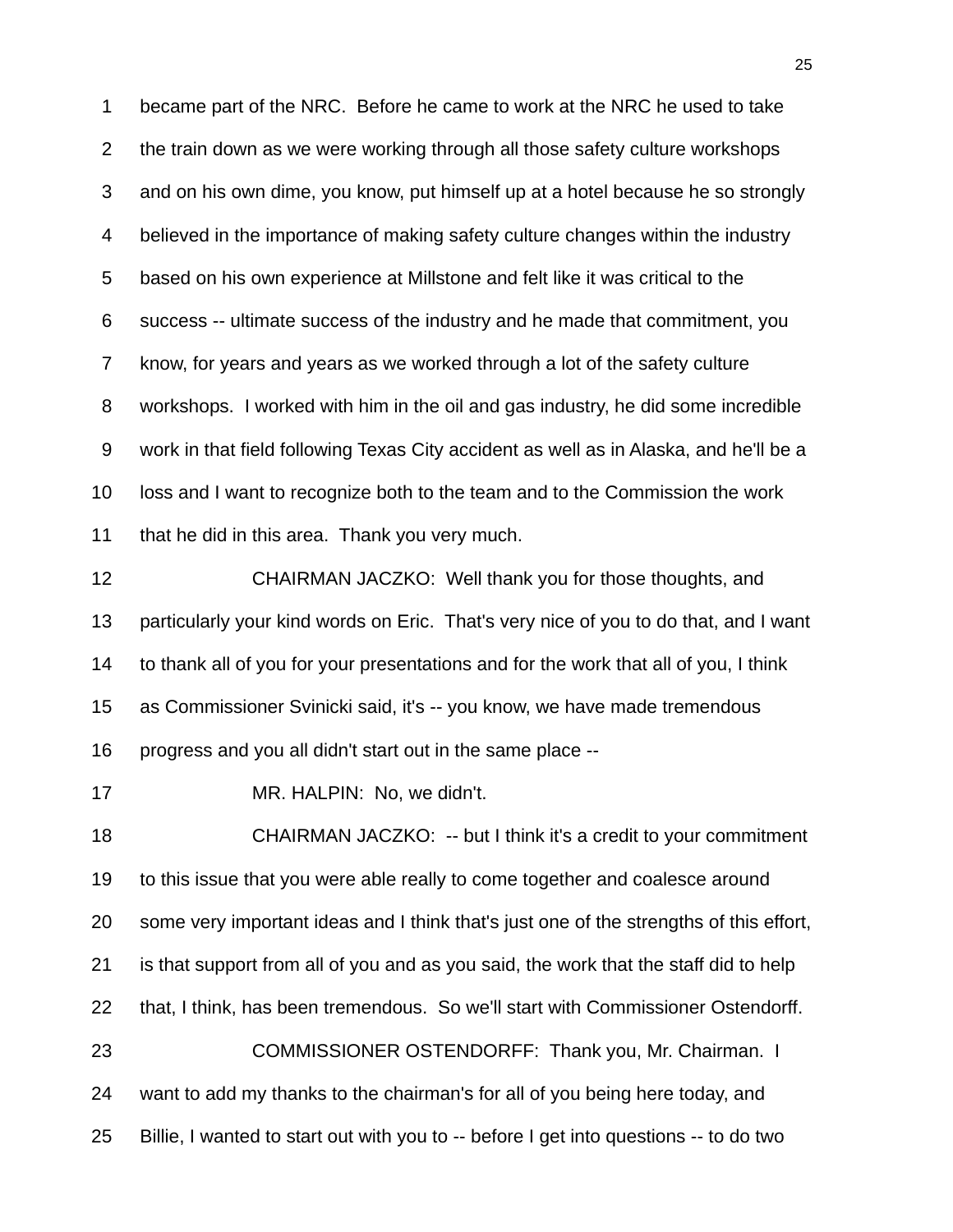things. One, echo the chairman's thanks for your comments on Eric. I did not know Eric personally, but I think we're all grateful for your sharing your personal interaction with him, and the respect you have, and that's really appreciated. I also will comment that, Billie, on a second note, that I think agencies such as ours are better, our staff is better, the Commission is better for people who demonstrate zeal, enthusiasm such as you have over many years to help us get to higher playing field, and so --

BILLIE GARDE: Thank you very much.

 COMMISSIONER OSTENDORFF: -- while we may not always agree on certain aspects and pieces, but conceptually, at a high level, I"m appreciative of your efforts, and I think a large part of where we are today is -- can be tied back to your interest and positions.

BILLIE GARDE: Thank you.

14 COMMISSIONER OSTENDORFF: Let me -- I'm going to start out with a question, I guess, for Janet and Ed. I'll ask others if they have pieces to throw in here, but one thing that really resonated with me was I heard -- actually three of you mentioned things -- actually Janet, Ed, and Billie, early indicators, faint signals, precursors, and that really is a huge issue for me. I spent years at sea on submarines, and I could walk on board, when I was engineer or commanding officer or squadron commander, I walk back in the engine room and in about 20 minutes or less I could get a good assessment of a lot of things. I could look at underneath, you know, 688 submarine, the turbine generator lube oil base sump, is a very hard to get to area. If that area was dirty, then it told me something. I could go watch the primary sample sink and see the engineering laboratory technician who was there in a reader/worker mode drawing a primary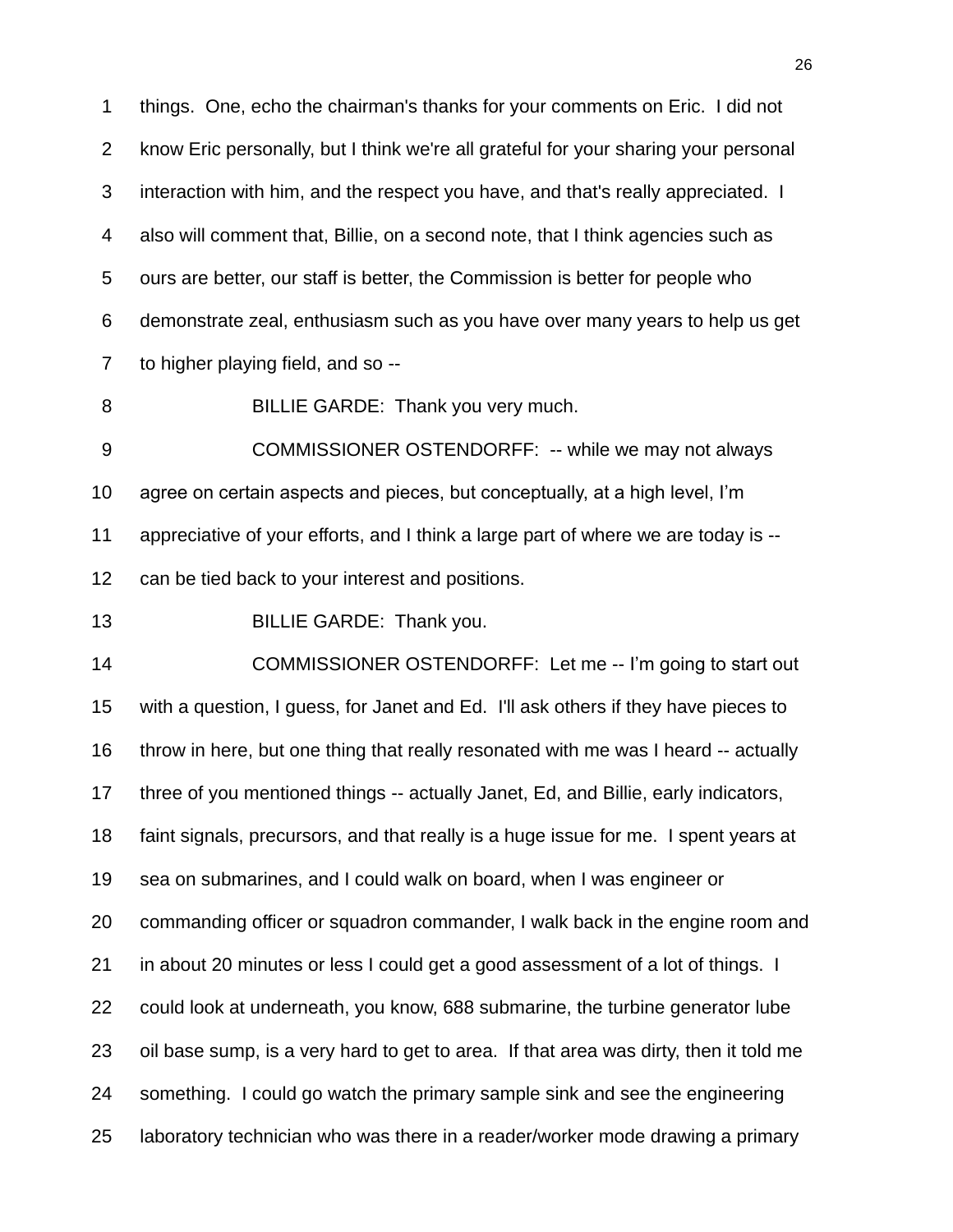coolant sample for radiochemistry, and I could just watch that and in five minutes assess are these communications formal, are procedures being carried out properly, or proper torquing techniques on valves, et cetera.

 I could go look at the torpedo room, a non-nuclear example but it's relevant here. For people that don't have that much training necessarily, technical training, but watch the formality of communications when you're moving a torpedo from one low position to a torpedo tube. How navigational charts were being changed. When it changed your sub-note came in that required a deviation of path was a process being taken to -- in the ship, to ensure that proper navigational safety was being ensured by people reviewing this change that came in, making sure that you didn't go over any sea mounts or that you watched your water depth.

 So I bring this up because I think you -- all three of you have commented on areas. Ed gave us one example in FME at South Texas, but I wanted to see, are there other examples of things that you or your teams look at, whether it be at NEI or in the industry or fuel facilities, or Billie, from your perspective, and Lee feel free to chime in here, you know, that you kind of use as a barometer for how are things going? There might be this precursor or this faint signal or this early indicator. Janet, you want to start off?

 JANET SCHLUETER: Well, I think it begins at the individual facilities with, you know, maybe a new process line, for example, and the training that has to go on prior to that process line beginning. The orientation of the new employee, the practice that goes on, the pre-job briefs, stopping, thinking, acting, reviewing the procedure before the work ever begins. Those body -- the body language that you implied there to watch for, being more sensitive to a newer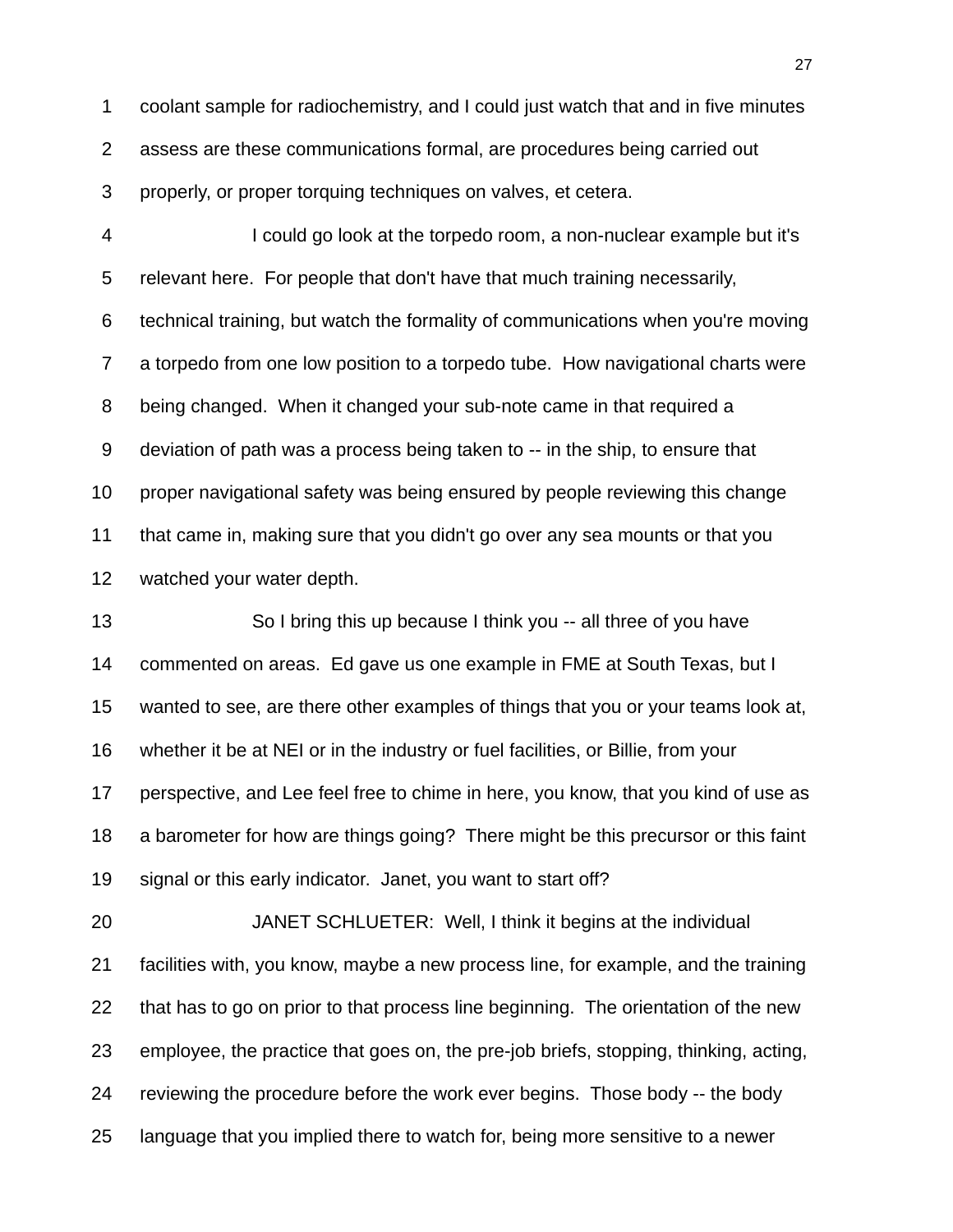employee"s lack of experience, perhaps, in that particular area, but on the other hand, not taking for granted that a more experienced employee necessarily knows the procedure inside and out. So those facilities -- or experiences are happening all the time at these individual facilities, and then we create different opportunities within NEI, whether it be our routine phone calls between our fuel operations committee, or the meetings that we have to exchange information of that sort so we have that sort of learning opportunities that we provide at NEI within the industry, so that we can share those experiences and learn from them. And as I mentioned, there are some facilities that have actually applied the INPO elements for years, as long as 10 or 12 years ago. These types of self-assessments and peer reviews were going on based on INPO's guidance.

 COMMISSIONER OSTENDORFF: Okay. Lee, and I realize you're in a different position with OAS, but I certainly would welcome any examples or thoughts you may have.

 LEE COX: Sure, I appreciate the opportunity. For the Agreement States, I think it starts right with the entrance meeting. We can get a -- we get those faint signals right with the leadership when we're talking about why we're there, what we're going to be doing, a performance-based inspection, and then once we go out into the inspection -- the performance-based inspection we're observing, we're interviewing staff and employees, we're seeing if they're walking the walk. If what they've got in their procedures, are they doing that in reality, in practice, so for us it starts at the entrance meeting and throughout the inspection. Thank you.

 COMMISSIONER OSTENDORFF: Okay. Ed? ED HALPIN: Mr. Commissioner, I would just point out to -- in our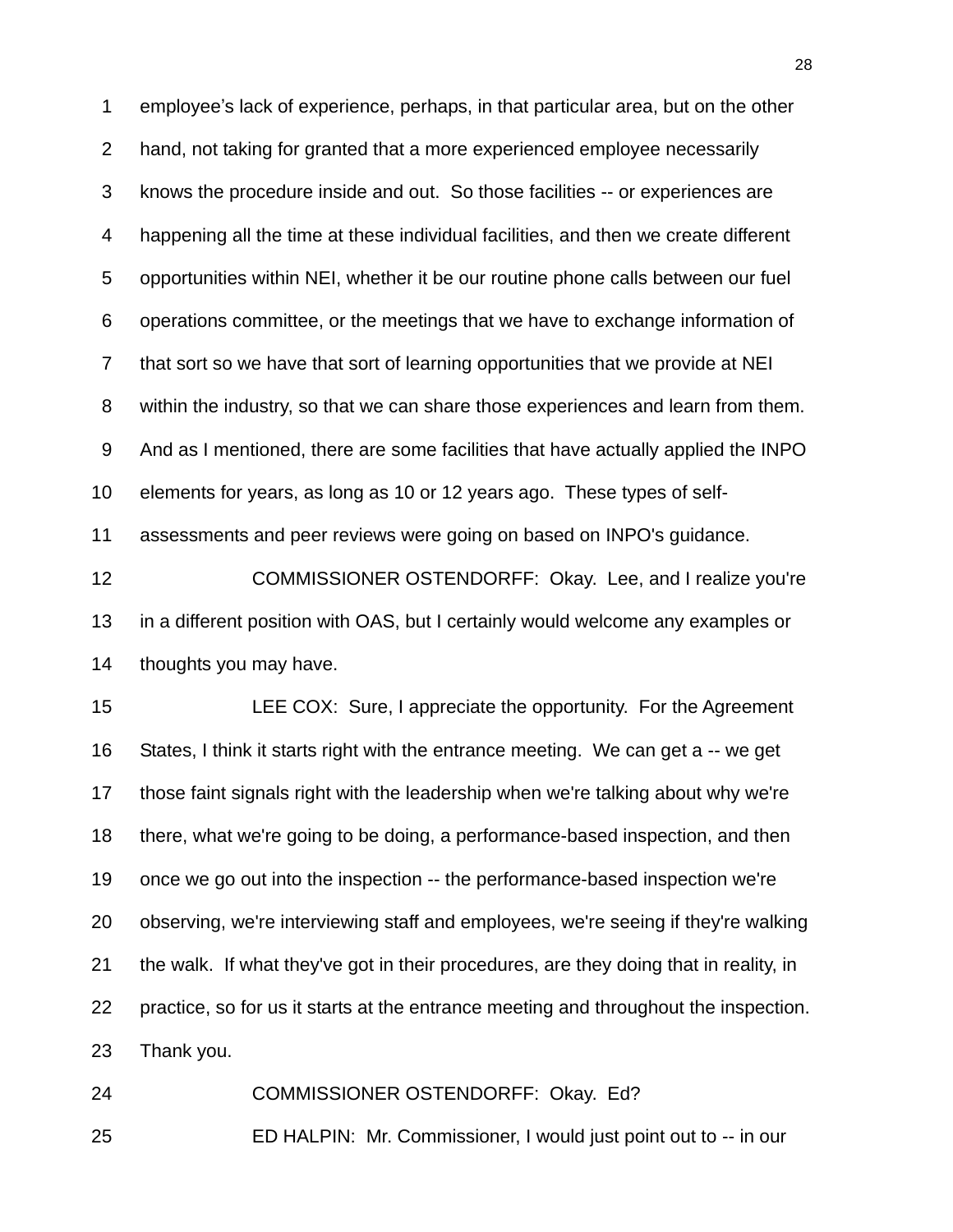process there are lots of process inputs that we just talked about to help us really make decisions and understand culture, but let me tell you what I do, as a part of my routine.

COMMISSIONER OSTENDORFF: Sure, sure.

 ED HALPIN: One of the things that I think is most helpful that I feed back into this process are my interactions with people. So, on a regular basis, what I do is I have -- on a monthly basis I have what's called coffee with the president, so I'll invite probably about 12 people from a cross section throughout the station to come in with their compliments and their concerns, and I get a chance to dialogue with them, and to understand where they're coming from. I don't necessarily solve their issues in that meeting, but it really gives me a good barometer of what to -- what is happening from their point of view, which is essential.

14 I meet monthly with my quality manager, and just allow her to really give me her perspective. I talk monthly with my employee concerns manager, who also comes in and gives me a perspective. I meet twice a week with various departments trying to meet face to face with the employees asking them the question, "What's on your mind and what can I fix?" and then last, and probably most important, each week I'll walk my plant down, talking to the people, getting them one on one and just asking them, not a cursory, "How are you doing?" but I'll say I"m not going to leave here until you give me one thing that I need to fix, and then there's that slow pause and they think, and typically I'll get something, and I'll use all of that data to help feed back into this process.

 COMMISSIONER OSTENDORFF: Thank you, Ed. Billie? BILLIE GARDE: Great question. I wasn't on a submarine, but I do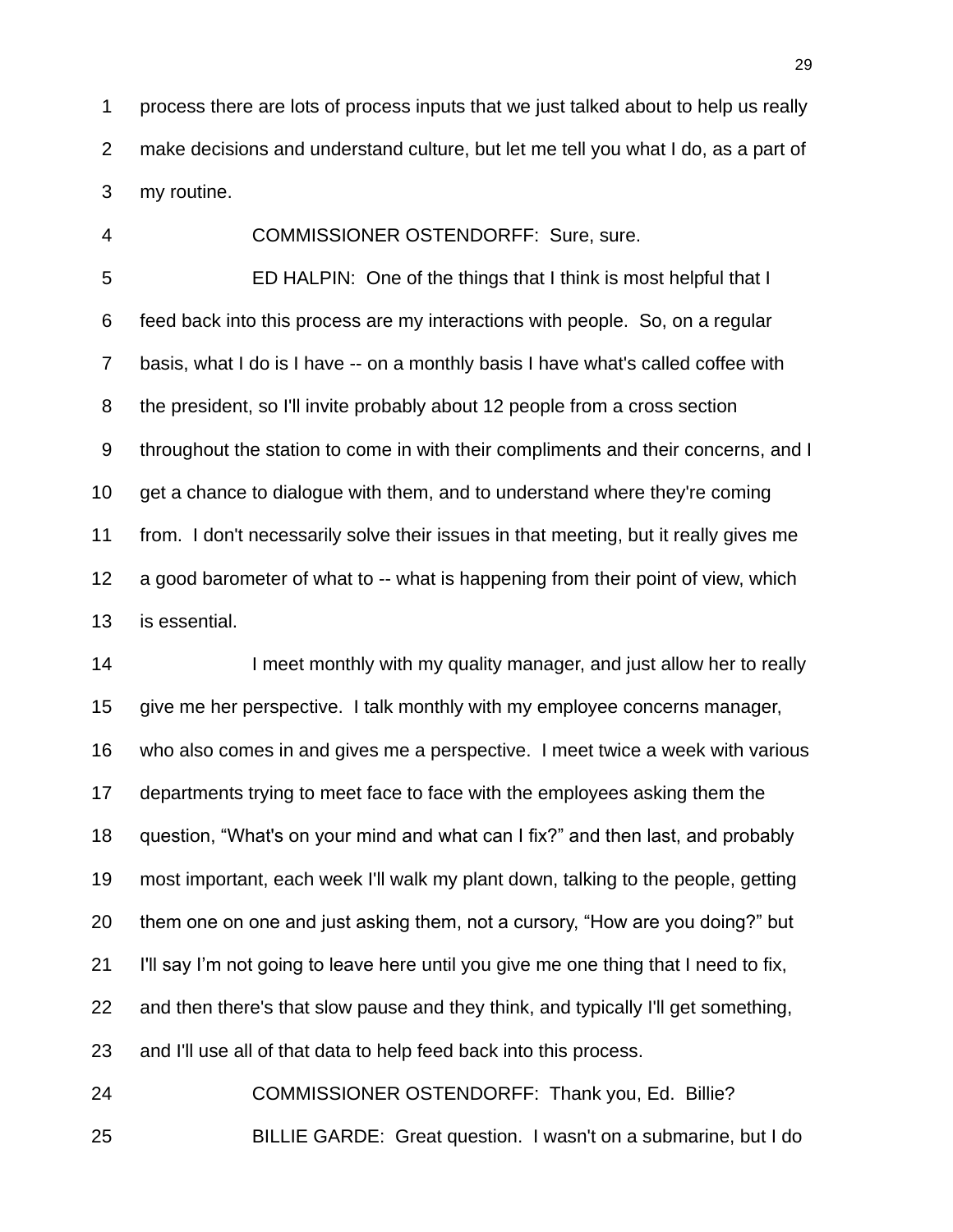go to quite a few sites now, I"m on a number of safety review boards, and I do have a couple of things that I look at as quickly as I can on a site. One of the things is -- one of the first things really is understanding where the safety culture expectations or safety-conscious work environment expectations fall within the evaluation process of evaluating new leaders. So is it actually on their performance evaluation? Are they actually being measured and their performances being measured, and decisions being made about salaries and bonuses, et cetera, on how well they manage their employee concerns, how well they demonstrate the behaviors of a positive safety culture. Some sites actually do that. They line it up and it may -- it has made a huge difference. It isn't real unless it's in your pocketbook, and you can say it all you want, but if it's like okay, we have one set of expectations for operational issues and one set for when we're talking about safety culture, you're not there yet. I talked to the site infrastructure, that is, the HR department, the legal department and try to understand what role do you play in making sure safety is the overriding priority in how you do your business, and if they have that vacant look in their eyes like 17 that's not my job, I'm HR --

COMMISSIONER OSTENDORFF: Yeah.

BILLIE GARDE: -- I"m the legal department, that's not my job.

They're not there yet. I look at --

 COMMISSIONER OSTENDORFF: That's a great comment you just made, about it not being my job.

BILLIE GARDE: Yeah.

COMMISSIONER OSTENDORFF: Yeah.

BILLIE GARDE: I look at the corrective action program or the PINR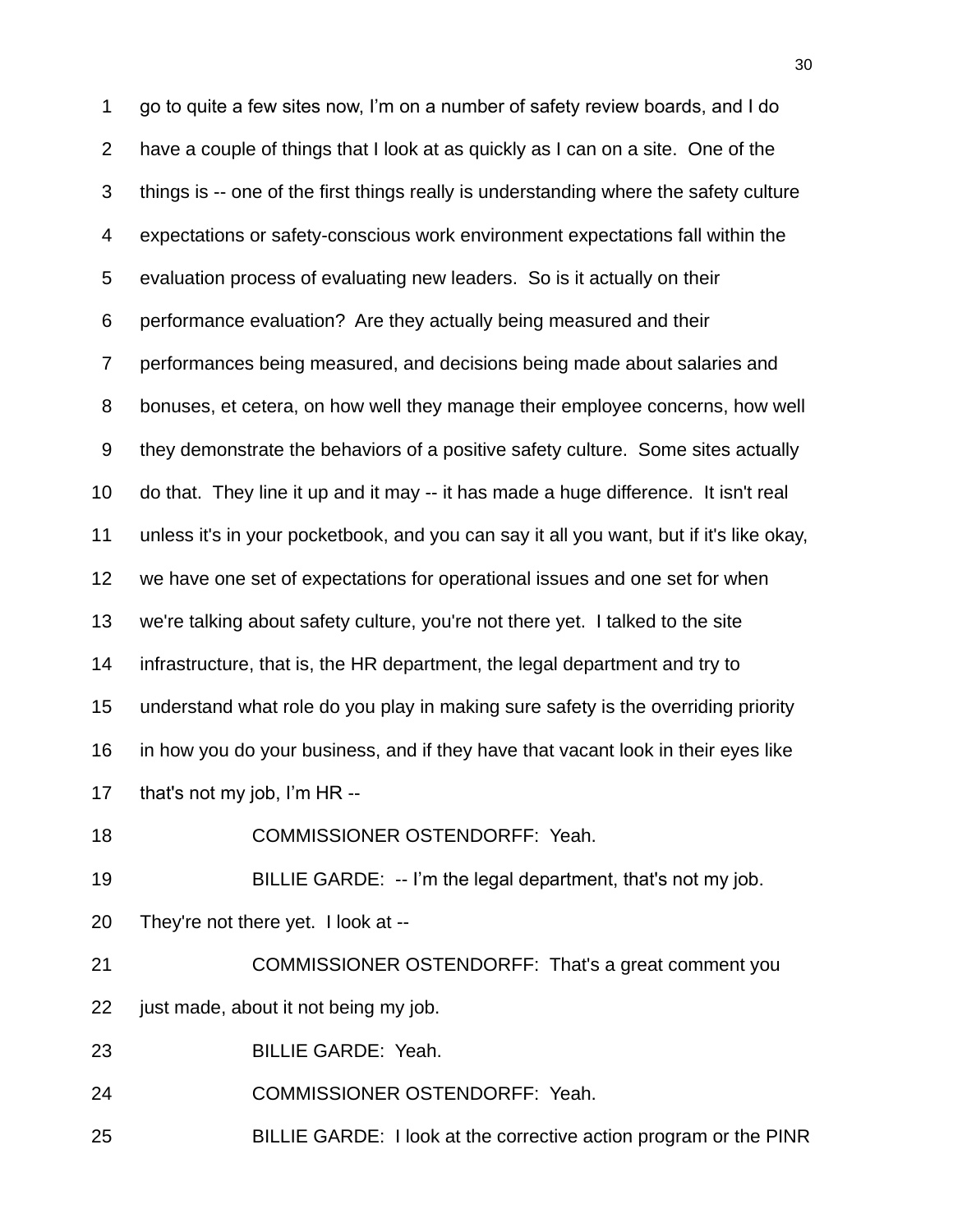program and try to get a real handle on what is the level of the issues that are coming into that corrective action program? What does that look like? Are these, you know, serious issues that need to be resolved, or are you capturing everything. Is it an everything in program, I really try to get an understanding of kind of the flexibility and willingness of people to raise issues somewhere, whether it's in that program, do you have another kind of program, do you have a green card program, do you have -- you know, do you have something that you're trying to sweep up and that -- the discussion about observations or concerns is really part of the daily communications, and then I look at the leadership involvement in the ECP programs.

**If the leadership doesn't understand involved support, the employee**  concerns program, then you've got a site where it's compartmentalized. That's their problem, that's their issues, you'll tell me about it when you need to. Good safety cultures, you've got -- the leaders are going to be able to tell me, "Yeah, I've got half a dozen serious concerns, issues. I've got a work environment problem going on in this department, you know, I've got my hands on what's really going on," and they have a really healthy relationship between the ECP manager and the site leadership team. They're valued, they're included, and they know what's going on.

 COMMISSIONER OSTENDORFF: Okay. Billie, I appreciate that. All of you had very thoughtful answers, and the one thing I would just comment on is it's so important to talk about these issues, and whether there'll be different debates about implementation of whatever this may be, or about measuring or metrics or goals, et cetera, but a common principle that applies irrespective of where things going forward is the importance of sharing your perspectives and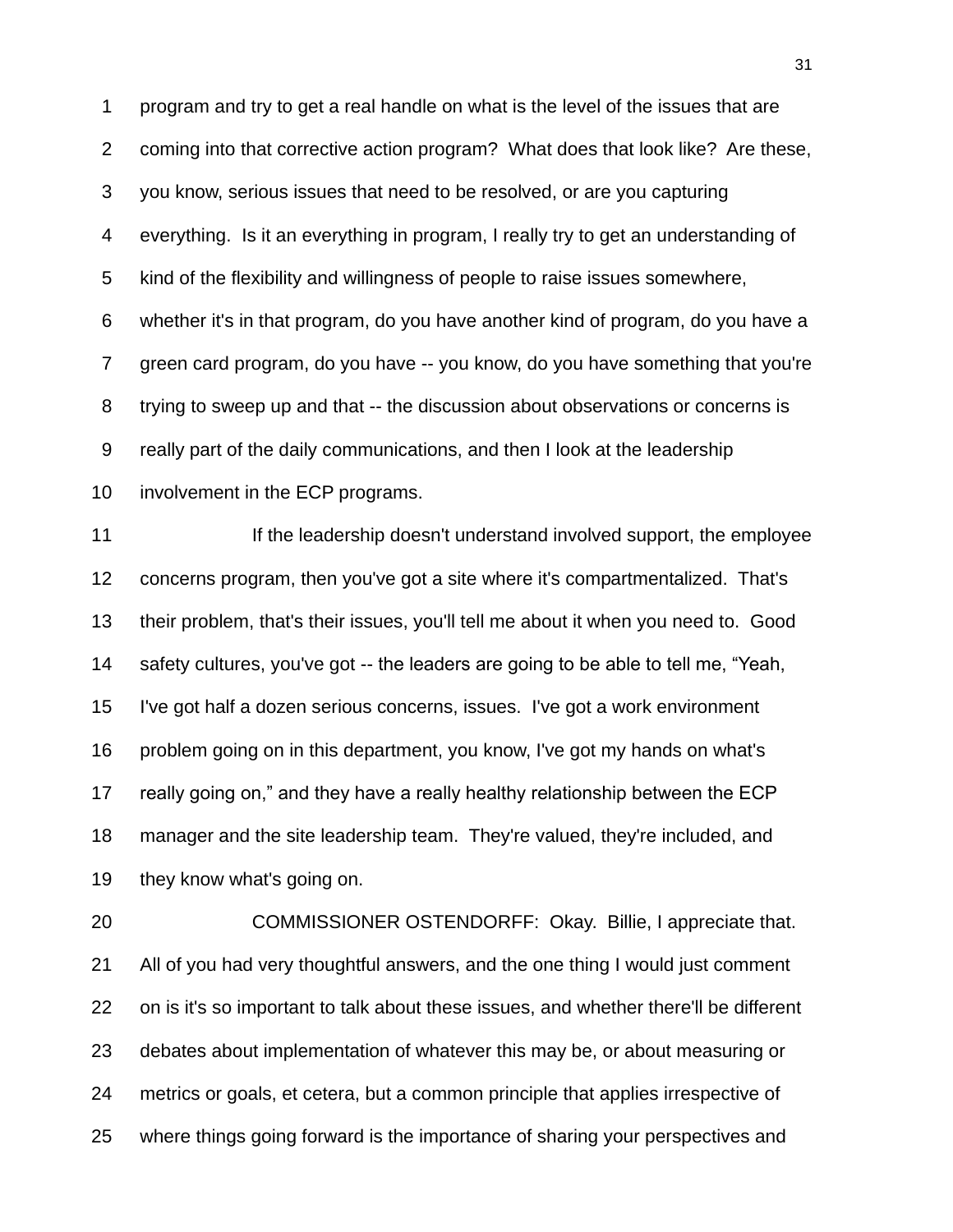talking about it. Thank you, thank you Mr. Chairman.

 CHAIRMAN JACZKO: Commissioner Svinicki. COMMISSIONER SVINICKI: Well, my thanks to each of you, again, for your presentations. I"m going to start with a very general question, and I'd like each of you, if you'd like to, to weigh in with your perspectives, but it's my sense, as we developed the policy statement, there was an acknowledgment that one size doesn't really -- is not going to fit all in terms of the different communities of practice, that once we'd established the policy statement there are a lot of different communities that will need to make this policy statement meaningful to them. So I would ask you each to comment, if you have something you feel that we've done well since the policy statement in terms of communicating it forward and really working with the diversity of communities of practice, so what has worked well in the approaches that NRC has used and then that you have used with the constituencies that you work with, and then what might you think be -- may be impediments to making this policy statement to be inculcated into the different communities as well as it could be, so if you would share anything in terms of what has worked well, and what maybe was an obstacle. Yes, Janet.

 JANET SCHLUETER: As I mentioned, and others have mentioned, the workshops that OE led were unique. They were tremendous. They were providing a forum where there was a very large group of representatives around the table that really did represent all the little cats and dogs outside of the reactor community that are so important to ensuring that the policy is implemented nationwide, and that worked extremely well. I think the staff has been doing a great job at getting out to professional society meetings, normal, you know, mid-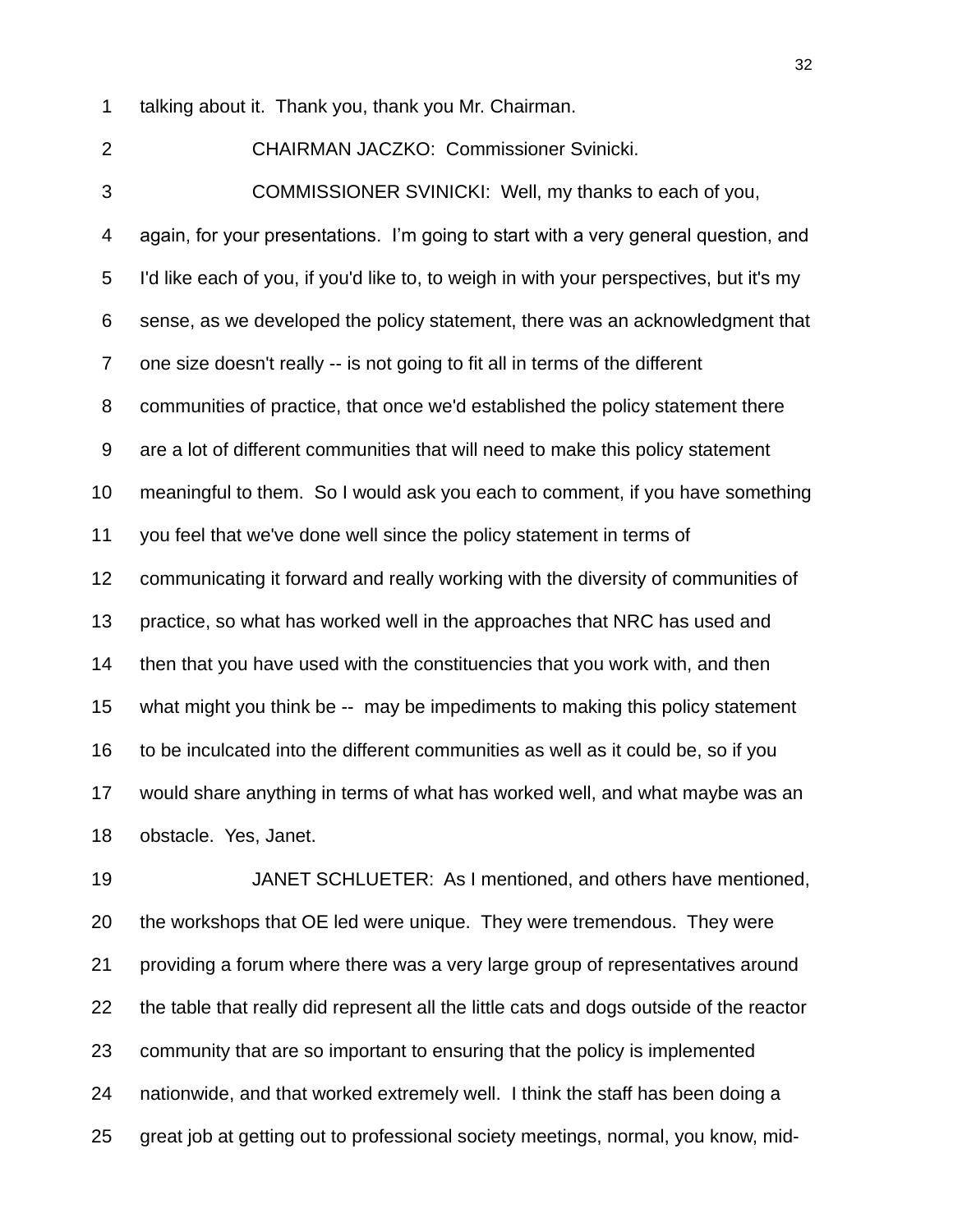year or annual meetings that are going on within the materials communities, and there's a lot of them, and I"m sure, you know, you read that in the SECY paper how many opportunities they have taken to get out and to have those kinds of conversations, but it's not just making those presentations. They're also talking to individual groups of licensees, perhaps while they"re on site, just discussing safety culture and making sure that our facilities understand the expectations which we believe our clearly laid out in the policy statements. It's a concise statement, but I think the expectations are clear.

 There's obviously more work to be done with regard to guidance for materials users, and the staff has started to begun that effort -- begin that effort, they have, for example, put out a draft attachment to NUREG 1556 that applies to some industrial users. There needs to be some more work in that regard, I"m sure the staff does intend to do that, but that's the way that they'll get at specific guidance for specific types of users because, as you stated, it is very different for different users across the field, and you've acknowledged that, we've acknowledged that, and I think that the staff will keep that in mind as they proceed.

 LEE COX: Yeah, thank you. I think what is done very well is I want to applaud the NRC for making this a policy statement, and maybe recognizing in many of the states the current administration perceived increased regulations as a roadblock to jobs, and this as a policy statement, it allowed us to get buy in from all of our stakeholders, and I think that was a very important thing that NRC maybe recognized right from the get go, and I think all of the workshops that you had, bringing all of the stakeholders together, the states, the industries, not only

COMMISSIONER SVINICKI: Okay, thank you. Lee?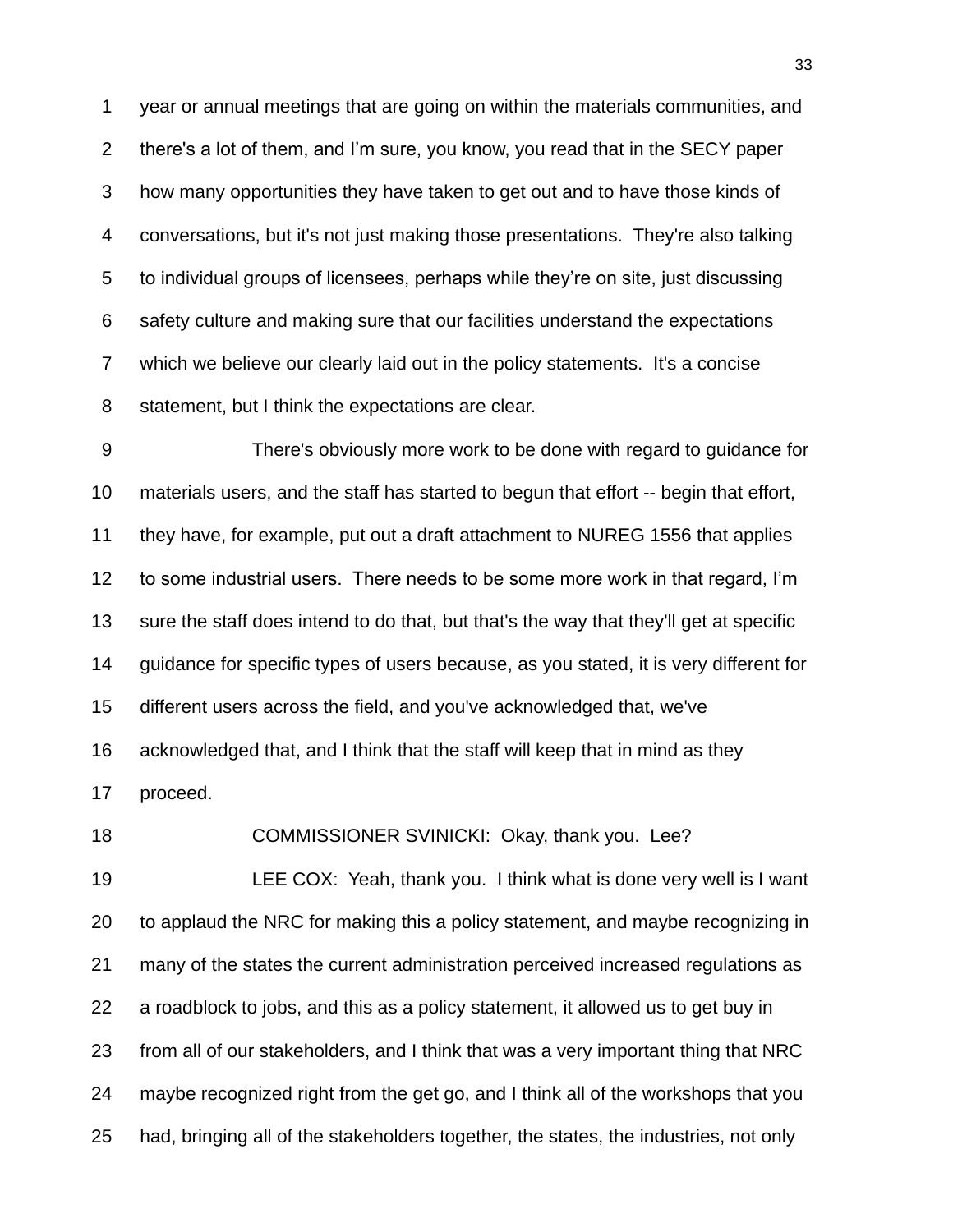the nuclear industry but all of the radioactive material uses, the medical, I think that worked very well in getting buy in from everyone, and going forward, I really don't see any impediments for having this common language across our nation for safety culture.

 COMMISSIONER SVINICKI: Thank you, and I"m going to ask Ed to weigh in, but Ed, you know I just violated what you did. I let both Janet and Lee, I should have said I"m not going to move on until they give me something that can be fixed.

**[laughter]** 

 ED HALPIN: Well, let's see. Well, let me just say I'll echo Lee's comments in regard to making it a policy statement. I think in doing so, it shows 12 the endorsement by the NRC over something that I consider to be vitally important, so I appreciate that. The outreach programs have, I think, been excellent. If you look at the website that you all have put together, it's top notch on safety culture. The case studies that are on there, there are three that I thought were very well put together, and had good lessons learned.

**In regard to the common language efforts, I mean you've put a lot**  of time in working with NEI and INPO in regard to understanding common language, so that is appreciated, and like I said, we look forward to closing that out --

 COMMISSIONER SVINICKI: And you and Billie both mentioned that. Can you talk -- could you describe in general terms what remains to be done? Are we at some sort of impasse, or it's just that we need to continue the dialogue and close out, kind of, open issues?

ED HALPIN: It's -- I think it's just close out of open issues. The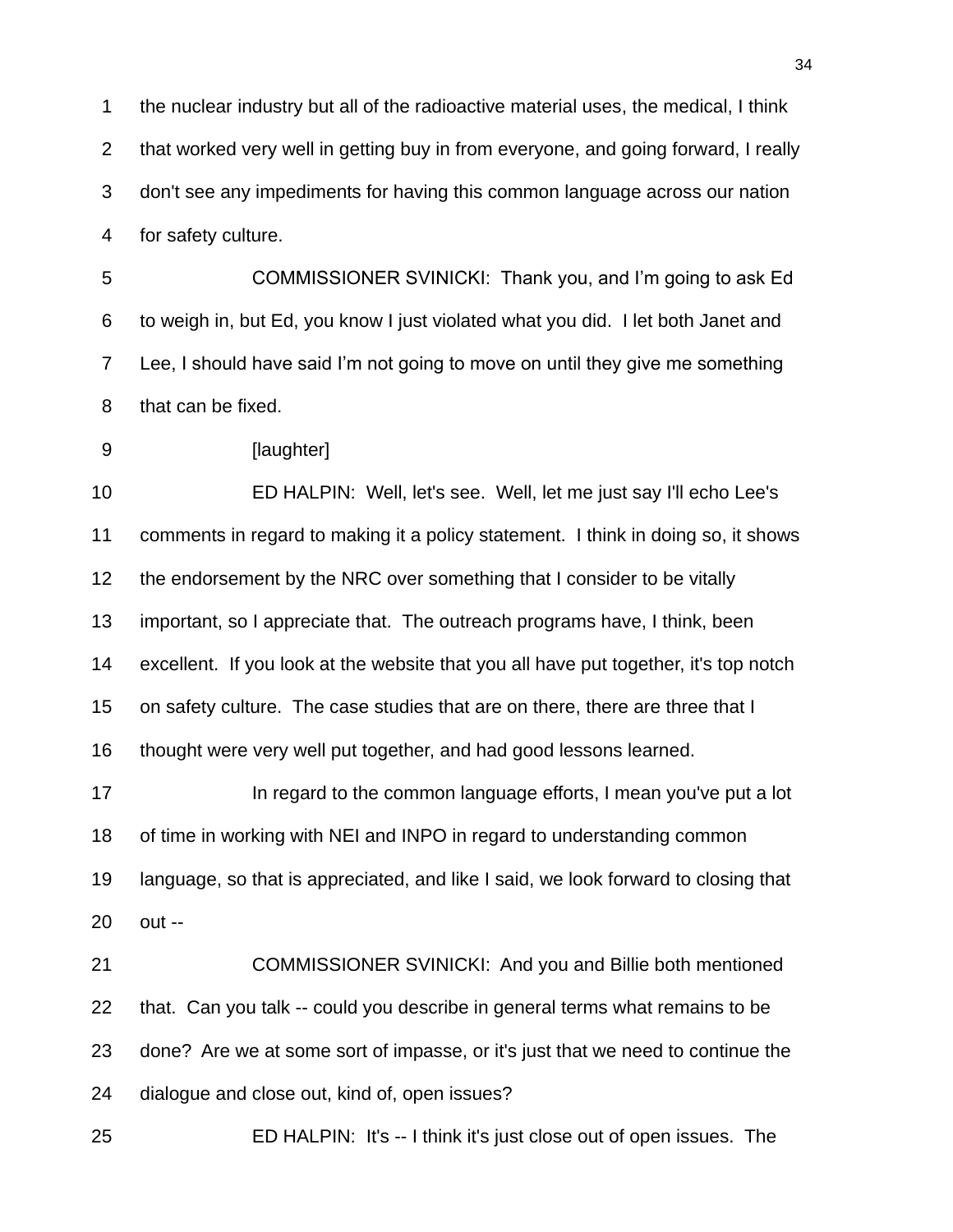December meeting, which I thought was very productive, is one where there was a binning process that took place on the attributes, I think that we had good alignment, and I think it just needs to be finalized and agreed to.

 So there's no impasse. It's important to have that common language, so the one delta I would give you, Commissioner, is we need to make sure that the common language issue gets driven and closed. You know, one of the -- one of the lessons learned for us in helping to transform our culture, and keep it consistent and high performing, you have to speak a common language, and if we're not talking about the same things and we don't have the same definition as to what safety culture is, or all of its attributes, it will not result in good alignment, and it'll hurt performance -- and also, with -- I wanted to mention a positive. I gave you delta, some positive is the staff"s involvement in the 09-07 process. You have been very involved with the process. You"ve observed it, you"ve provided feedback, and that"s helped us out quite a bit. We appreciate that.

 COMMISSIONER SVINICKI: Okay, thank you. Billie? BILLIE GARDE: Right. Let me just echo the comments on a common -- you know the common language piece. You know years ago, I don"t even remember how -- the discussion particularly at this table always was I"ll know it when I see it. It"s like pornography. So -- and I have always said no. It"s identifiable, it"s definable, it"s measureable, and you"ll know it when you see it. But you"ll know it and you"ll really be able to talk about it using the right terminology. Is it a trust issue? Is it at this site? Are we having a communications problem? Is there something that deals with the lack of a good corrective action program and you"re not going to be able to fix it until you do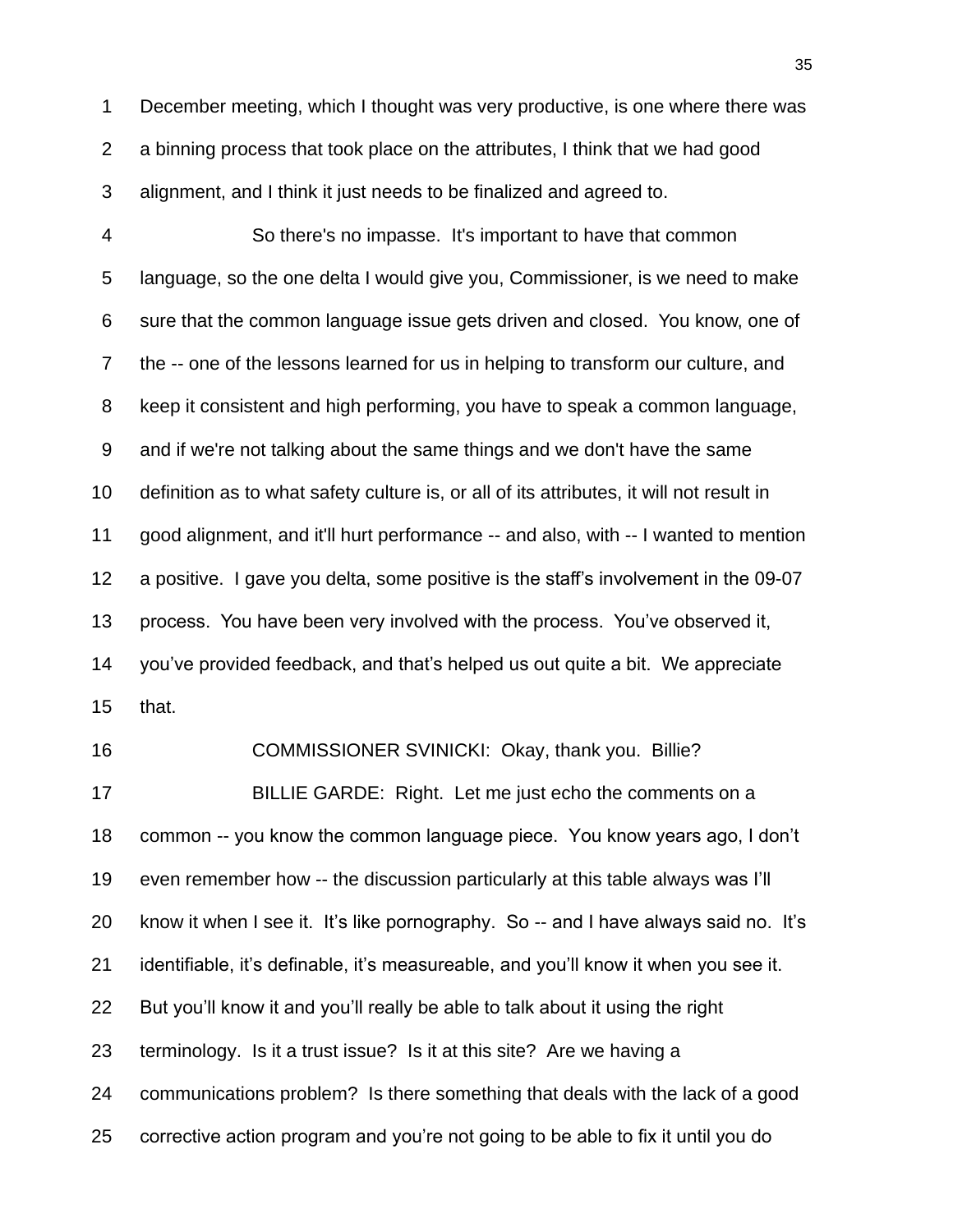1 that. We're -- I would say we're 80 to 90 percent there and it's really just finishing the work once the holidays happen you know kind of thing.

 So I think it"s just getting it finished. But once it is actually finished then the program materials, the training materials, then everything else can really be developed because you have to have those elements in there with the common definition before everybody can realign all their materials and realign their programs so it"s all consistent and we"re all talking the same language. So there"s a lot of work that needs to be done as soon as the language thing finishes in order for our programs to become more sophisticated and rolled out and really working.

11 And then how those traits translate to a five person NDE shop or a medical lab is really where a lot of the work is going to ultimately happen to make the program be able to be implemented and so I think a year from now, 18 months from now, if you invite us back, there"ll be you know a giant leap in terms of where everybody is, in terms of implementing the issues and the programs.

 And I have no complaints about the work that has been done. I think that there are some licensees that are still a little bit arrogant. We got this; we don"t need your help. My own experience has been that they"re more in the university area, in the laboratory areas, and they"re a little bit less involved. I don"t say they"re non-cooperative but they"re a little bit less involved and I think there just has to be continued outreach, talking at their conferences, presenting. I mean I think that the staff has really done a good job in terms of identifying where to show up and talk about what this all is and they"ll continue to do that I"m sure, especially if you take the handcuffs off so they can do more work.

COMMISSIONER SVINICKI: And I agree, Janet had referenced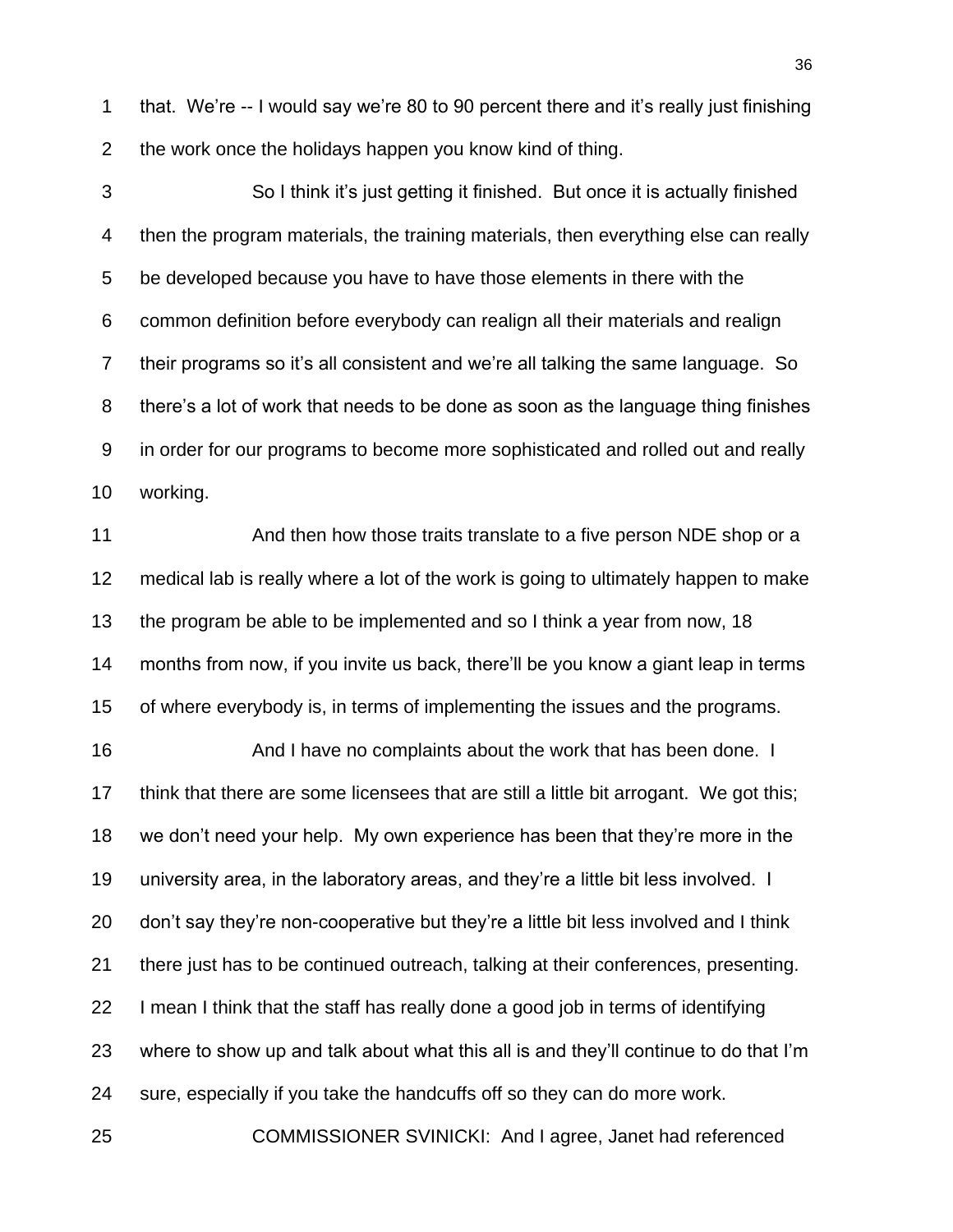the attachment to the SECY paper that showed it had the same thought, is that the staff has been very searching in terms of opportunities to go and talk about it. With the remaining little time that I have left, Ed you had talked about having received NRC staff input on the nuclear safety culture assessment process. Just very briefly, could you characterize kind of where that stands in terms of the feedback that was provided in moving forward? ED HALPIN: So this is in regard to using the nuclear safety culture

 assessment process specifically for plants that are in column four and needing that evaluation. The feedback that was provided to the staff via NEI on the process had to do mostly with consistency in asking questions during interviews,

so that there was a level of consistency--

COMMISSIONER SVINICKI: Okay.

 ED HALPIN: -- and so that feedback has been taken by NEI and they"re in the process of revising that procedure. It should be done and back to the NRC for review by the end of the first quarter of 2012.

 COMMISSIONER SVINICKI: Okay, all right, thank you very much. Thank you Mr. Chairman.

CHAIRMAN JACZKO: Commissioner Apostolakis.

COMMISSIONER APOSTOLAKIS: Thank you Mr. Chairman.

Thank you for your presentations and as you were speaking I couldn"t help but

think back. Maybe it will come as a surprise to you that there was a time when

people were refusing to accept that power plant operators could make a mistake

because they were well trained. Then as a community we were forced to

consider the possibility of human error, but then we focused all our attention on

the operators that they would do something randomly wrong. Then some bright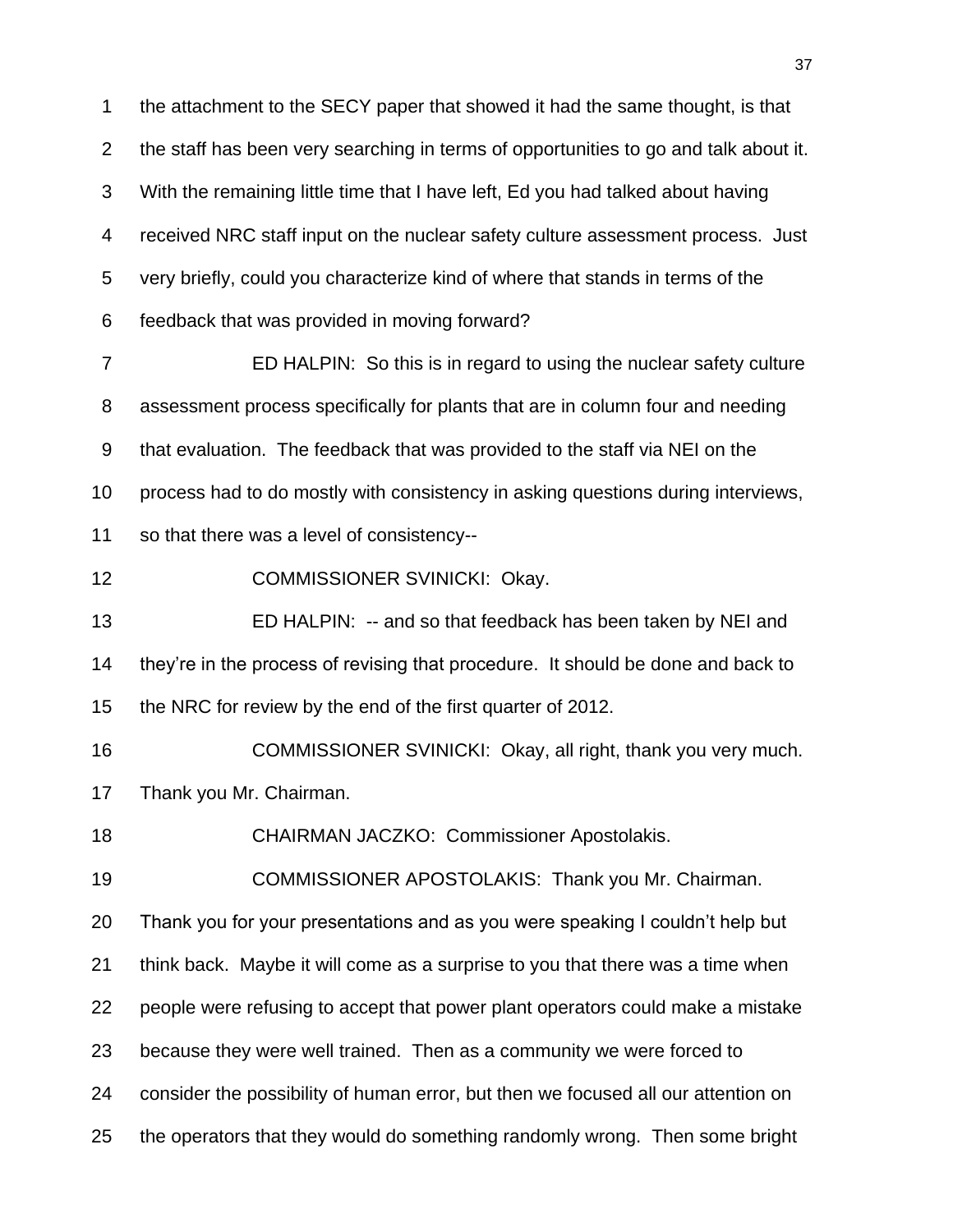people developed models that said that maybe it"s not entirely the fault of the operators that there are psychological precursors and the context is very important, the context within which they function. Part of the context, of course, is the management, and there was a long time when nobody dared say anything about management or culture. The Commission, I remember, was told by a senator once that nobody regulates Boing"s management, why do you guys want to do it to the nuclear industry? Of course we"re not regulating now, even now. There was strong resistance by engineers, even my colleagues, some of my colleagues on the ACRS making statements like we have no business getting into people"s minds. This culture business is hot air and so on.

 So, I"m very pleased to see where we are today and the unanimous agreement among you four ladies and gentlemen that this is an important issue and we"re making a lot of progress. And now I"m wondering what the next step will be. The question that always comes to my mind is how do you know you have a strong safety culture? Maybe it"s easier to identify a weak culture, but I don"t know about the strong culture. Maybe the question is meaningless, but I"m always wondering about that and then Ms. Garde mentioned about metrics, so 18 I'm wondering whether that will be the next step? Is it necessary to have such a step or it will come naturally as people see the need of it? What do you think about that? I mean I know that you want metrics but I wonder whether the other three feel that this is something that is needed or we have achieved our major goals and if metrics come in the next 10 years maybe they will be welcomed but they"re not really necessary? Ed, what"d you think?

 ED HALPIN: Let me make sure I understand the question. You asked about metrics, but are you talking about what"s the next step for the NRC?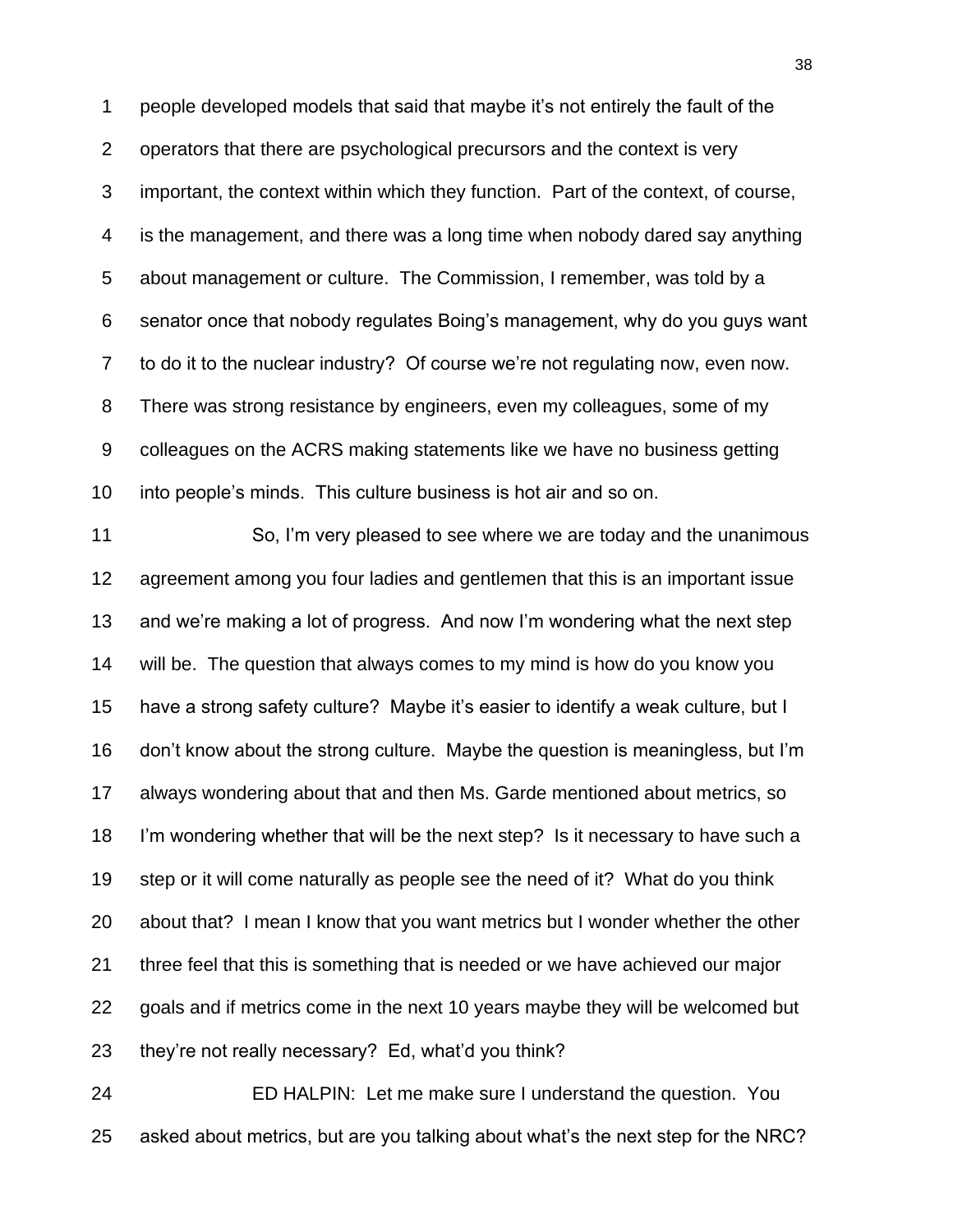COMMISSIONER APOSTOLAKIS: No, no I"m not so down to

earth. It"s much higher level.

3 [laughter]

 COMMISSIONER APOSTOLAKIS: We"re talking about culture, but we really don"t measure it. Right? So you know, we talk about strong culture but if you ask people what is a strong culture I don"t know that you will get the same answer from different people. Ms. Garde said that the goal should become measurable metrics. So you know in other words, can I have a scale of some sort that will tell me that the culture is level three out of -- on a scale of one to five, five being best? I mean do I need that or would that come naturally later if it 11 is needed? What? If you don't have an opinion, that's fine.

 ED HALPIN: Well, no, I mean we have that. We have metrics. We have numerical scores that are part of the process. Each of the safety culture principles actually gets graded and it"s on a sliding scale and it"s -- the words are associated with numbers but that is the evaluation process that takes place.

 COMMISSIONER APOSTOLAKIS: So it"s a judgmental scale? ED HALPIN: Well no, it"s quantitative as well. It is -- and it is judgmental based on human interactions. It"s a combination of both. That"s the power of this process, is that you"re taking data along with the observations and interactions and you"re putting it into a process that then gives you something that you can communicate and act upon and some of it is quantitative, it gives you a score.

 COMMISSIONER APOSTOLAKIS: Is it just at South Texas or is it widespread?

ED HALPIN: No, throughout, as a portion of this industry and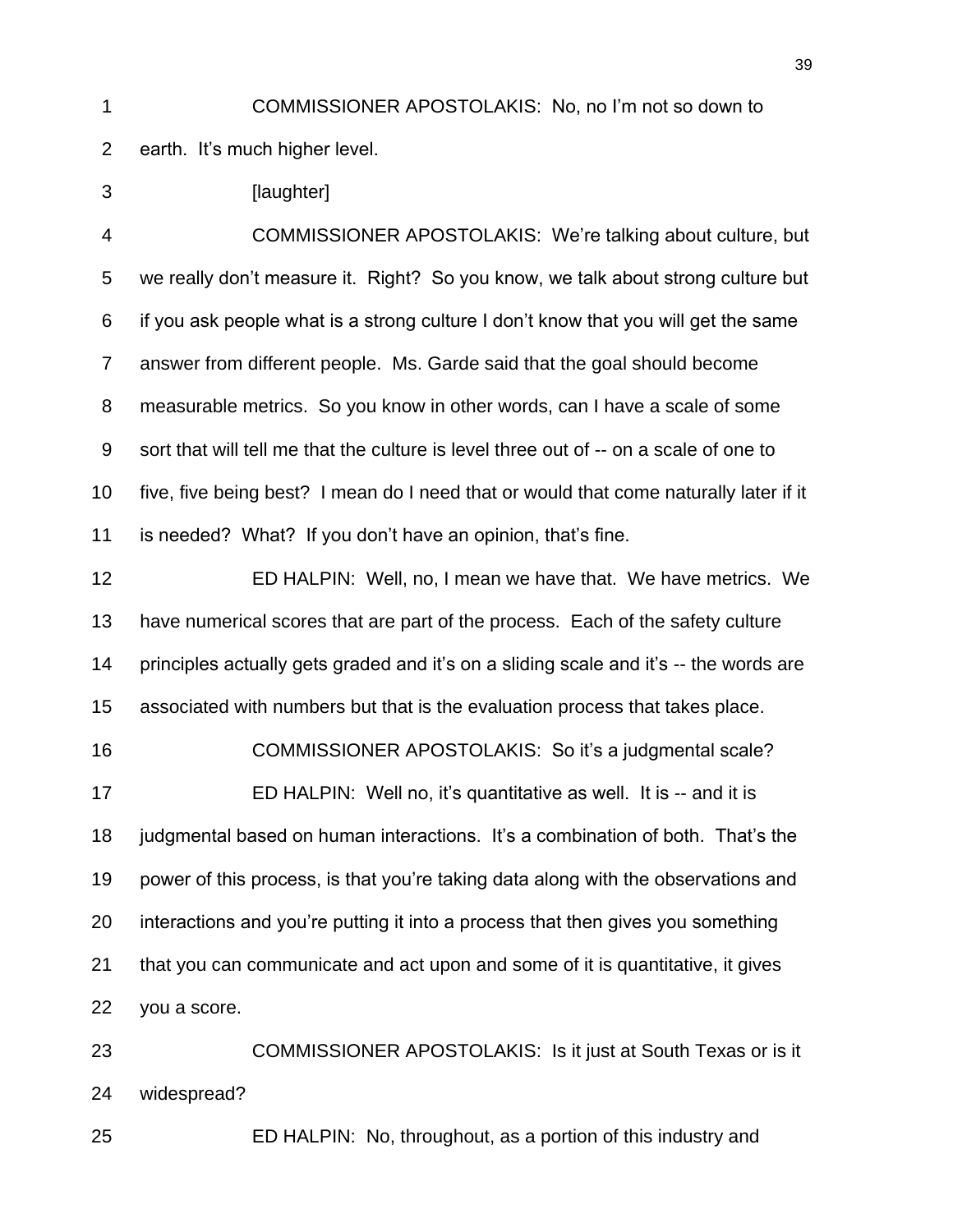people do it a little bit differently but and it varies somewhat to a certain degree but there are outputs that are numerical and/or wording that would tell you for example whether it"s acceptable, unacceptable, or strong. COMMISSIONER APOSTOLAKIS: Now, let"s say five is the best. ED HALPIN: Okay. COMMISSIONER APOSTOLAKIS: Does the definition of best come from an industry wide survey what is best, or is it an individually unit"s judgment as to what is best? ED HALPIN: Well it"s graded against really the principles of strong nuclear safety culture which in the back associated with each principle there are attributes that tell you what those best look like. COMMISSIONER APOSTOLAKIS: So this is industry? ED HALPIN: So I mean we have a good benchmark to base our 14 decision. It's not arbitrary. It's very well founded. COMMISSIONER APOSTOLAKIS: I didn"t say it was arbitrary, I didn"t say. ED HALPIN: Yeah. COMMISSIONER APOSTOLAKIS: Mr. Cox. LEE COX: Yes, the Agreement States don"t have a sliding scale that five at the end of an inspection, that five is you"ve got a great safety culture and we also currently do not have each of the traits with a sliding scale as 22 indicating what those might be measured against, but -- and I'm not sure that I would advocate for that. What we do have in place are violations. We have severity levels. And I would say at the end of the day that if a facility has three or four violations depending on what severity that would give you an indication of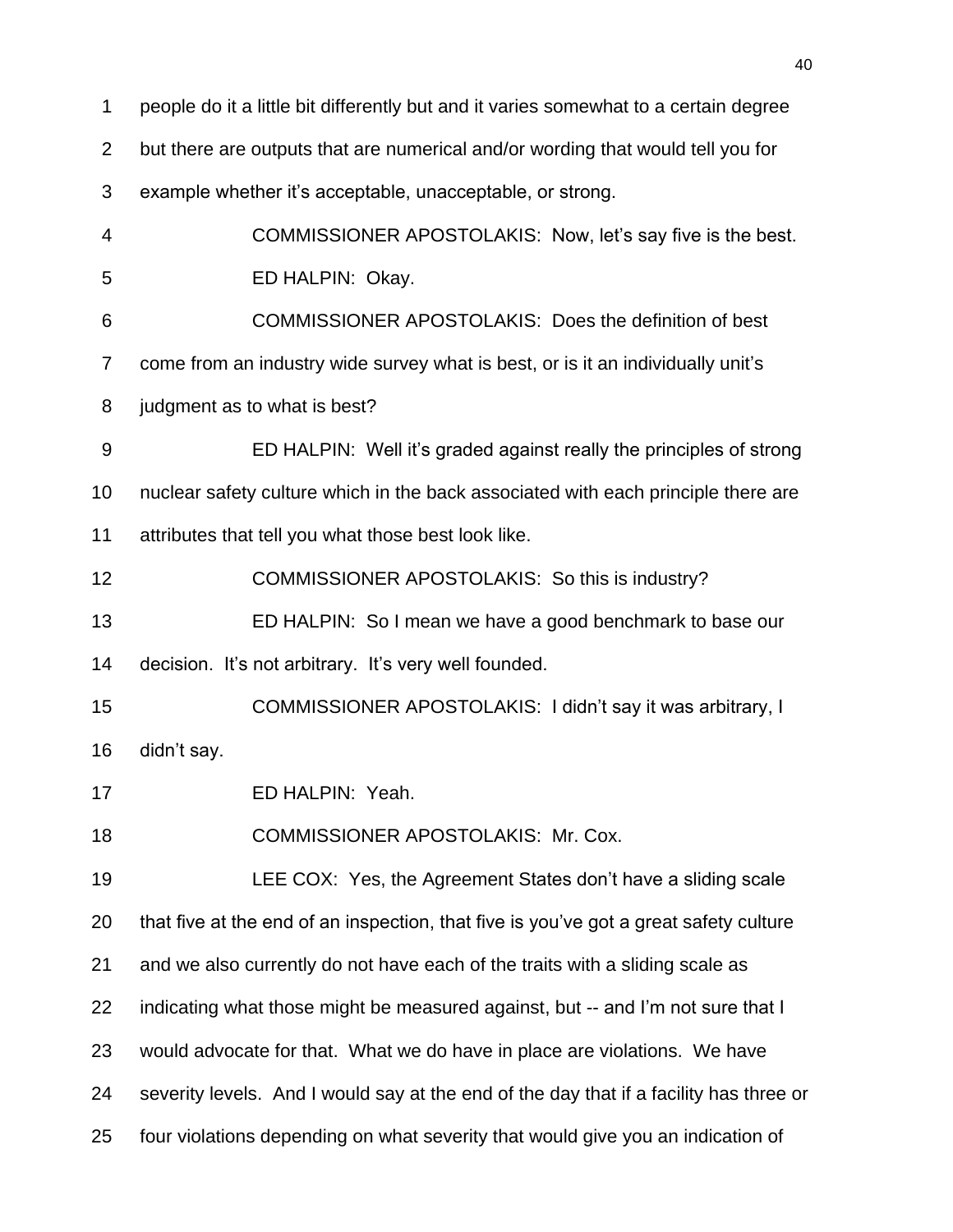either having a strong safety culture or not having a strong safety culture.

 Also, the Integrated Materials Performance Evaluation Program, IMPEP, evaluates our state programs against adequacy and compatibility. And I would say that if we"re not adequate and compatible, well maybe we are not implementing a strong safety culture. So I think those things are in place and we also look at results of incidents and events and we can track that and look for safety culture trends in the nuclear material events database and that is an ongoing daily activity that we do and the NRC does.

 JANET SCHLUETER: As Mr. Halpin explained I think INPO, along with the NRC"s policy statement, facility specific goals if you will, and methods that they use to measure their safety culture are in place today. It does vary among the fuel facilities just because of the operations of the fuel facilities whether you"re an enrichment facility or a fuel fabrication or so forth. But it can mean things like loss of work time, permit violations, release limit being exceeded, and then there"s the human aspect of all of those performance elements. So with the routine SCWE surveys that are done at fuel facilities and safety culture assessments, I would say that it"s relative to that facility"s safety culture at that time. You know how do you -- that"s where the continuous learning and improvement comes in. How can you step back and look at your own facility? And then of course, as I mentioned, some of these fuel facilities are part of much larger companies and corporations which have their own expectations and fall closely in line with the INPO model and now NRC statement as well.

 COMMISSIONER APOSTOLAKIS: Ms. Garde, do you agree? BILLIE GARDE: Well metrics have been used in the safety culture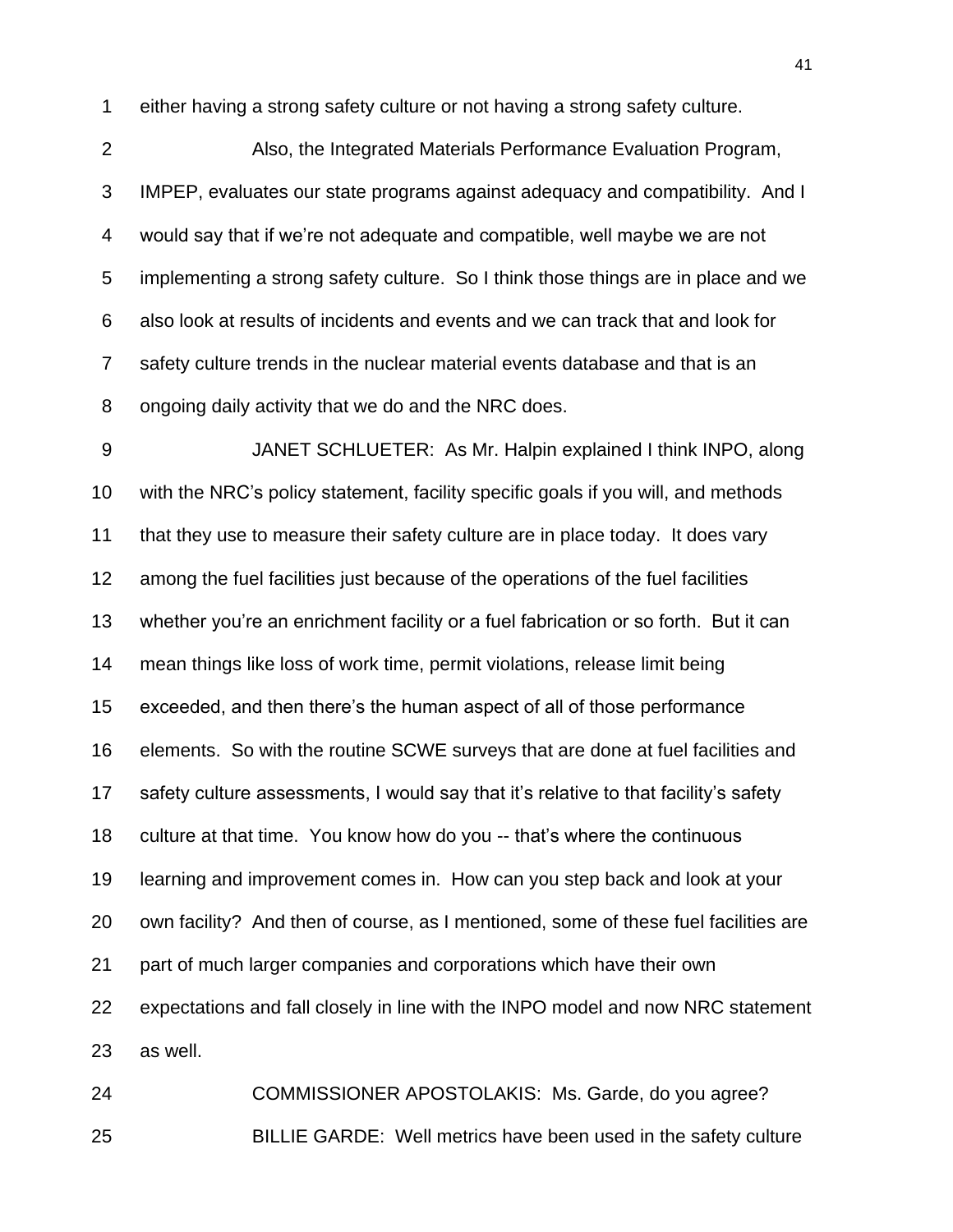assessment process for a long time, really since Millstone, and you know in some ways I"d like you to be on a safety culture assessment team because I think once you actually saw how they put together the assessment, you would be impressed with the kind of data that is collected from other indicators. There are -- you know the industry"s already measuring near misses. They"re already measuring when they do a root cause analysis. Was training a contributor, work behaviors are contributors? And it"s become a science to pull out those behavioral measurements, put that together with the more subjective questions to the work force. Do you trust your manager? Do you communicate? You know is safety an overriding priority? You take those questions and then you take the actual data that demonstrates whether or not people are actually behaving that way and put those together. And you get a pretty good idea across the site about what"s really going on and the value of that to leadership I think is immeasurable because all of a sudden you find out you"ve got a huge problem in this particular shift and department that you didn"t really see coming, or all of a sudden you can see these precursors that, yes we hired this guy out of the industry but it turns out he"s a screamer. So he yells at everybody. So even though we got a lot of technical competence, the moral in that department is going in the toilet. And the value of those metrics is very important in terms of where to put resources as opposed to just dumping a glass of water on the table and trying to cover everything.

 COMMISSIONER APOSTOLAKIS: But then why do you want -- why you"re saying goals should become measurable metric. You seem to be happy.

BILLIE GARDE: Well, I think that that slide, and maybe I wasn"t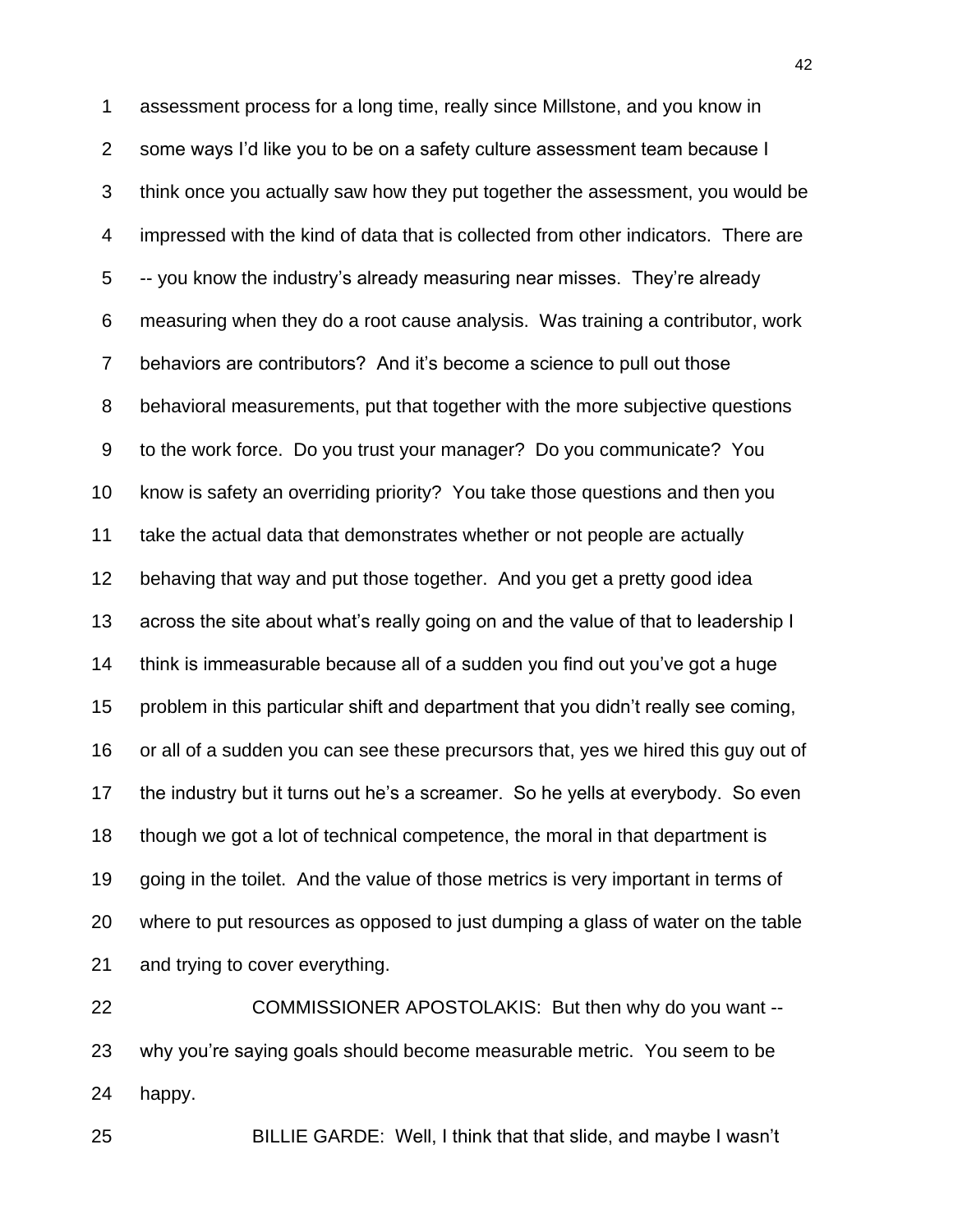clear about it, the slide that I have is talking about metrics for the NRC"s staff to complete their work. So they"ve issued a safety culture implementation plan, I"m sure it was in your package, but it really doesn"t -- they"re not really put -- they haven"t really identified for themselves goals, timelines, and metrics in a way that I think will help drive the staff, which is doing an excellent job, just to keep things moving in a way that they can come back to you and say we"ve met these metrics. So I think I didn"t do a good enough job explaining that.

**COMMISSIONER APOSTOLAKIS: Well, Mr. Chairman, this is a** love fest. Thank you.

10 [laughter]

CHAIRMAN JACZKO: Commissioner Magwood.

 COMMISSIONER MAGWOOD: Let me echo my thanks to my colleagues for all the statements made. And really all the energy that all of you"ve put into this issue and you know, Ms. Garde, obviously I wanted to echo Commissioner Ostendorff"s thanks for your long efforts in this area, and particularly thanks for your comments about Eric Fries, who I"d never had the opportunity to really have any sustenance conversation with, but I think it highlights something that I think often is forgotten with all government organization that you know no matter -- people speak of the NRC as a monolith. It"s not. It"s a collection of people that are very dedicated to what they do and they work very hard. And I think often you know the public forgets that its individuals. It"s Americans who are dedicated to a task and I really appreciate the fact that you highlighted that . So, thank you for that-- BILLIE GARDE: Thank you.

COMMISSIONER MAGWOOD: -- on behalf of the staff. I wanted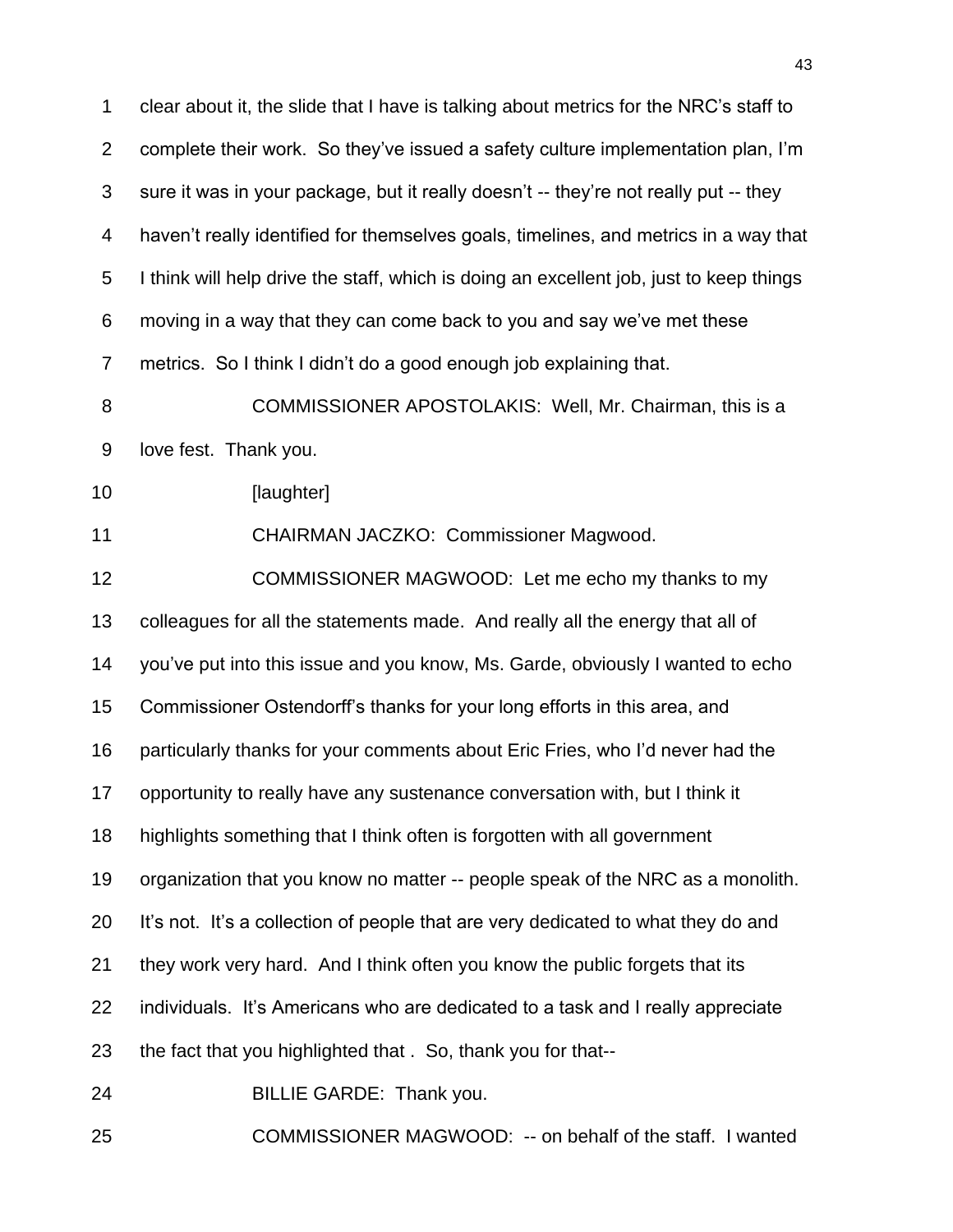to make sure that I gave you full opportunity to sort of talk about where you think we should be going from here. I"ve heard your responses to Commissioner Apostolakis. Commissioner Svinicki talked about some of things that need to be done but I wanted to see if there"s, when you think about taking the handcuffs off I think was your terminology, where do you think the next steps ought to be? What are the, you know beyond closing out the issues that you talked about? Where do you think we should go from here?

 BILLIE GARDE: Well I think really there"s a two pronged effort that needs to be done. The first is with the industry. Finish out the common language, continue to do the outreach that they"ve identified and then implement, you know once we have the common language done really work with the different industries and licensees to make it fit for purpose for their organization. And that is going to be different across the licensees. And I think the staff has developed a really good understanding of the different industries and the workshops really brought out a lot of the challenges. So that"s one prong.

 The other prong that I maybe don"t see enough of but I think that needs more work is within the NRC itself. I think one of your organizational challenges, like all agencies, is that you remain very compartmentalized and so that you have a safety culture staff and that"s their job, but actually it"s -- I don"t think it"s that simple. I think you as an agency will ultimately be much stronger if your technical team, in particular your resident inspectors because they"re on the ground, they can see and feel everything that"s going on in a really different way, has much better education and understanding of the safety culture work that"s being done. You need to be able to rely on them and I"ve interacted with resident inspectors on and off over the years and over the last maybe five or six years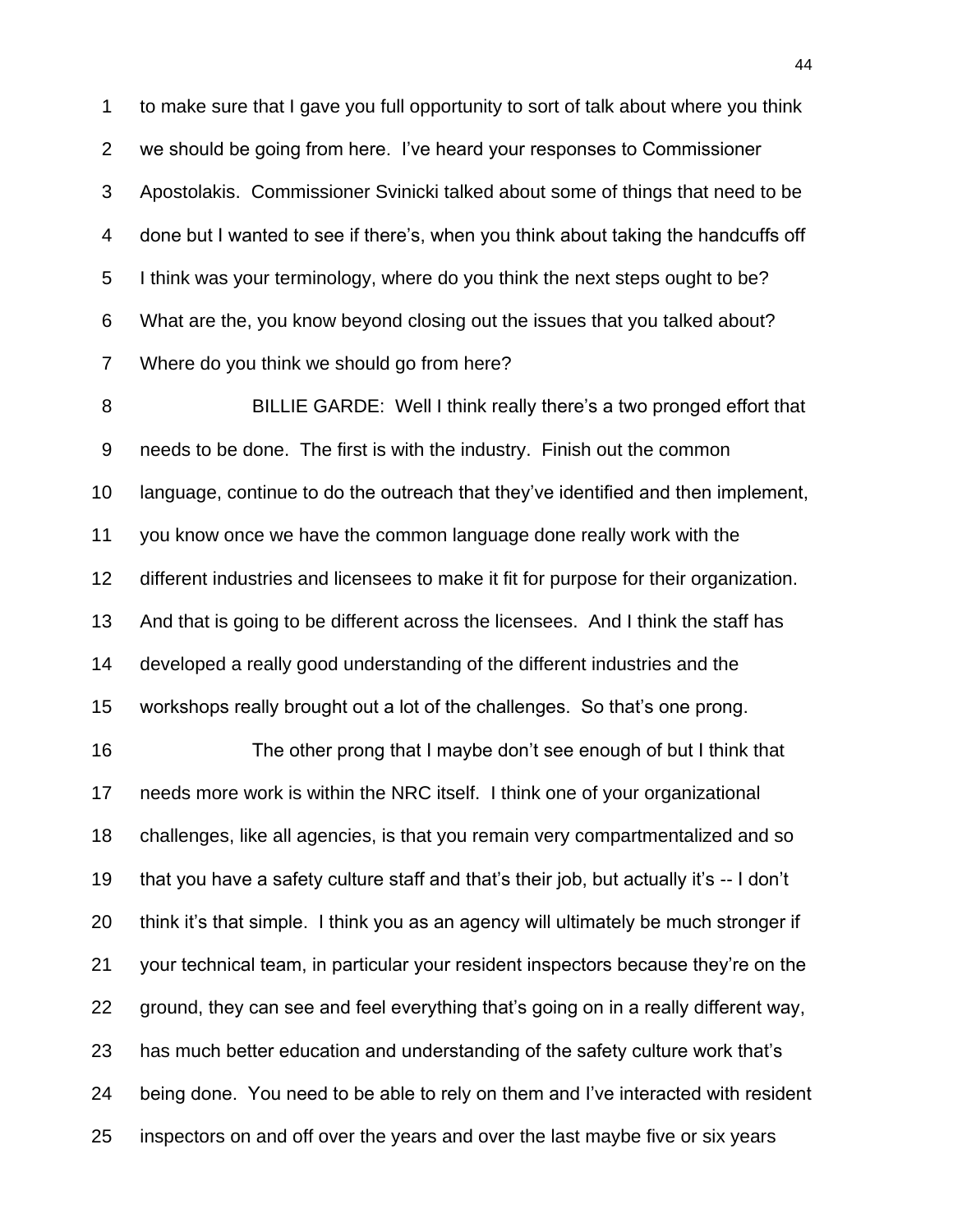have continually been disappointed in the response of resident inspectors to say my job is to pick up the phone and call the employee concerns program or get it scheduled into you know the ROP, next ROP inspection. You need better input than that. You need the resident inspectors to be able to weigh in on, as we"ve all talked about, the precursors, the little identities. If they walked past a meeting and they hear a supervisor you know screaming at another employee, which is obviously not a safety culture behavior, there needs to be a better set of tools that that resident inspector has to what to do about it. It"s not enough that they just see it and kind of put it in the back of their mind.

 And that may be the wrong -- a bad example. If there"s a missed opportunity, safety culture opportunity, it needs to be identified and incorporated in your entire agency approach. That"s going to take a little more sophistication and it"s going to take more than just sending inspectors to a two hour training class. I recently gave a class at a licensed facility. The NRC inspectors sat in that class and came up to me afterwards and said we learned more in this two hours than we"ve learned in anything, the training we"ve got from the staff. That shouldn"t be. They shouldn"t be learning from me in two hours more than they"re learning as part of their job in terms of resident inspectors. And that stuck with me because you know I cover a lot in two hours but I don"t cover anything that"s that unique. So I"m concerned about both that and the technical staff because I"m getting too many answers back just that it"s not my job.

 COMMISSIONER MAGWOOD: All right, that"s very valuable. I appreciate that. Now I"m sure the staff will have a -- I see Bill over there smiling so I have a feeling that we"ll probably hear some reaction to that when the staff panel comes up. And you know I think that, you know from conversations that I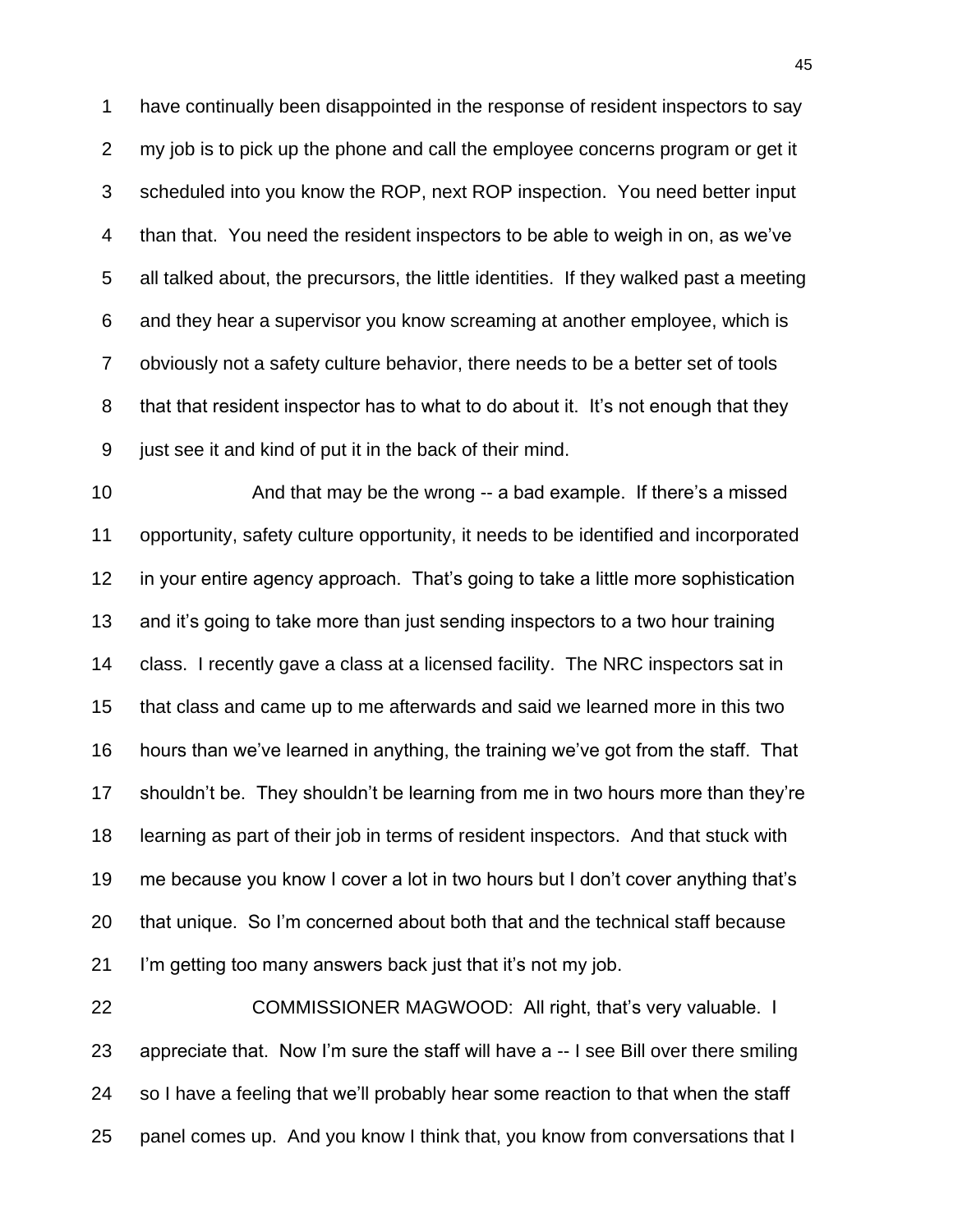have with resident inspectors and I think you"ll like, like any other class of employees, I think there"s variance among resident inspectors on how they deal with these issues. But my perception is that the second part of what you said is probably the bigger challenge. It isn"t so much whether the resident inspectors recognize the problems exist, it"s what tools do they have to--

BILLIE GARDE: Yes.

 COMMISSIONER MAGWOOD: --react to it and I, you know I think that some of them deal with it, deal with these issues, I guess I would say almost in an informal way by simply making observations in meetings and saying well you know we heard something, seen perhaps someone should look into that. You know I mean I"m sure there"s ways that they deal with that on a case by case basis. This is very difficult. We don"t have the tools to attack you know issues like a screaming supervisor--

BILLIE GARDE: Right.

 COMMISSIONER MAGWOOD: --very well, but it"s something I -- it"s really -- it"s a good observation so I appreciate that. I"m looking forward to hearing what the staff has to say about that. I wanted to move to Ed. You know one of the things, as I was listening to your discussion it was quite interesting because and I"m not surprised you approach it this way but your discussion of safety culture sounded more like a dissertation on good management. You know it was -- what I heard from you wasn"t so much here"s how you know STP has fixed safety culture. I really heard from you, here"s how STP fixes management and I wonder from your perspective, is it the same thing? Is good management good safety culture? Are they coincident? And if you"re doing a good job managing the safety culture more or less is just part and parcel to what you do or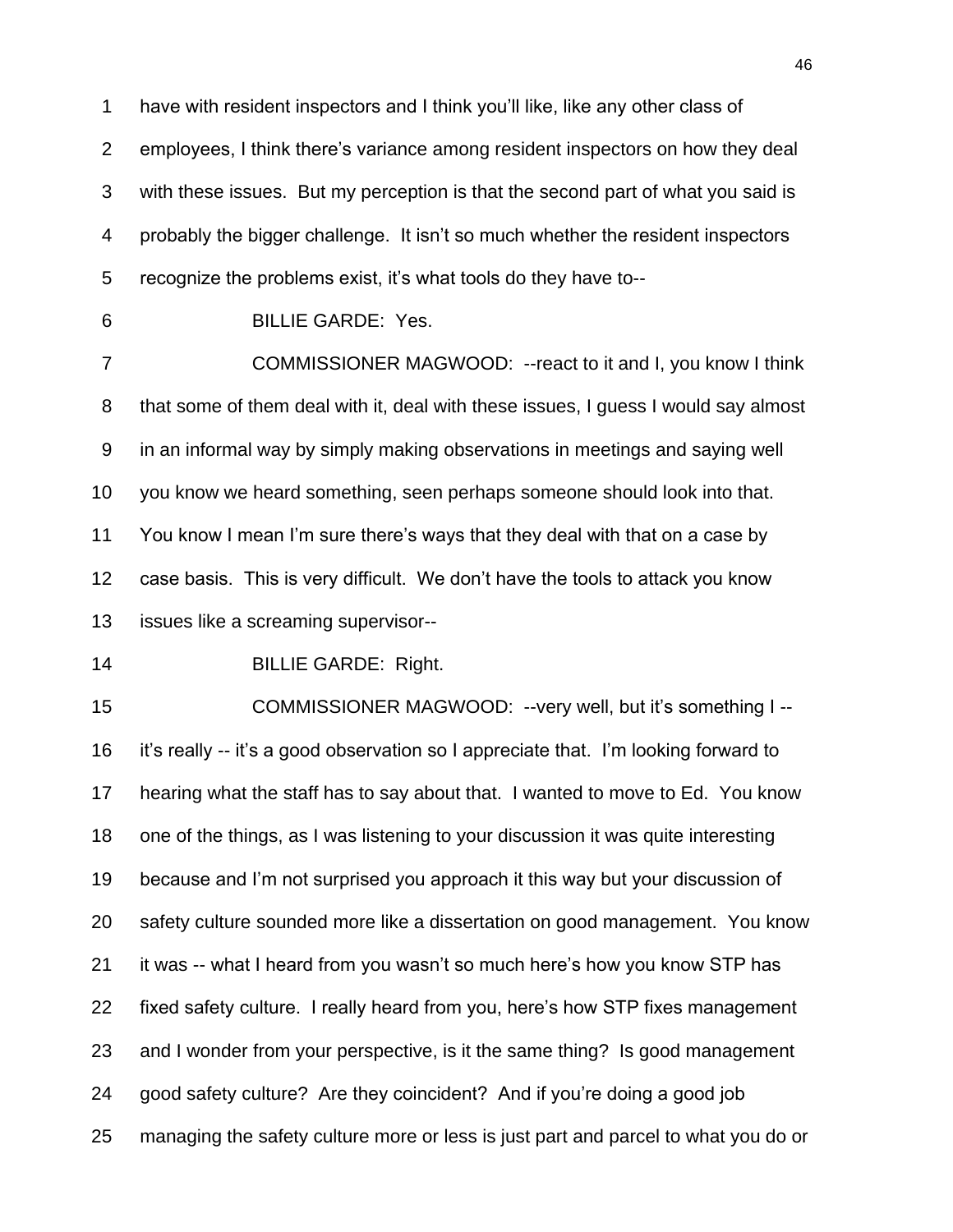do you think there really, or do you think that that"s something that even good managers have to be conscious of and have to take an extra, take extra effort to incorporate safety culture into their organizations? Just want to hear your thoughts about that.

 ED HALPIN: That"s an all-day discussion Commissioner. [laughter] I will tell you that you know how you talk about management; I"ll use the word leadership. I think that focusing on having good leadership at the station is vital to support a strong nuclear safety culture. In fact, in reality you know these principles, I told you about the South Texas experience happened back in "93, and then we developed the behaviors that were definable, repeatable, teachable, we held people accountable to in the "94 timeframe and that helped us to develop an environment that was open, collaborative, where people could raise issues, we could have dialogue and do it effectively. And that in turn, you know, we then in turn as we matured as an industry, incorporated this language to make sure that that culture put safety first.

 So really it"s a -- I think that you can have good leadership but you have to have the, I"ll call it the lens or look through it from the standpoint of nuclear safety culture in order to be effective at what we"re trying to accomplish here because good leadership, where people are motivated and you know producing and getting good results and you walk through the door and people feel good about things, can make mistakes in this area if you don"t have that focus on safety culture. So really it"s a combination of both. I don"t think you can have a strong safety culture without good leadership. I"ll say that. I think that if you have poor leadership, I think that if you create an environment where people don"t feel comfortable, you won"t have this. One of -- the third principle in here is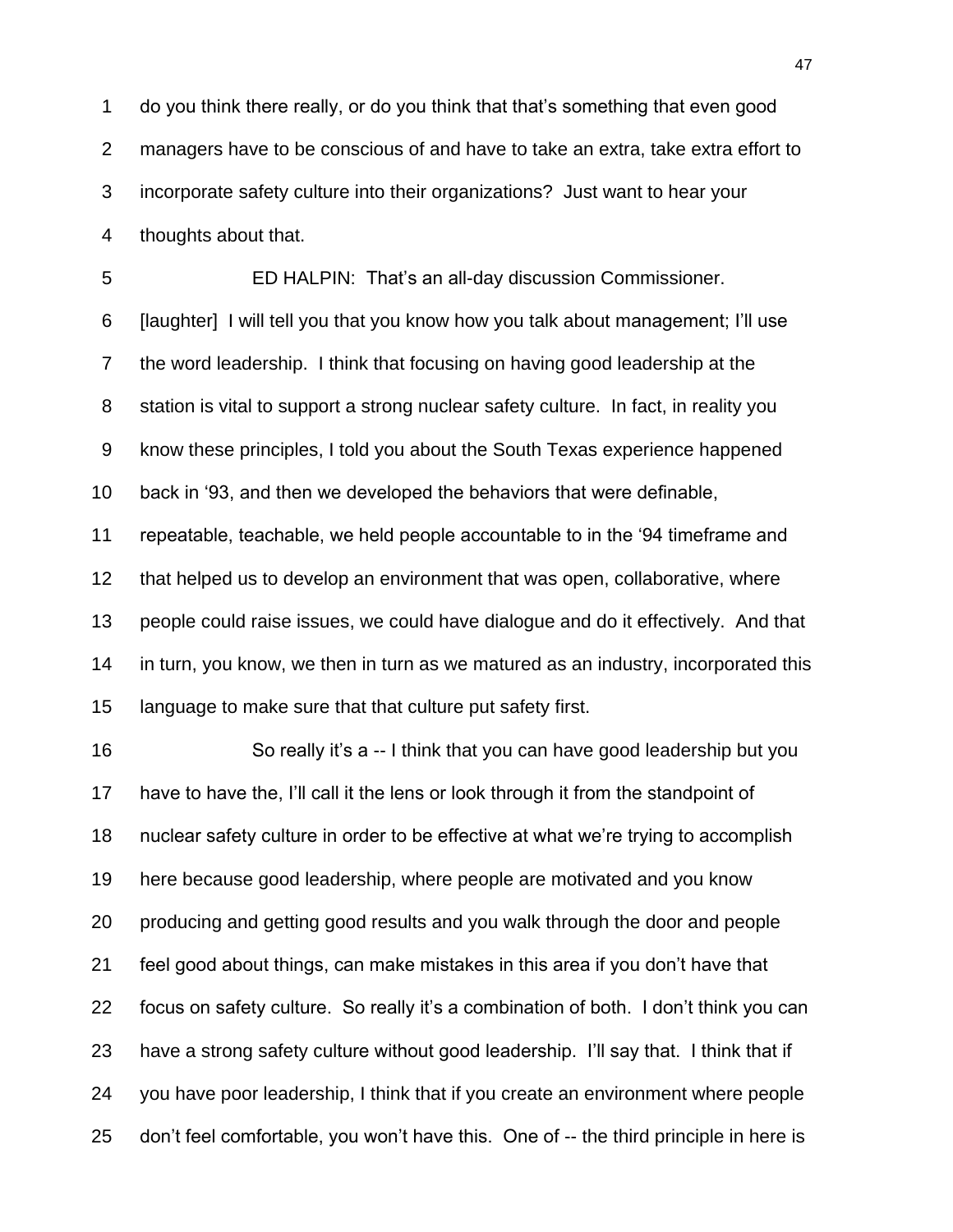trust permeates the organization and trust is something that is built every hour of the day and that takes good leadership.

 COMMISSIONER MAGWOOD: I appreciate that. It -- as you sort of wave your INPO pamphlet, I wonder if just in the last few seconds we have. Do you feel -- because I think that you know the STP experience has been a very positive one and you"ve discussed this. How do you feel that your peers in the industry view this? Do you think there"s a lot of common views about this issue or do you think there"s still a lot of work to be done on the executive level to communicate these issues? ED HALPIN: No, I think I"ll just tell you I presented the 09-07 proposal to all the chief nuclear officers and made the proposal and it was unanimously accepted. People understand the importance of nuclear safety culture. I think we all have a varying level of experience and skills in it but I think the commonality is people recognize just how important it is, certainly at the chief nuclear officer level and in as well at the chief executive officer level.

 COMMISSIONER MAGWOOD: Excellent. Thank you very much. Thank you.

 CHAIRMAN JACZKO: Well I just have a couple of brief questions. One, it -- I mean it sounds like we"ve made a lot of progress and a couple of issues that are with -- still to be resolved. The common language which seems like it"s got a good resolution path and the concern that I have, and maybe I could say it this way, is where will we be in five years or 10 years from now? There"s a lot of attention right now on safety culture. We"ve just finished the Safety Culture Policy Statement, so there"s activities and efforts to roll it out, to begin this campaign. And I guess the question I have and I"m going to propose it this way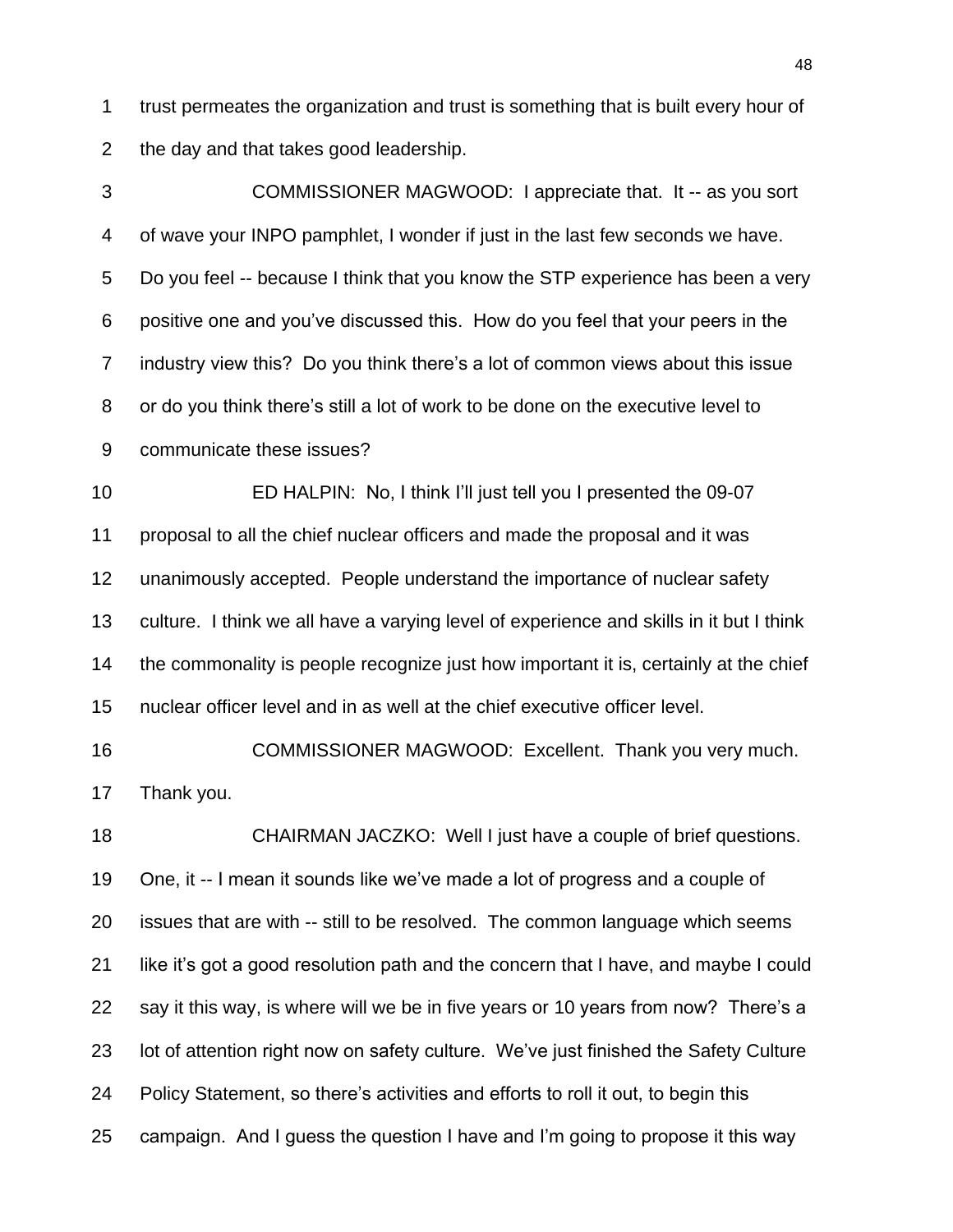is, what do we need to do to make it stick? So that 10 years from now, you know when we have a briefing on or an update on safety culture, we"re hearing the same kinds of things that we"re hearing today or we"re hearing more, even more things are being done or advancements and enhancements and continuous improvement in this area. Maybe I"ll just start. Janet if you wanted to start first. JANET SCHLUETER: Yes, I think with regard to the fuel facilities it"s a matter of additional communication that needs to occur between the NRC 8 staff and our industry. And I think that's going to come not only with our fuel cycle information exchange and other sort of more formal opportunities but as we begin to work on enhancing the current oversight process. I mean as I mentioned, we recognized a long time ago that safety culture would probably be more explicitly addressed in some manner in an improved program. But that dialogue needs to occur. We"re going to continue to watch and monitor on the reactor oversight process side of the house, how that"s implemented, and take any lessons learned that we can and apply to the fuel cycle side. So yes, there"s a lot of work that needs to be done on our side of the house when it comes to additional communication and mutual understandings of the expectations and the state of affairs. If I could just briefly for those other materials users, I think it comes in additional outreach discussions, workshops perhaps, and the guidance documents that need to be updated in the NUREG series. And as I mentioned the staff has begun to do that and I trust that they"ll continue to. So there will be additional written guidance I suspect and then in the context of the oversight process in place five years from now which will give those communities more insight as to NRC"s expectations and unfortunately we may all learn from an event, and if it occurs that"s what it"s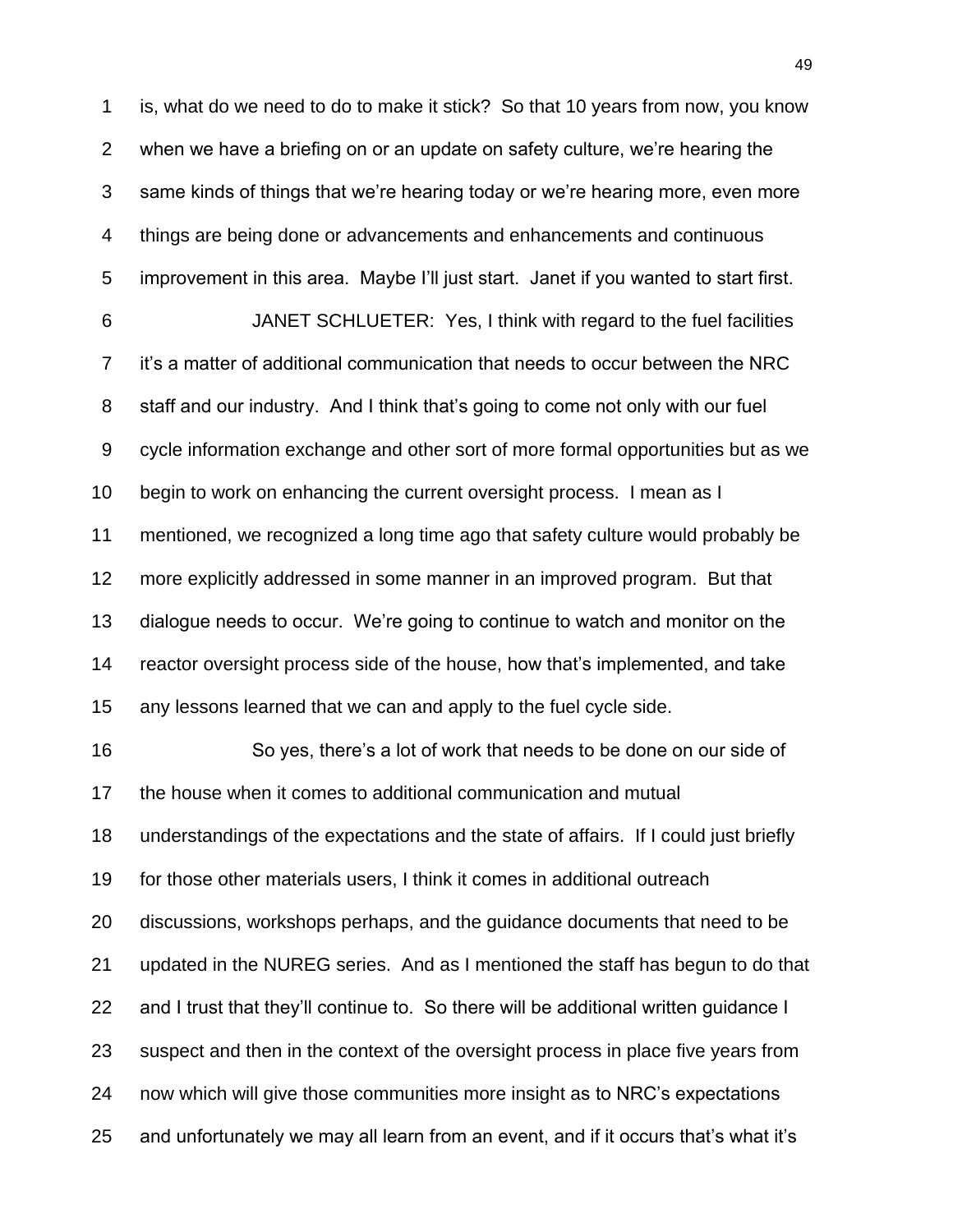all about, is improving the safety culture.

 CHAIRMAN JACZKO: Thanks. Lee did you-- LEE COX: Yeah, thank you. For the Agreement States and our diverse crowd of material licensees, I"ll mimic what Janet said, continuing education outreach. The majority of our licensees and facilities do want to meet our expectations and if our expectations are to have a strong safety culture that"s what they"re going to try and meet. While this new evolution of safety culture is new since June of this year, this, as in my presentation, this is not a new concept, it"s a new language. And I think we need to continue conversing with our facilities, telling them, educating them on the traits, educating them on the definition of safety culture, continuing to help the NRC evolve their licensing 12 guidance. There, in turn, the states' licensing procedures will be evolved to include safety culture, including this common language, and also looking to help the NRC evolve IMPEP which is their auditing tool of programs. That"s what we would advocate.

CHAIRMAN JACZKO: Thanks.

 ED HALPIN: Mr. Chairman for operating nuclear power plants I want to let you know that the process that we"ve built 09-07 I have personally been involved in the writing of it, the implementing of it, going through and running the pilot program, and the here today. I have the highest of confidence in this process and what we need to do is to ensure that it"s fully implemented across every nuclear power station in the United States, and the process is in place, and the teams are kicking into action throughout 2012. We need to monitor it and do check and adjust, because there will be failures. There will be areas where cultures break down. We"ll have the process in place and we"ll wind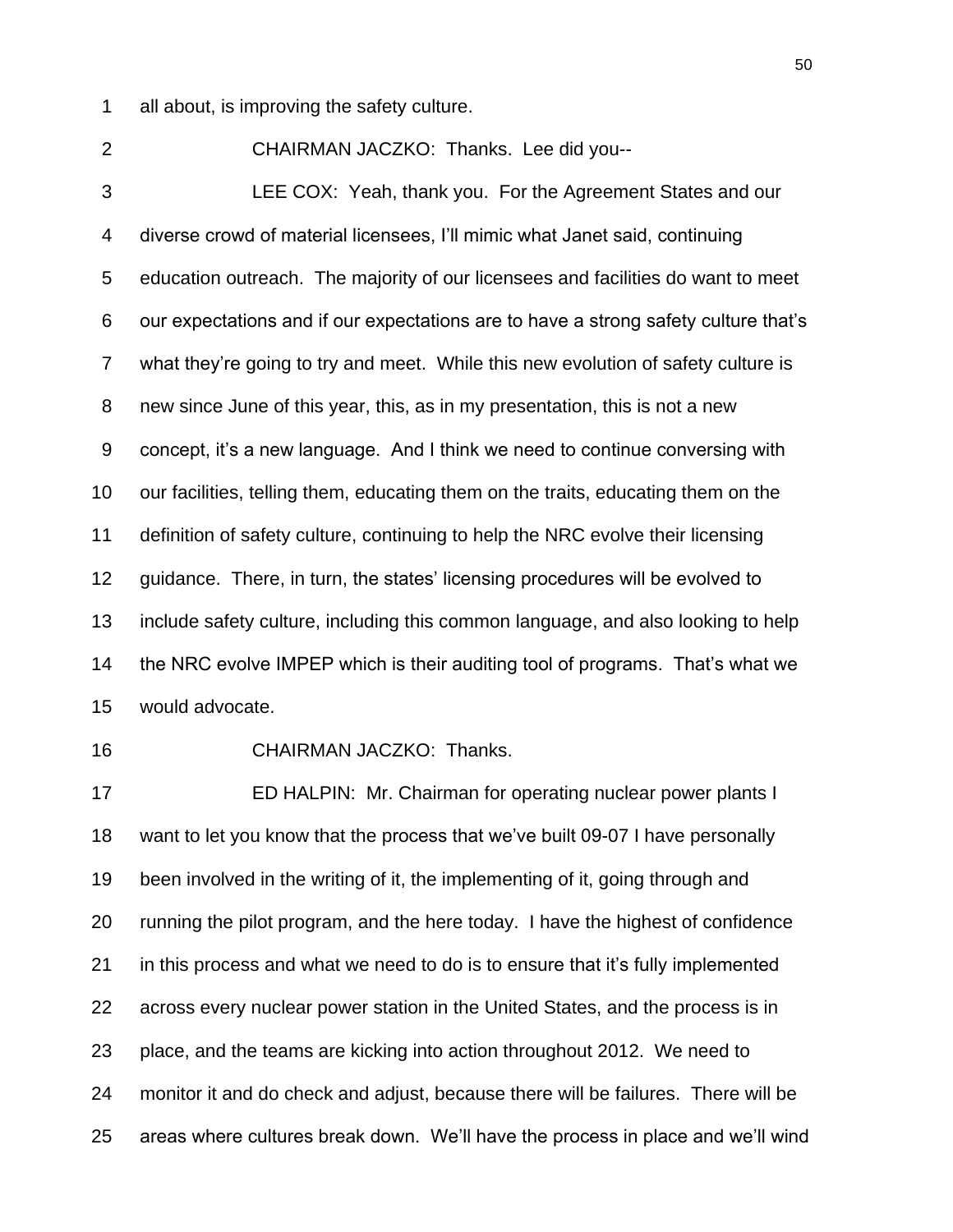up scratching our head a little bit, and so we need to monitor, do checks, and adjust, and just let the process mature throughout 2012, but I have the highest of confidence in what we"ve put in place. It is repeatable, definable, it embraces these principles, and I think it"s something -- it"s -- when I came into this whole discussion four years ago, was that we have got to have repeatability and a framework such as when we look down the road five years from now, the cultures are strong.

 BILLIE GARDE: Well, I think the next ten years is actually got a lot of work that given your, you know, continued encouragement in moving in the right direction will kind of work itself out. I think it"s going to take a couple of years once the kind of language things are issued for all of the materials to get issued, for all of the regulations, for all of the documentation, and to work its way through, I think then that will generate a new set of training tools, and so realistically, that"s going to take a couple of years before that"s really kind of set, and moving on its own. I think that during that same time period, licensees who are new to this right now will start to get comfortable with it. There"ll probably be 17 some enforcement actions in the context of like using these issues and principles, and concepts, there will be events that will apply what we"ve learned here, and so there"ll be some sophistication of those.

 And I think frankly, as Ed said, as the commercial plants -- we"re actually, we"re moving into the next generation of leaders and so you"ve got a generation of leaders now who have come up with this terminology, and these concepts, even though everything hasn"t been kind of etched in stone over the last 10 years. They"re now going to be moving into real leadership positions in the industry, and I think will embrace, and take that, those leadership styles,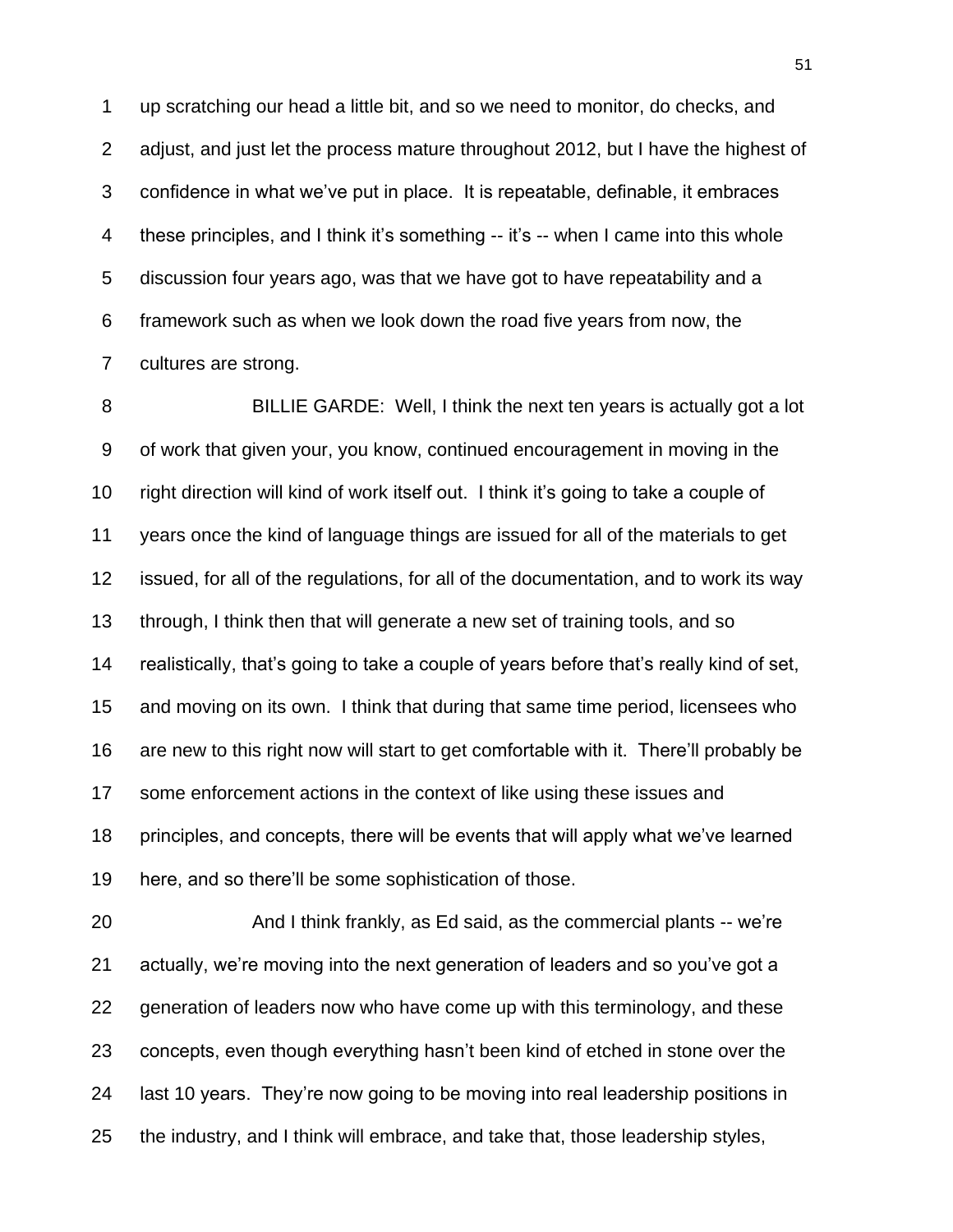commitments with them. Twenty years ago, people didn"t know what an employee concern program was. They didn"t -- the standard in expectations were completely different. It doesn"t look anything like it looks like now, and like, frankly, I would be surprised if 10 years from now any one at a commercial plant made a disciplinary decision, decided to fire somebody, without it going through the equivalent of an executive review board, and having everybody at the table be able to have an intelligent discussion of about is this going to cause a chilling effect. How is this going to land on the work force? How are we going to implement that, and everybody around the table be able to have that discussion, whereas right now, even now, even if you have one. When somebody joins an executive review board, there"s a whole like integration process and training process, and people kind of have to get up to speed on how you approach this very simple problem in a new and different way to make sure safety continues as 14 the overriding priority.

15 I would think 10 years from now, that that's just part of the way business is done, and therefore, how business is done is going to look very different, and is going to be continuous improvement. We"re not going to spend a lot of time. I"m glad I"m getting out of litigation, so, because there won"t be a lot left, if they get this right.

CHAIRMAN JACZKO: Well, thank you, and --

BILLIE GARDE: I"ll come up with other --

 CHAIRMAN JACZKO: Well, we don"t want to lose you. You"ve got to -- we don"t want to lose you from ours, so, well, thank you, and I think that to me is really the most important thing, and that gets back to Billie, to your comment about kind of taking the handcuffs off, and, you know, it does seem like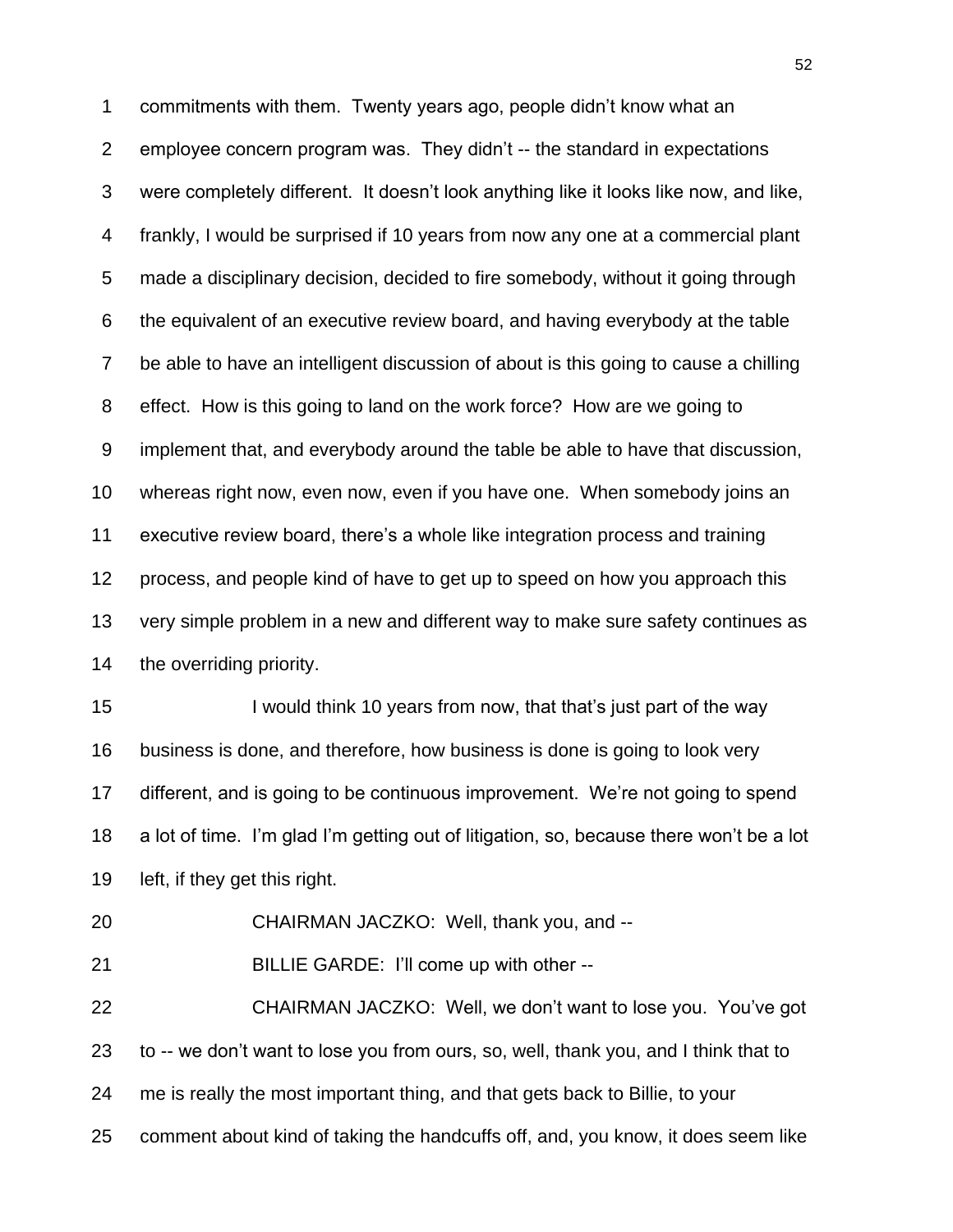from everything I"ve heard from all of you, these are reasonable ways to go forward. I just want to make sure that we"re properly capturing it now, so that in ten years, we don"t look back and realize somewhere we dropped the ball, and somewhere these things that you"ve talked about didn"t get accomplished, and obviously for the power reactors I think it"s easier, because we do have -- you, as an industry have more defined processes. With NEI 0907 you can have CNOs adopt it and then it becomes or CEO wherever level you do that, it can then become a formal part of your process. The IMPEP is perhaps, for OAS, a way we can capture this is to formally put some things into IMPEP, presuming when we get the fuel cycle oversight that captures, I think, the fuel cycle facilities with some definitive way that this is logged, and then, you know, can be continued to be monitored.

 So, appreciate your comments and appreciate your participation, and I think this is, again, I think been a tremendous effort, and a lot of real good work, and I think a lot of good things to come, and what I"m just really thrilled by is the continued interest in continuing to do these things, and to make it work. So, I think that"s great. Thank you. We"ll take a very, very short break.

**[break]** 

 CHAIRMAN JACZKO: Go ahead. Want to get started, Bill? BILL BORCHARDT: Okay. Good morning. Thank you. As you

in a in progress success story. I mean this really has been a very good

experience for the NRC staff and for all our stakeholders, and although Andy and

heard this morning, I think I could best describe this process as saying that we"re

Diane are going to be the main presenters this morning, you should recognize

that the activities that they talk about are going to reflect the very large amount of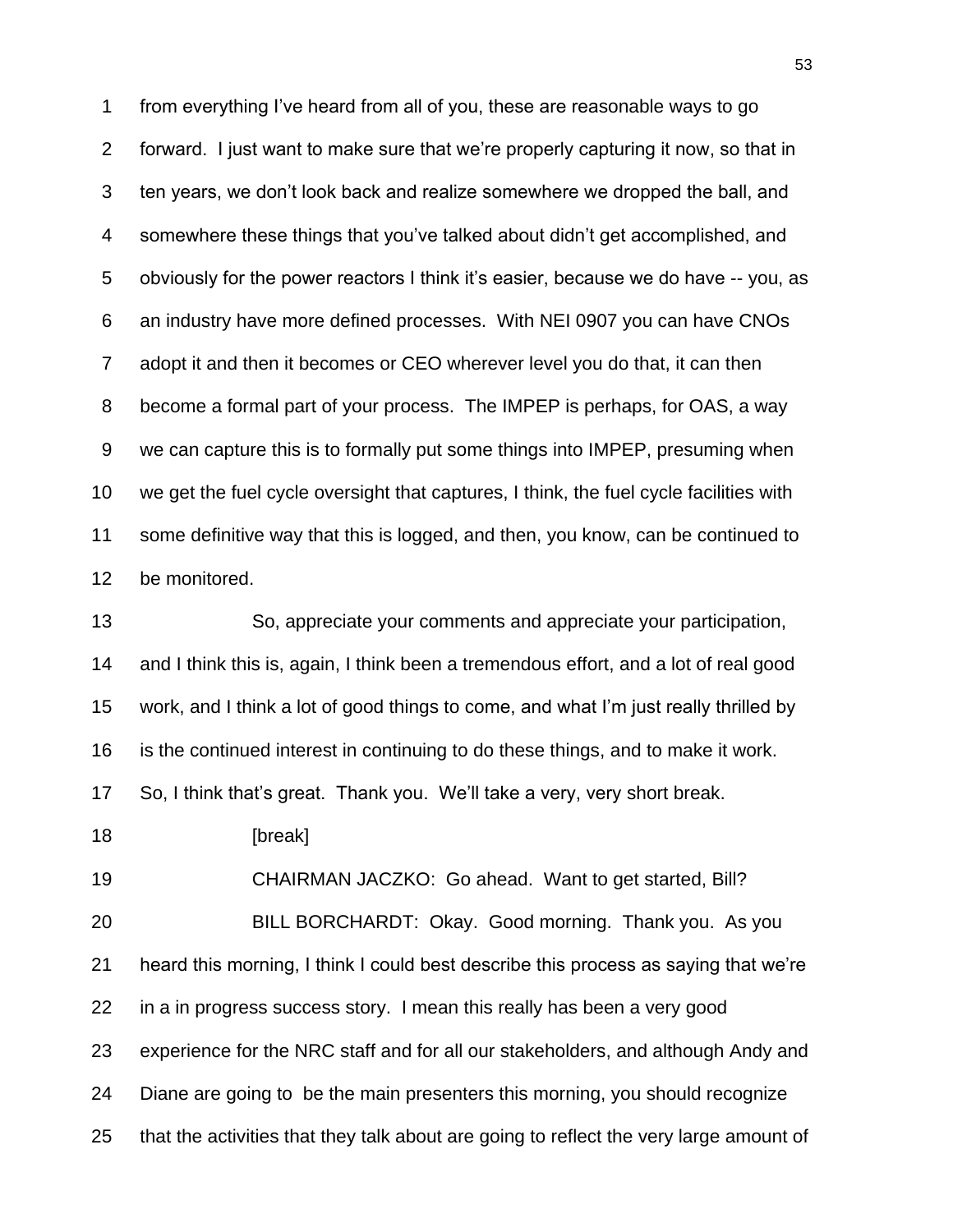work done by all of the program offices, reaching out in many, many different forms, and through many different vehicles, to each of the various stakeholder constituencies, because the implementation of this policy statement, it has to be unique to the individual organizations, and the various licensee types. So, there is -- even though each of the program offices have done their own activities, it"s been very well coordinated. There"s a great deal of consistency amongst the methods that have been used, and they"ve all been very successful. So, I think just with those opening comments, I"m going to turn to Andy, and Diane will give the rest of the presentation.

 ANDY CAMPBELL: Thank you, Bill. Chairman, Commissioners, 11 I'm Andy Campbell. I'm the Deputy Director of the Office of Enforcement. As Bill mentioned, we were here today to talk to you about the Safety Culture Policy Statement Implementation Plan, including outreach and education, and activities related to our external regulated community. I"d like to begin with a brief description of the roles and responsibilities of the various offices involved in this effort. I want to emphasize to you that the program offices are directly responsible for outreach and education, and for incorporating the Safety Culture Policy Statement as appropriate when revising existing program office procedures, documents, and inspections, and that includes qualification programs for inspectors.

 The Office of Enforcement"s role is to support program offices by developing presentation and education materials, and has played a significant role in coordinating policy related matters, and providing outreach at meetings, conferences, and workshops, and participating in international activities as well. The Office of Nuclear Regulatory Research and the Office of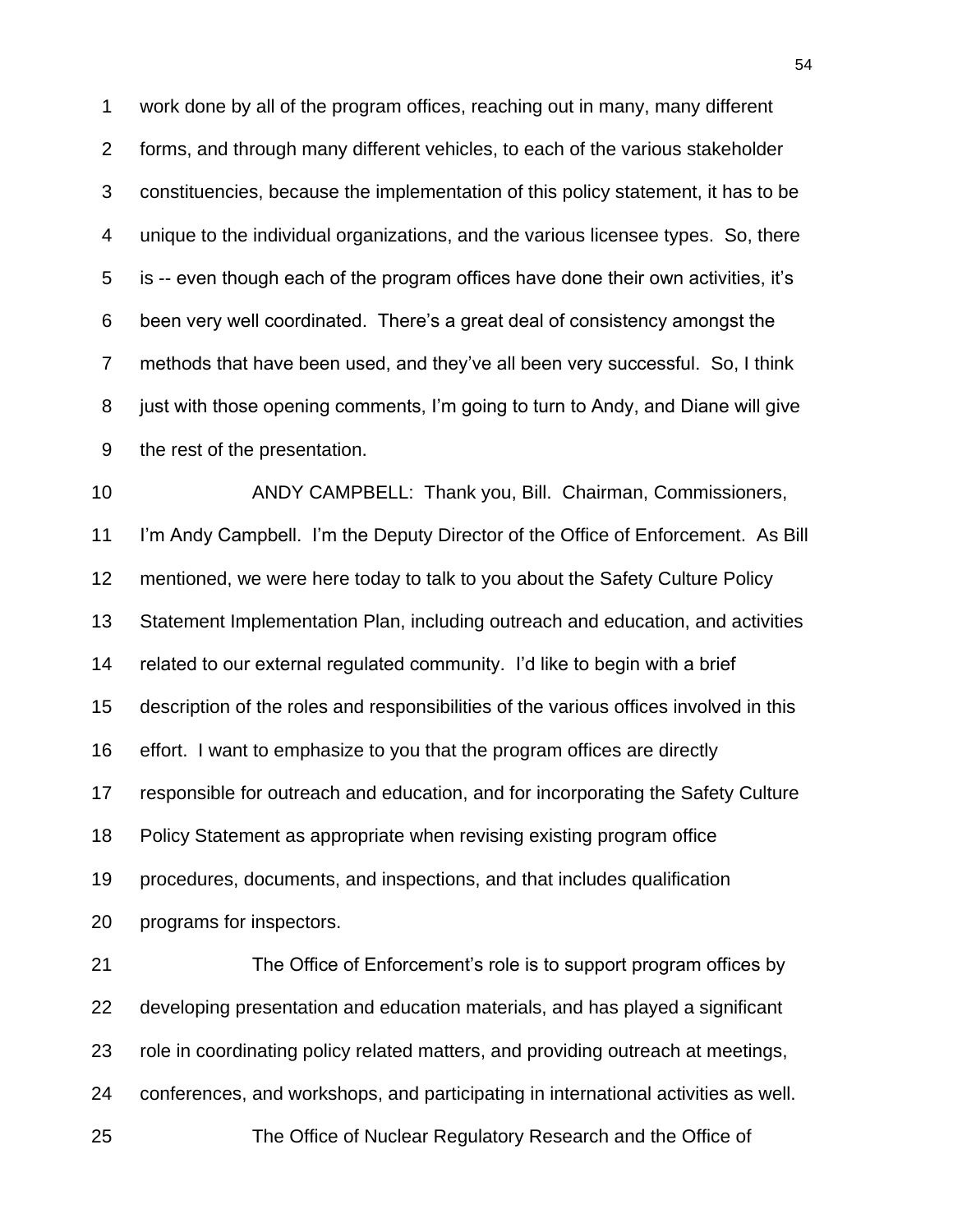Nuclear Security and Incident Response support OE in the program offices in their Safety Culture activities by providing technical expertise and support as needed. To facilitate the presentation today, Diane Sieracki, a senior safety culture program manager from the Office of Enforcement will be providing an update on safety culture activities encompassing all of the program offices" efforts. Questions related to program office activities will be responded to as appropriate from the various members of the group here today.

 Cindy Flannery, a health physicist from Federal and State -- excuse me -- from the Office of Federal and State Materials and Environmental Programs will represent that office. John Kinneman, Director of the Division of Fuel Cycle Safety and Safeguards is representing the Office of Nuclear Material Safety and Safeguards. Laura Dudes, Director of the Division of Construction, Inspection, and Operational Programs is representing the Office of New Reactors, and Undine Shoop, Chief of the Health Physics and Human Performance Branch is representing the Office of Nuclear Reactor Regulation. We also have representatives from Research and NSIR here in the well, to answer any questions that might be posed to them, and with those introductions, I"ll now turn to Dianne, and let her begin the presentation.

 DIANE SIERACKI: Thank you. Good morning, Mr. Chairman and fellow Commissioners. I"d like to start with just a very, very brief background. You"ve heard some of that previously from the external stakeholders, but a little over a year ago, in January of 2011, the staff sent up the draft Safety Culture Policy Statement for your consideration, and that was the culmination of nearly three years of outreach efforts and extensive stakeholder input, and support. You did consider that Safety Culture Policy Statement, approved it, and it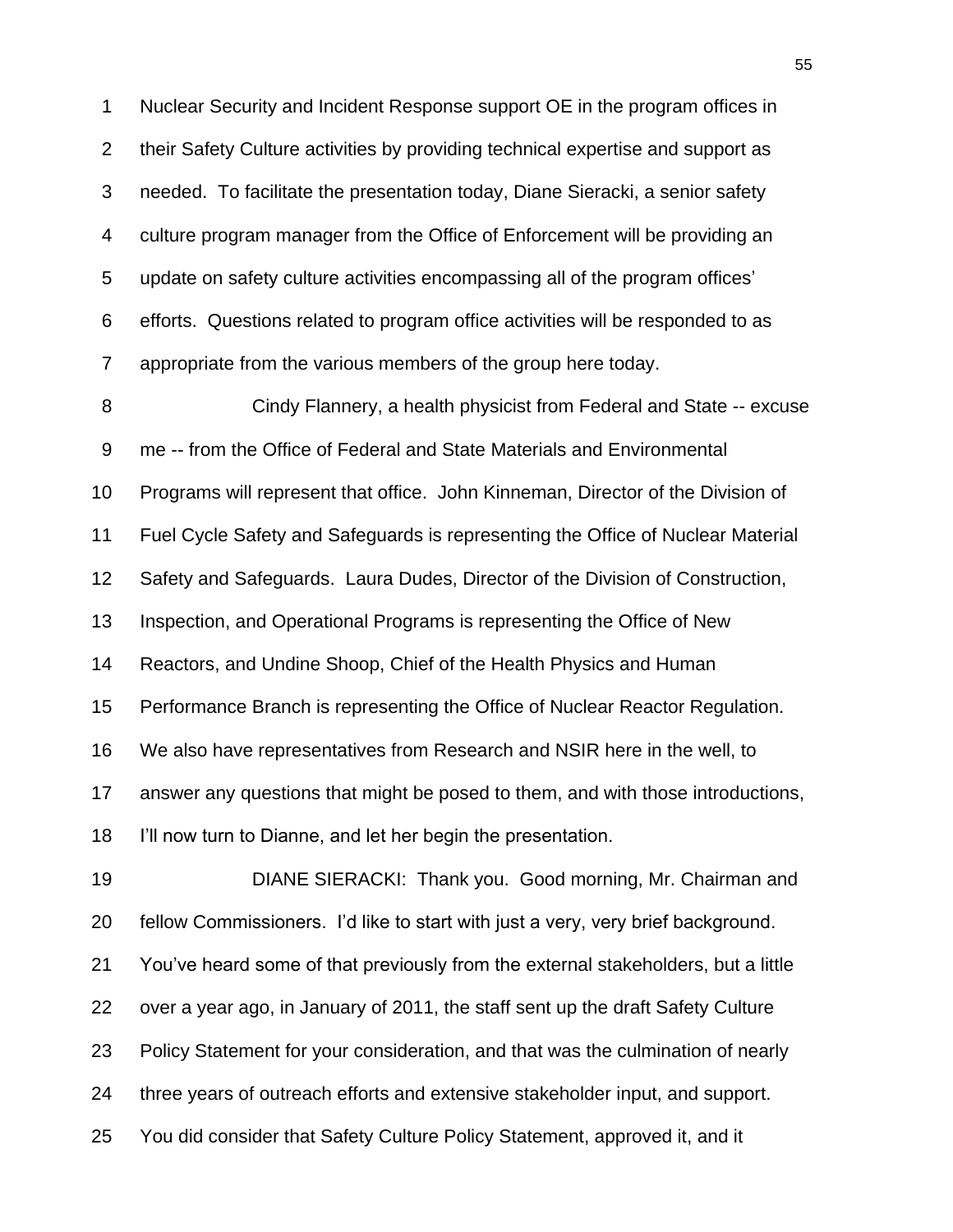became effective in the Federal Register, in June of 2011, about seven months ago now.

 Along with that approval, you provided a Staff Requirements Memorandum to the staff, which directed the staff to continue to engage with our stakeholders, to continue doing outreach, education, and communication activities with those stakeholders, to help them to embrace the Safety Culture Policy Statement, and in addition, you also provided the staff with direction to provide you with any thoughts that we had, activities that would go beyond education and outreach, so that we could receive approval before moving forward on those activities.

11 In addition, we received a tasking memo, last July, July of 2011, that asked the staff to provide an implementation plan for any new activities that would be beyond education and outreach, and that plan should include both short and long term goals. The staff has provided an implementation plan for your consideration. That plan is really focused on education and outreach, as the staff feels that that"s the appropriate avenue at this point in time. We"ve divided the plan up in to completed activities as well as planned activities, and this morning I will give you some examples of what we"ve done to date, as well as some examples of what we"re planning to do. I also want to mention that staff will be assessing the effectiveness of these activities as we move along throughout the next several months and years, and if there are any new activities that we will be engaging in, that are beyond education and outreach, we would be bringing them to the Commission for approval Okay, next slide, please. The next slide, please.

I want to start with some background on some educational tools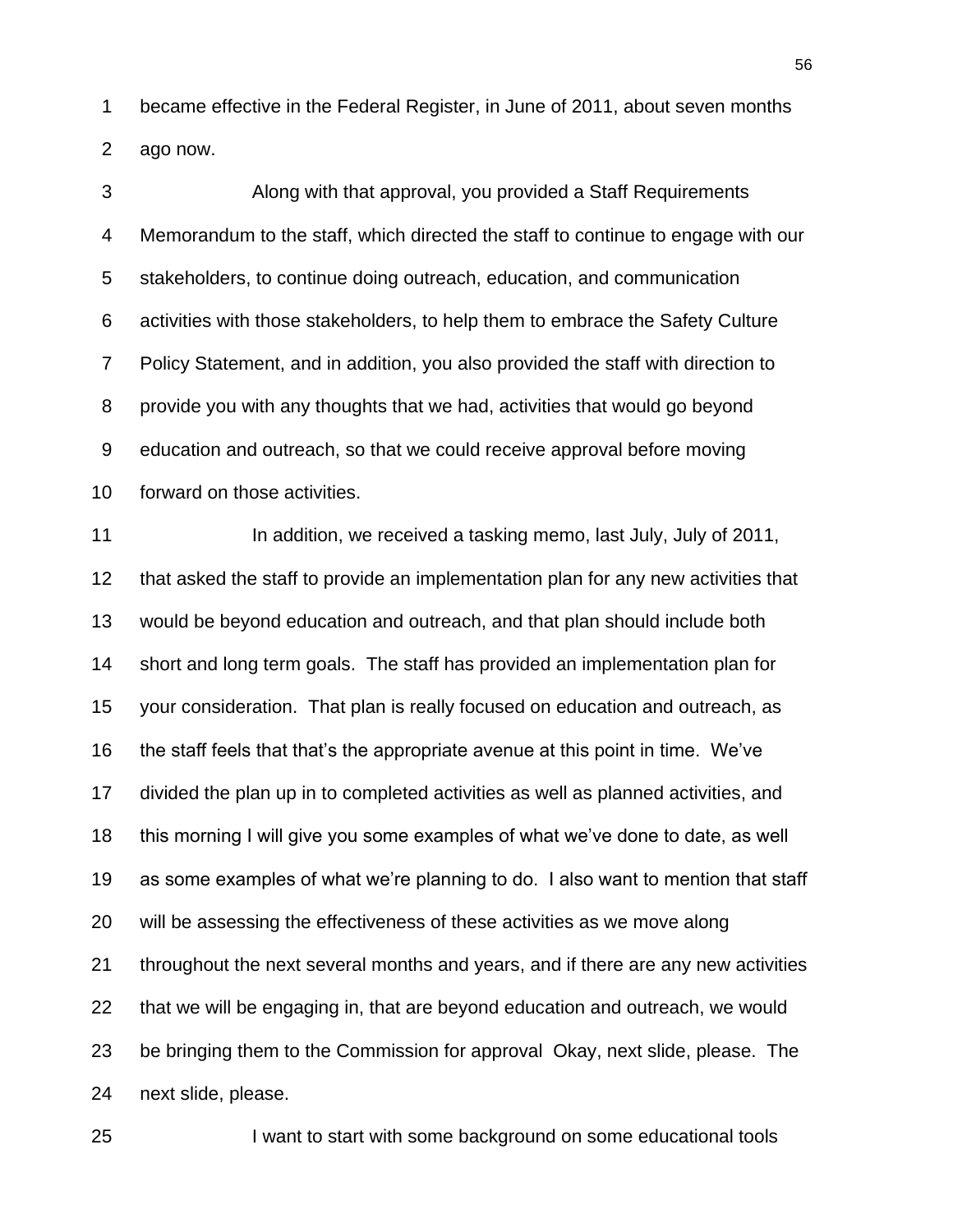that we"ve developed in the Office of Enforcement. The educational tools were really serving a couple of purposes, one, to provide some tools for our regulated communities to use on their own, and secondly, really to use, for the program offices as we go out and do our outreach at conferences and workshops. The Office of Enforcement has put together -- you heard this morning a little bit about case studies. We have a case study project and what we"ve done is we"ve looked at events that have happened in a broad range of industry. So, it"s not unique to our own regulated communities and we looked at events that had safety culture attributes to them.

 Analyzed the publically available investigation reports. So, this is not an analysis done by the NRC, but in fact, we reviewed publically available investigation reports, and we used the conclusions, causes, results of those investigation reports to take a look at the safety culture policy traits, and we tried to show evidence where there was a weak safety culture and thus this is what the result was, or the cause of the incident, and in others, we have tried to show where when there are strong safety culture attributes present or traits present, that it can mitigate the consequences of an event. We have three that are available on the public website right now. Two of them are really focused around not having the best safety culture traits, and the other one is really a good case study on positive traits. The one on positive traits is very well known. I"m sure to most of us here it"s the U.S. Airways landing in the Hudson River, and the two that really show what happens when safety culture isn"t at the forefront, was the metro accident that we had here in D.C., just a couple of years ago, in 2009, as well as an older case that still has learnings today. It"s in the construction area. It"s the Willow Island tower collapse back in 1978, which really was responsible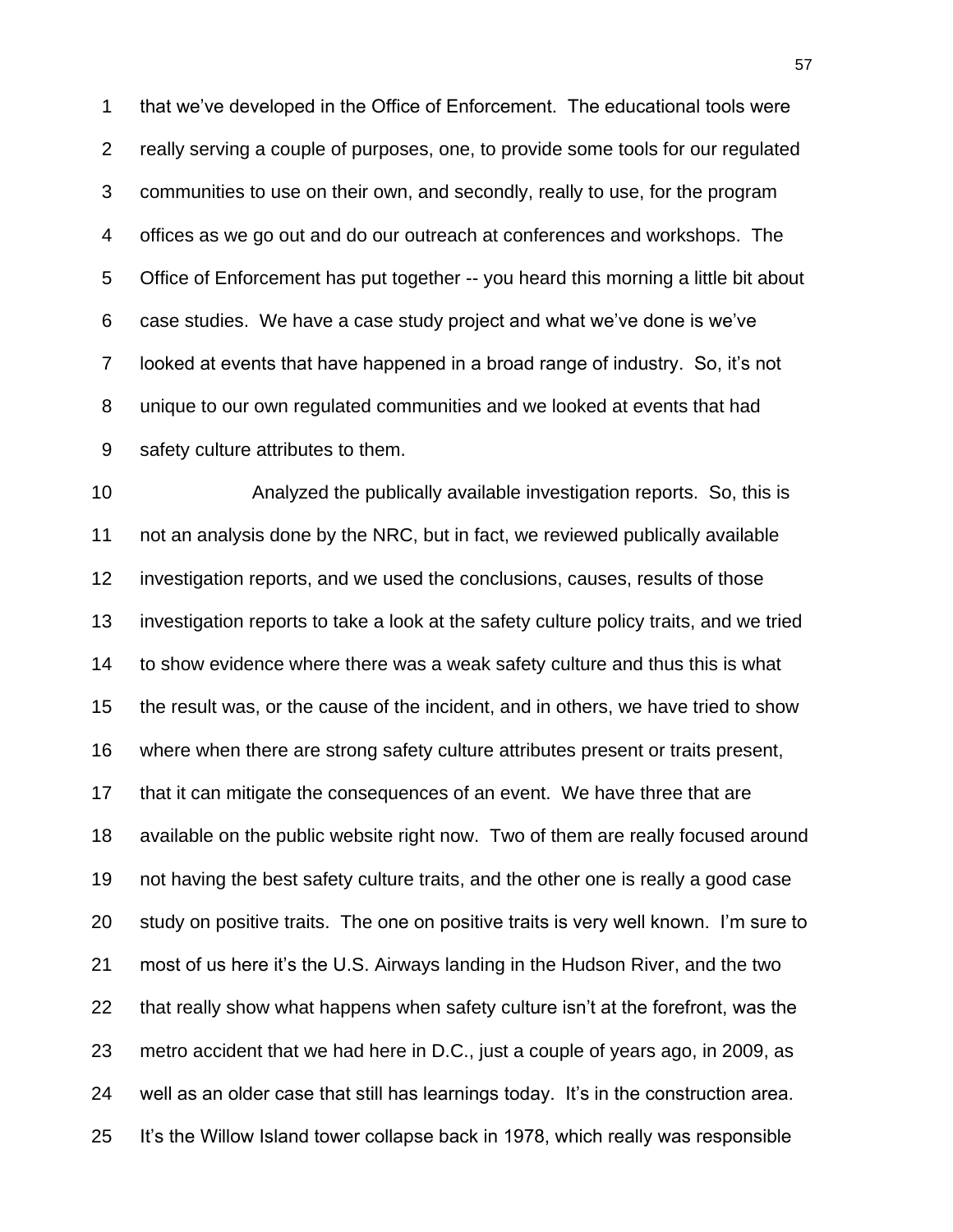for the deaths of 51 individuals. So, there"s a lot of learnings that we can take from that as well. Those case studies are up on the web page along with a users" guide, because we didn"t want to just put them out there and have people read them, but we wanted individuals to really get the best use of those.

 So the users" guide has a little bit of history on safety culture. It has a discussion of the traits and it has some thought provoking questions. So that when an individual or an organization uses these, they can think about what happened in the environment or what happened at this organization who had the event, that might be here in our environment, and what can we do so that something like this doesn"t happen for us. So, it"s some thought provoking questions to provide some good use of that product.

 Other outreach activities that we -- or I"m sorry, other educational tools were the brochure -- you"ve heard about it. It was called the pamphlet, by Mr. Cox this morning, a color brochure that we use to provide an educational tool as well as to use when we go out on outreach activities. It includes the expectations, applicability, the definition, and the traits. We"ve used over 4,000 of those throughout the industries, as we"ve gone to conferences and workshops, including international events. We have published that brochure in Spanish as well, and both of those documents are out on our public webpage. We"ve also done a poster that really has taken the brochure contents and put it on a poster. We can use that on an easel when we go out and do conferences and workshops, presentations, and there are also smaller

sizes that are applicable for, or will be applicable for our resident inspector

offices, as well as the Regions. So, next slide, please.

So, with those educational tools as the backdrop, I"d like to talk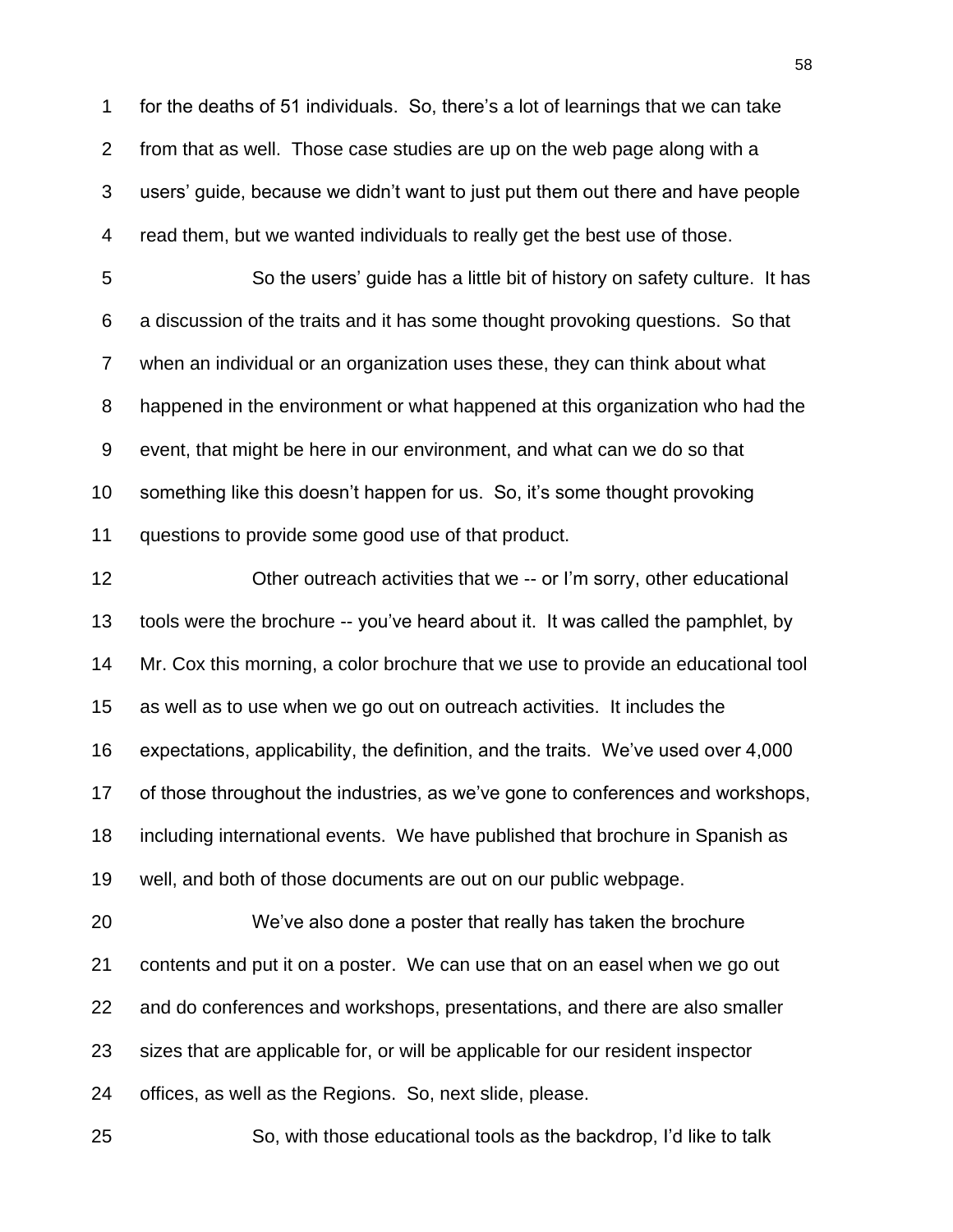about some of the education outreach that we"ve been doing with our licensees and stakeholders, and I"ll give you just a couple of examples from each area. For the Office of Enforcement, we have been out doing conferences and workshops, and a couple of those areas where we have been, is a vendor"s sponsored continuous improvement conference for operators of nuclear power plants, and we"ve also been involved in a presentation at one of a kind safety culture workshop that just occurred, that was sponsored by INPO and by Duke Energy. We continued to support the other program offices as their needs arise for someone to go out and do these presentations.

 Our FSME staff has provided a number of teleconferences with their Organization of Agreement States, as well as the Advisory Committee on the Medical Use of Isotopes. They"ve done a number of outreaches throughout 2011, and some of those include presentations at the Annual National Conference on Radiation Control, the material licensee counterpart meeting, the Child Health Corporation of America Radiology Directors" Forum, as well as meeting with the Navy officials who oversee the Navy master license, material license.

 NMSS hosted the Fuel Cycle Information Exchange in 2010. That"s a forum that happens every two years. So, that will be coming up again. It really did have a strong safety focus, safety culture focus, and in addition to presentations made by NRC staff, licensees and members of the public also provided presentations, and participated in the discussions. NMSS staff has also briefed licensees, and vendors, and state representatives at the NEI Used Fuel Forum, and they have also provided brochures, posters, and the case studies at the Spent Fuel Storage and Transportation Regulatory Conference. So, if we are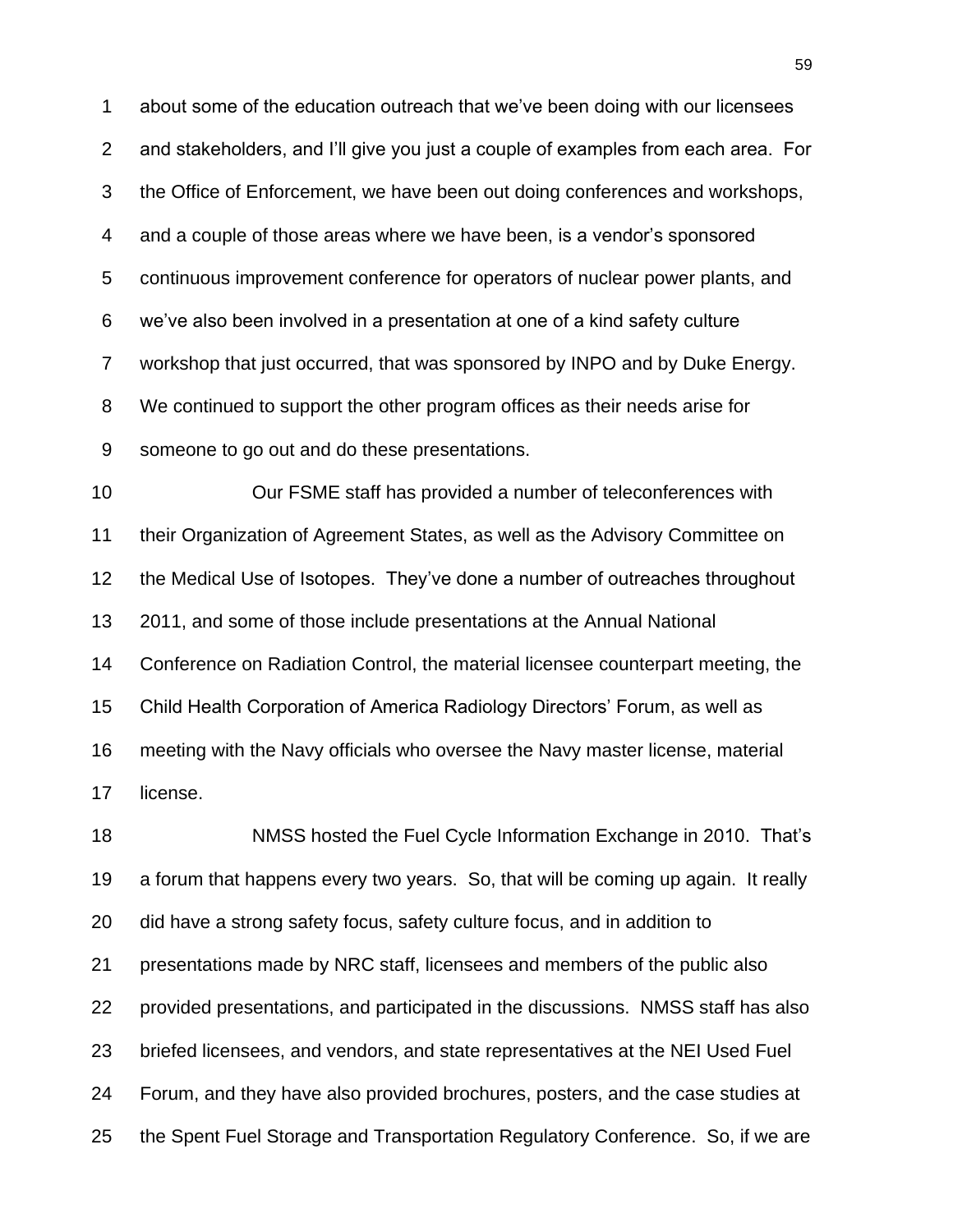not able to get on the agenda to provide a presentation, we are able to bring our educational materials, and have a table, and still give that information.

 NRO staff provided an overview of the Safety Culture Policy Statement at the workshop on vendor oversight. That was back in 2010 as well, and we were far enough along in the process for both the fuel cycle information exchange, as well as this vendor oversight workshop, to still give a good presentation on what was going on in them with the Safety Culture Policy Statement. Again, that"s every two years. So, that"s coming up in 2012 as well. NRR staff was busy doing conferences and workshops throughout 2011 as well, including at the Corrective Action Program Owners Group. NRR has also provided case studies and the brochures for the attendees of the National Organization of Test, Research and Training Reactor. Our NSIR staff is involved in a couple of the industry"s representative working groups in the D.C. area here. One is the Nuclear Security Working Group and the other is the Emergency Preparedness Working Group. They use those forums to make sure that safety culture becomes a topic of discussion, and stays at the forefront. 17 I want to move now just a little bit from our external stakeholders into our staff, our inspector staff, and what we"re doing to educate them. Both FSME and NRR staff have been out at counterpart meetings, regional meetings, and division meetings here at headquarters. The purpose of those meetings with our inspector staff is to provide the information related to what are our expectations for the licensees. It also gives them an opportunity to ask questions, and we provide them with information related to the educational tools, where they can be found, so that when they have discussions with their licensees, they can let them know what"s available out there for them, related to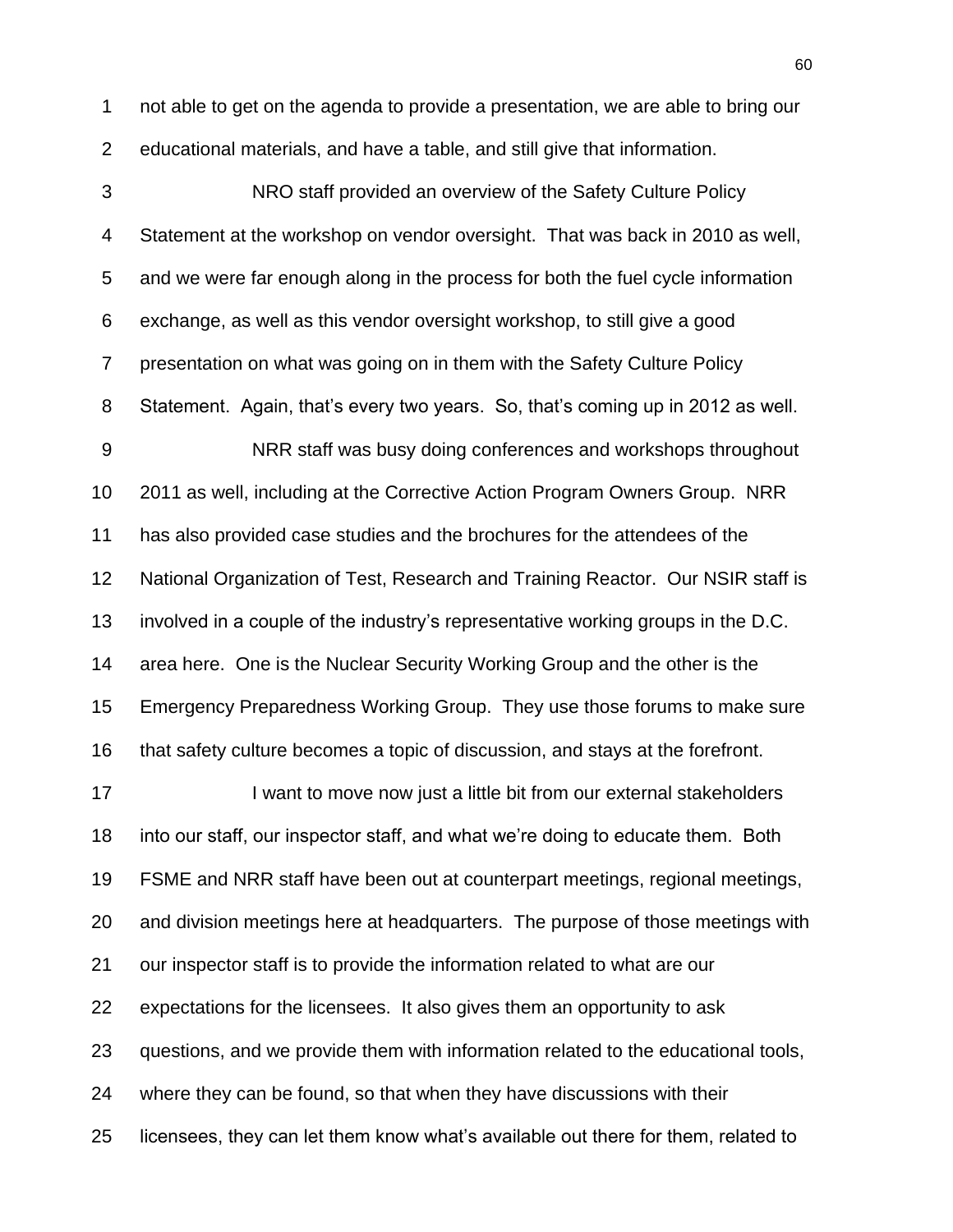the policy statement.

 We also had a briefing of the spent fuel storage installation inspectors. They were at that NEI Used Fuel Forum. So, they were in the audience and received the benefit of the robust discussion there as well. NRO has developed a communication plan along with the Region II Center for Construction Inspection area for the inspectors and staff in that area, again, to provide the expectations that we have of our licensees, and to make them familiar with the educational tools. You"ve heard from Mr. Cox this morning that the Agreement State inspectors are going out and talking with their licensees at discussions for inspector -- at inspector exits and entrance meetings. Our regional inspectors do the same on the material side.

 Outreach to our workshop panelists, and these are the panelists that you heard a bit about in our previous panel as well. This was the group of individuals who helped us to develop the policy statement through the large workshop in February of 2010. We maintain close contact with those people. They"ve been a wealth of information for us. We do a lot of emails with them and we had a teleconference last June to provide the information that the policy statement had just become effective, as well as to discuss with them some of the educational tools, like the case studies and brochures, and to get information from their perspective on what they were doing out there, and had planned for activities. Next slide, please.

 With respect to communication, and this is outside of going out and doing presentations, we have a number of vehicles just to get the word out as well. Both FSME and NRR are using newsletters. FSME has been successfully using newsletters to impart information to the Agreement States, and licensees.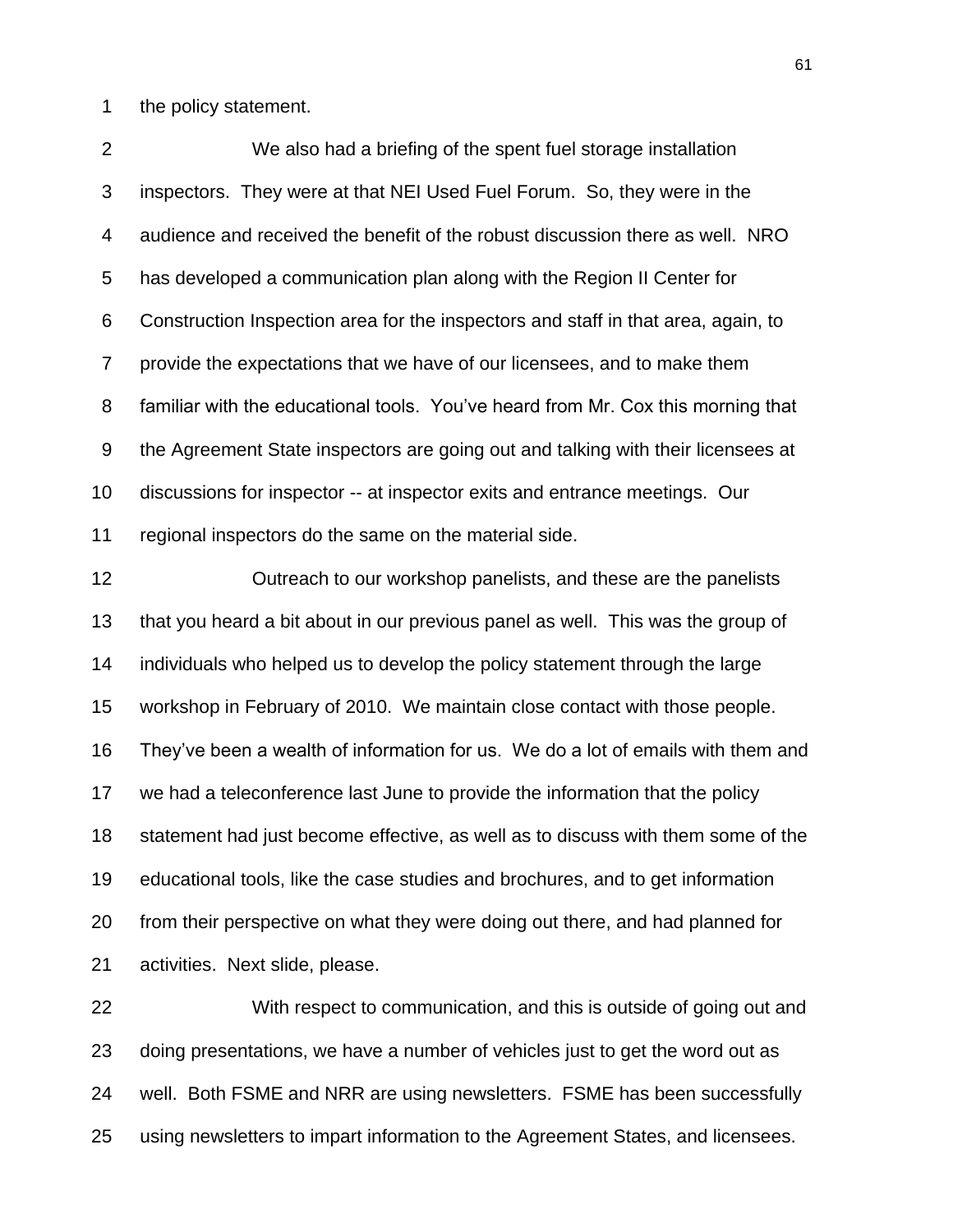NRR has used that vehicle with their inspector staff, again, to provide information of expectations for licensees. We issued an agency-wide Regulatory Information Summary, just this past January, in January of 2012, for all of our licensees across all of the regulated communities. Again, as a vehicle just to get that information out.

 Safety culture webpage, I"ve mentioned that a couple of times and when you go to the safety culture webpage, both internally and externally, the first thing you"ll see will be the Safety Culture Policy Statement. We have all of the information related to the development process of the policy statement, including minutes from previous meetings, Federal Register notices, the brochure is on that page with a link to both English and Spanish, as well as the FRN is in 12 English and Spanish. Case studies are there with the users' guide.

 We also have developed a safety culture blog. We had our first blog a couple of months ago, really just imparting information, again, on what is safety culture, and some information related to the Safety Culture Policy Statement. We received 10 responses to that blog. The majority of those have been positive. Next slide, please.

 Along with our efforts with our external stakeholders here in the U.S., and our licensees, and our communication tools, we"ve also been active with other regulators across the nation, as well as international communities. Both Research and NSIR are involved here in the United States, with other regulators. NSIR does bilateral meetings every year with Department of Energy, and I mentioned the working groups that they work on. Research is involved with other regulators as well, and our international outreach has been quite extensive. There has been a lot of interest.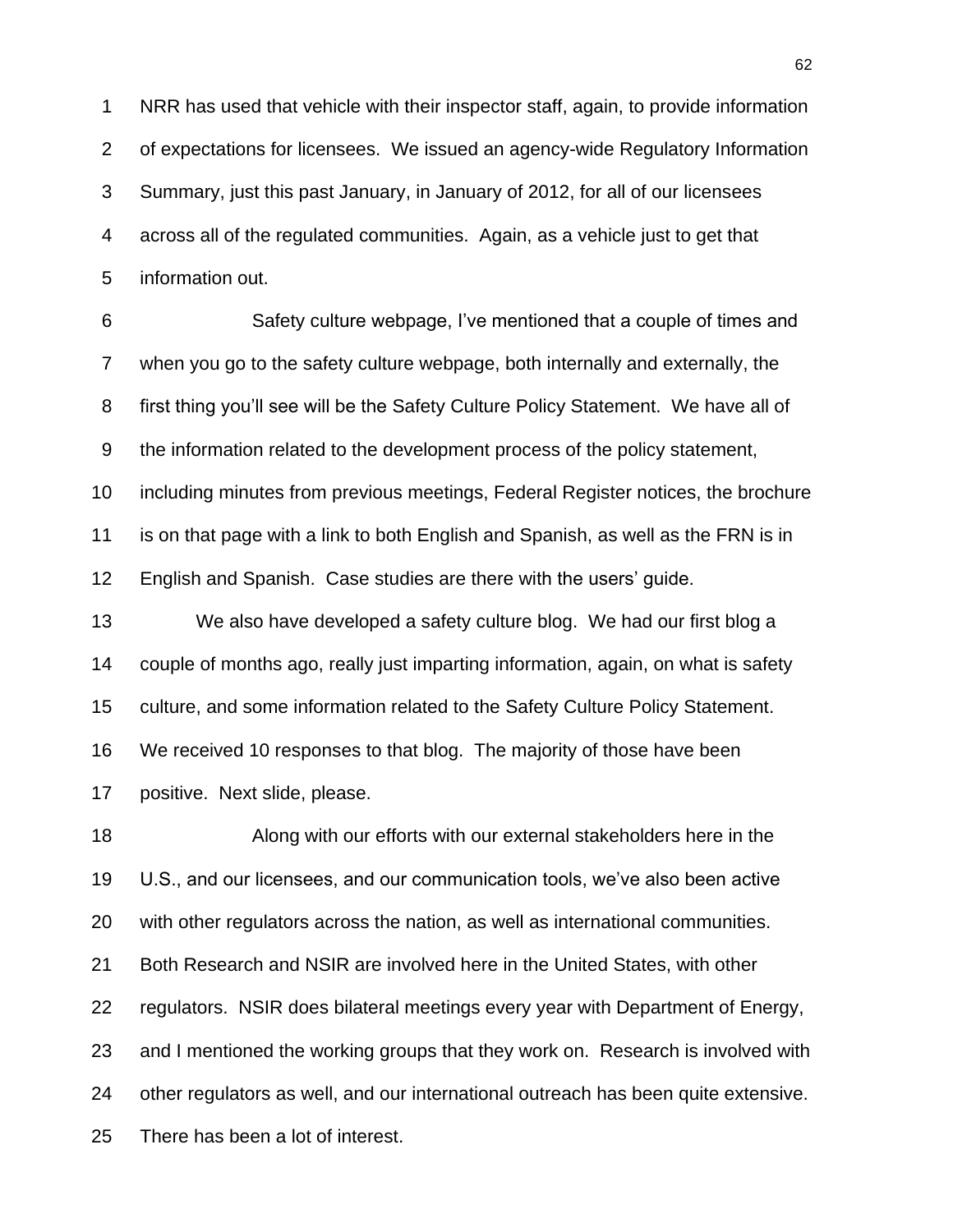In addition to Research, NSIR and NRR staff as well, going to meetings, OE staff has been very involved. In 2010, before the policy statement was issued, we did have a request by the State Department to provide a presentation in Egypt to the regulators and licensees, and we did that. We were requested a second time by the State Department to do that same presentation with regulators and licensees in Jordan, and that was in 2011. We also provided a presentation to regulators and licensees in Russia, and in Vienna, at IAEA Headquarters, for a number of European nations.

 And finally, we gave a presentation at a training, a two week training workshop on the Safety Culture Policy Statement, to a number of South African nations and European nations, at a training session that had been cosponsored by Argonne National Labs, and IAEA. OE staff has been working on a couple of consultancy meetings and documents with IAEA. We have participated in the development of a technical document entitled, "Regulatory Oversight of Safety Culture"; and we have been instrumental in actually having a copy of the policy statement as an appendix to that document. That document"s going through the approval process right now.

 We also worked through a consultancy meeting on the development of a second document called "Continuous Improvement of Safety Culture." It is for both licensees and regulators, and we have included the concepts of our safety -- the case study project that we"re working on, as well as the safety culture blog, into that document. That"s another document that is going through the approval process right now.

 And finally, we did provide some input into another report series document on the self-assessment process that will be used mainly by licensees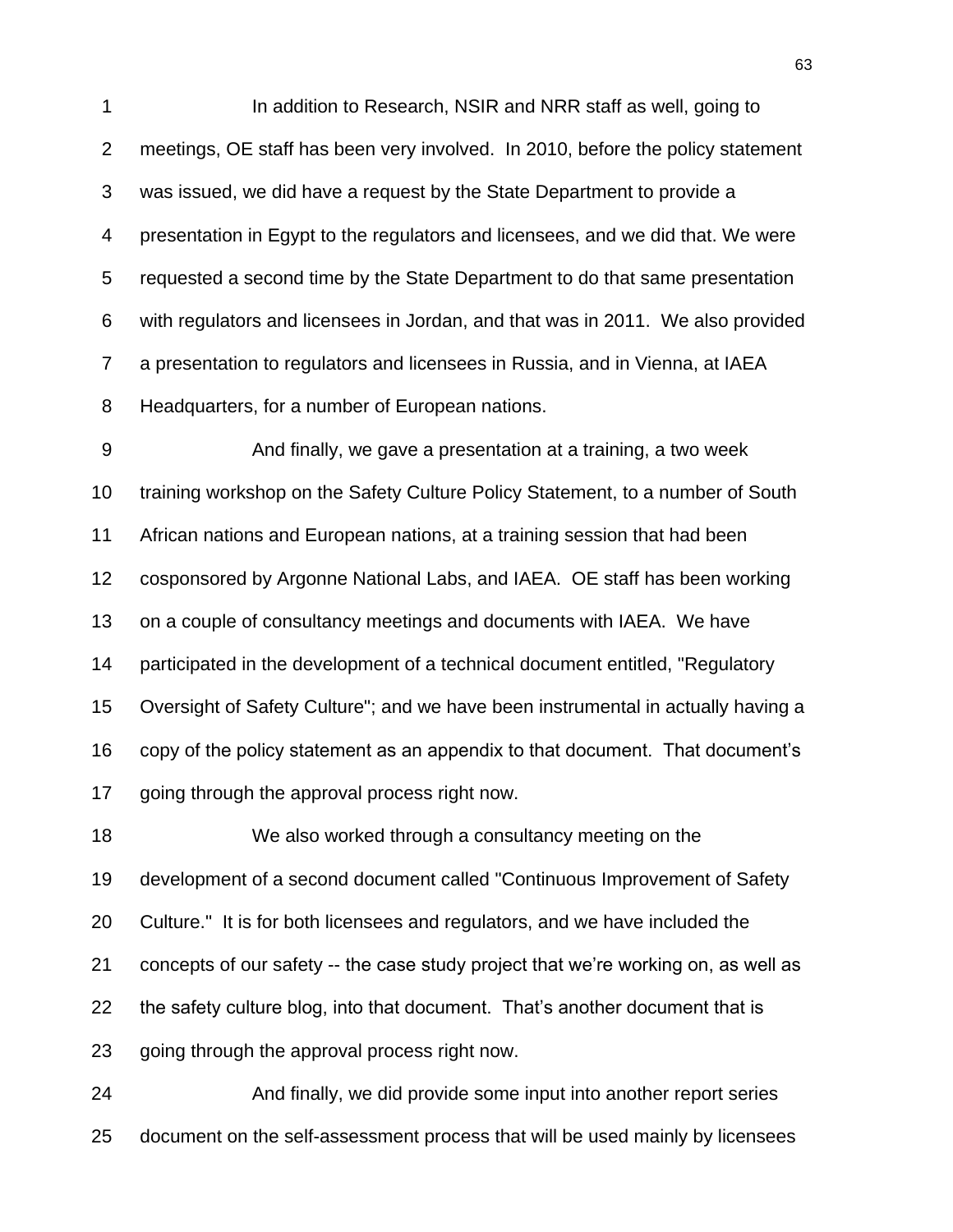throughout the world. We do continue to plan activities in the international community, and there has been very positive results, and a lot of interest in that arena. Okay, next slide, please.

 Other safety culture activities, the reactor oversight process has been in place for some time and the NRR staff believes that the current process for both monitoring and assessing safety culture is effective within that established framework. The staff continues to enhance the ROP guidance documents and though the staff believes that the existing ROP already fits within the framework of this policy statement, they are continuing to work with internal and external stakeholders through the normal processes, to better align with the language in the policy statement, and they are considering insights from other industry initiatives, such as the 09-07 initiative that you"ve heard about from Mr. Halpin this morning.

 NRR staff has observed three of the pilots through the 09-07 process and has also observed the revised Nuclear Safety Culture Assessment Process that was held at Hope Creek Generating Station.

 You heard a bit about the common language effort and NRR staff is involved in that effort with external stakeholders. We held the first workshop in December of 2011, and we will be continuing that effort as well. The ROP has a self- assessment process. It looks at all the provisions of the ROP and it evaluates the performance based on metrics, established metrics. In 2006, when we added the safety culture -- introduced safety culture into the ROP, those self- assessment metrics were revised, so that they could measure the effectiveness of the safety culture enhancements, and the metric for safety culture is the perceived effectiveness of safety culture enhancements to the ROP. So, we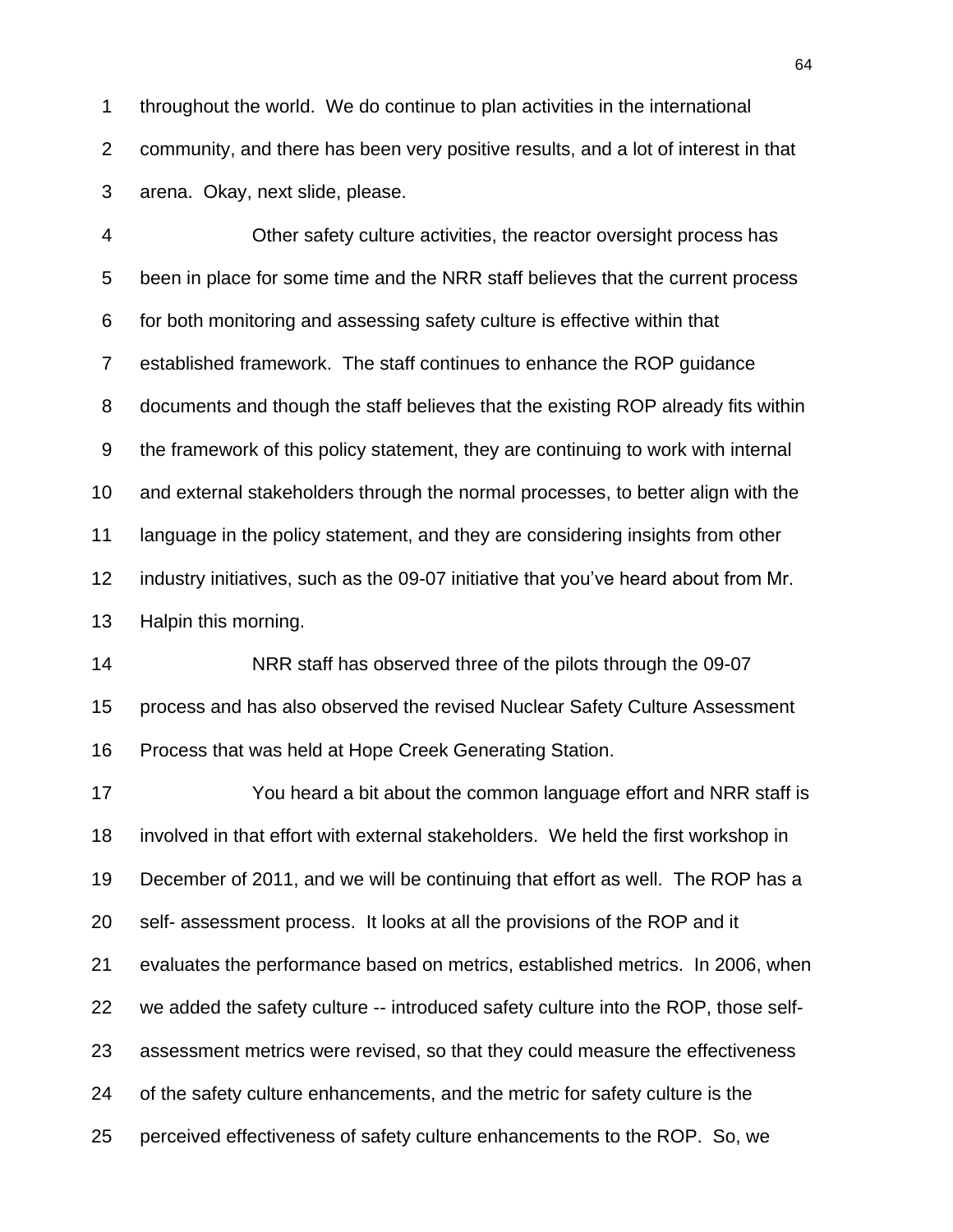analyzed survey responses to evaluate if internal and external stakeholders really believe that the ROP safety culture assessments help them in identifying licensee safety culture weaknesses, and focus licensee and NRC attention appropriately. That annual report is provided to the Commission each year, the ROP Self-Assessment.

 Moving on to the Construction Reactor Oversight Program, during the last five years, NRO has engaged their stakeholders in with the development of the Construction Inspection Program, held public meetings in 2008 and 2009, to receive stakeholder feedback on that process, and the safety culture approach developed for construction is consistent with the ROP methodology, including cross-cutting issues, safety culture components, and aspects. NRO staff believe that this approach provides their office with the means to communicate with licensees about the impact of findings about safety culture at the construction sites. Next slide, please.

 So, with all of those activities on the completed side, I want to turn your attention now to those activities that staff is planning. I"m going to start again with educational tools. We will continue the case study project that we"re working on. There are several that are under development. One of those is the Big Branch mining accident. So, we are working on those and they will continue to be posted on the webpage for our regulated community to use. We will also do any other educational tools that seem appropriate and can help the program offices as we do our continued outreach.

 With respect to presentations, the OE staff has recently been asked to provide a presentation in both March and April, at the upcoming Nuclear Safety and Security Group, which will inform the GA in May. They are interested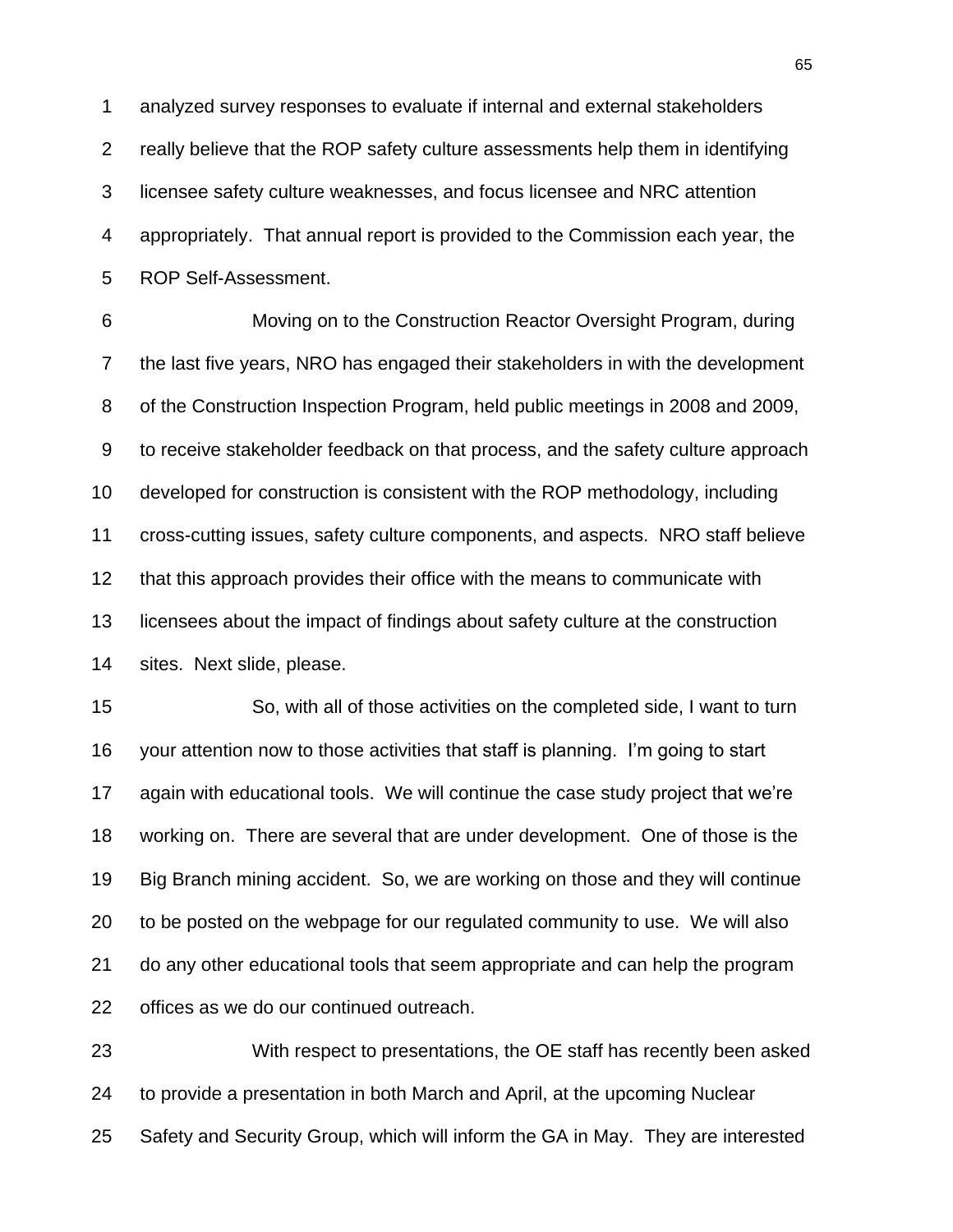in the development process as well as the status of current activities related to the Safety Culture Policy Statement.

 We"ve also been asked in OE to provide a presentation at the National Association of Employee Concerns Program Professionals and we have a panel dedicated to safety culture, coming up at the Regulatory Information Conference.

 FSME staff has two events that are scheduled in May. One is the Uranium Recovery Workshop at the National Mining Association Conference and the second is the International Radiation Protection Association meeting. Both of those, again, are in May, and FSME staff will continue with newsletters as well as letters to inform their vast level of licensees and Agreement State licensees, and will continue to teleconference with the Organization of Agreement States, as well as the Conference of Radiation Control Program Directors.

**As I mentioned previously, both Regional and Agreement States**  are working with licensees through discussions at entrance and exit meetings. They will continue to do that as we move forward. As NMSS staff develops the agenda for the next fuel cycle information exchange, topics on safety culture will likely be included and they are also planning outreach and education as opportunities come up for the Spent Fuel Program. NRO and NRR staff are also planning outreach, again, for conferences and workshops as opportunities arise, and we will also continue to educate vendors about the policy during inspections, and at public meetings, professional meetings, and conferences when available. NSIR staff will continue their bilateral initiatives with the DOE and will continue their meeting with the industry representatives at the two meetings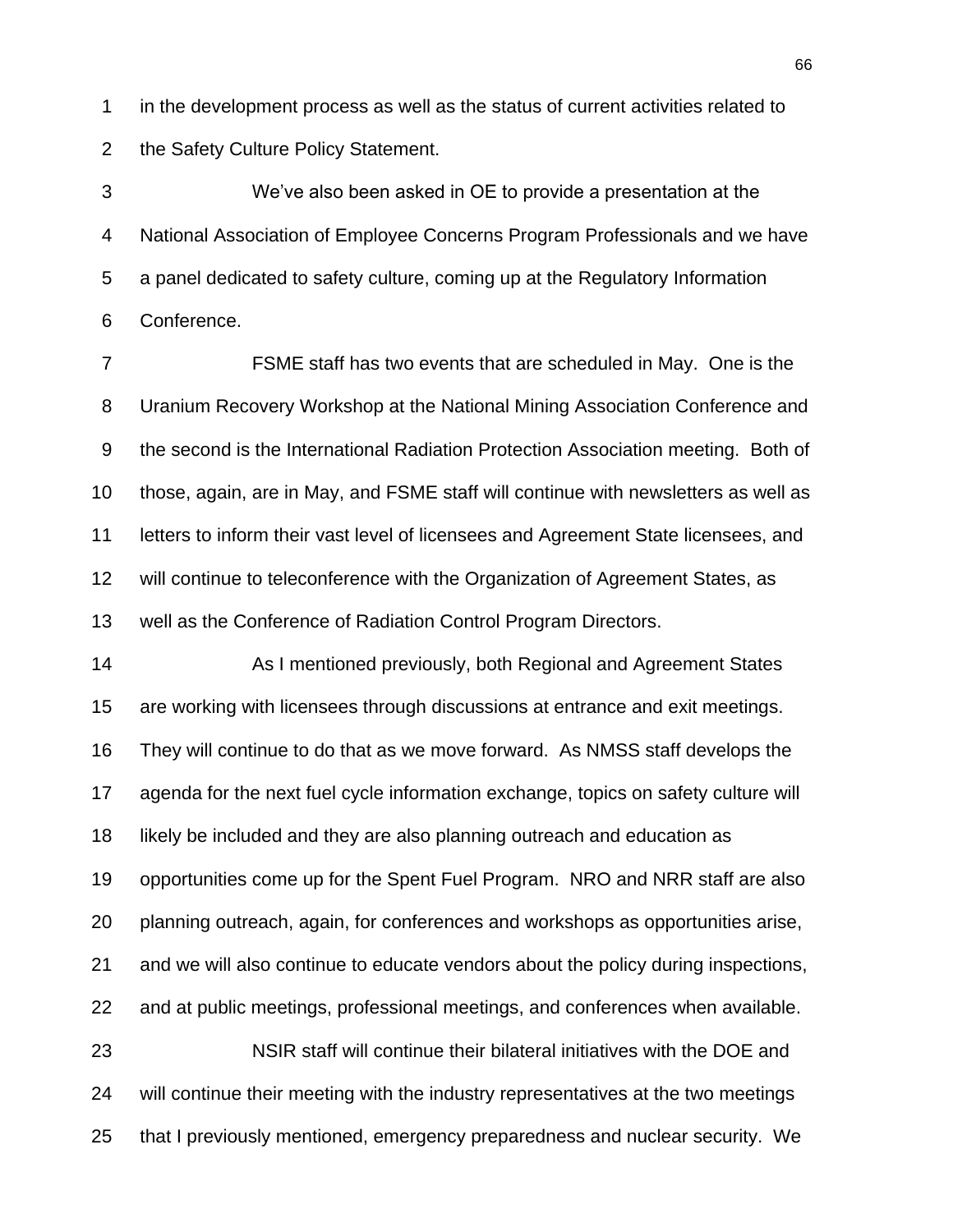do plan, as I mentioned before previously, additional input into international documents and attending conferences. Next slide, please.

 In addition to that outreach, when we brought the SECY up with the draft Safety Culture Policy Statement in January of 2011, we provided some information on the part of FSME, for some plans that they had in updating guidance documents. They"re in the process of doing that now and I want to just touch on a few of those initiatives.

 One of them is to incorporate the safety culture policy and traits into Inspection Manual, Chapter 1248, which is really the learnings for the licensees, for their inspector staff. That manual chapter is the qualification programs for Federal and State Materials, and Environmental Management Programs. You"ve heard a bit earlier, in the first panel, about the NUREG 1556 Series updates as well. These are the consolidated guidance for material licenses. FSME has started that process. The policy statement was not the driving factor. They are being revised in any event, but this is a great opportunity to take to put in information related to the policy statement, and expectations. The first volume, volume two, revision one, which relates to the industrial radiography licensees was in the Federal Register for comment in November of 2011, and we did do some outreach to the Agreement States as well as our workshop panelists, to let them know that that was out there, that they had the ability to comment. This is about a three and a half year project, so it"s going to take some time to get all of the volumes completed, but that work has begun, and FSME staff will also incorporate safety culture updates into the uranium recovery and decommissioning licensing documents. Next slide, please.

With respect to other planned activities, you heard about the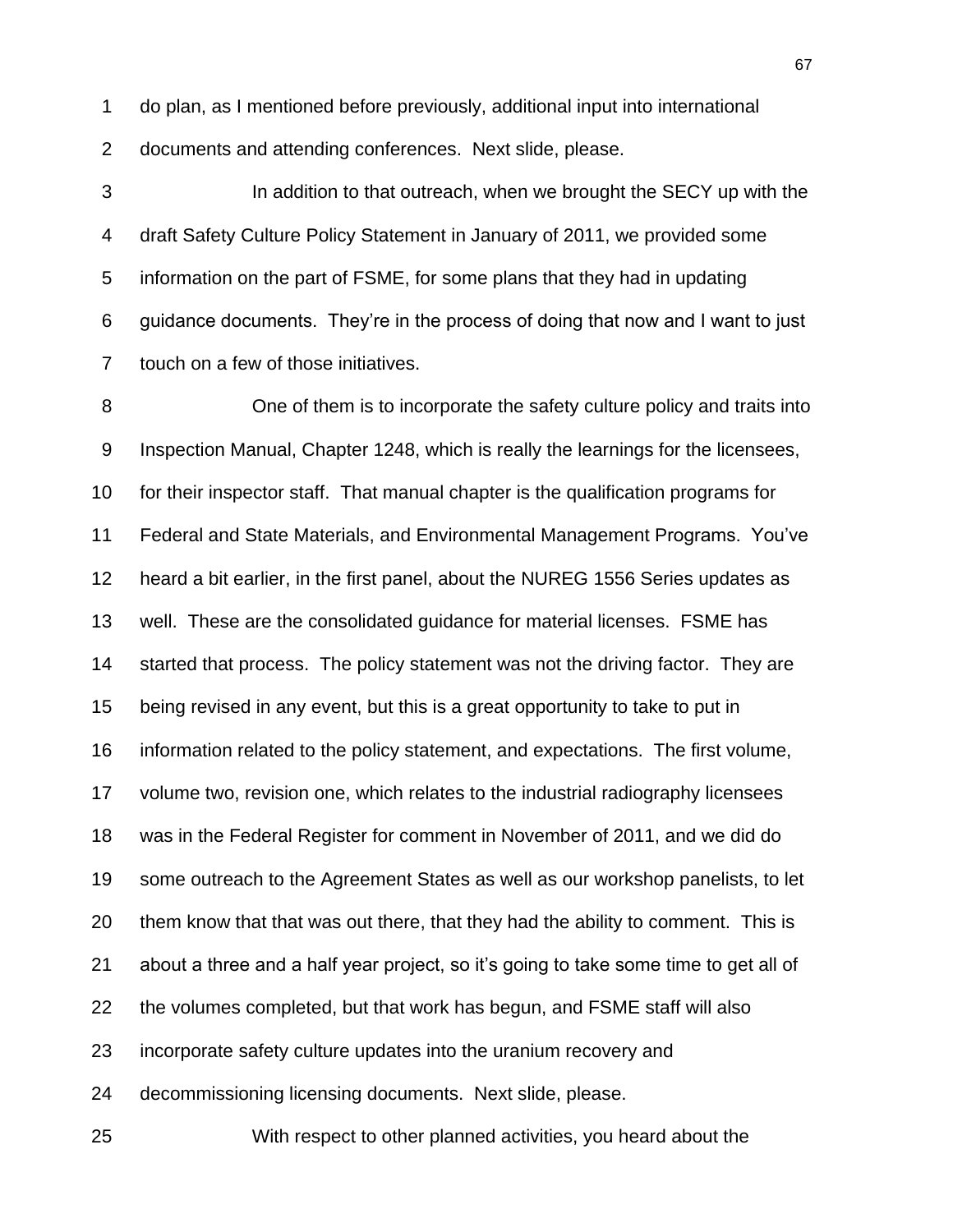common language workshop. NRR is continuing to work with external stakeholders. We would like to do some continuing work based on what we have done so far at the December, 2011 workshop, and we are working with external stakeholders on steps forward. With respect to additional inspector educational opportunities, NMSS is considering putting information related to the policy statement and expectations for licensees into their inspector qualification training programs. NRR is looking at the same for the research and test reactor inspectors and to educate them on safety culture itself.

 A number of other initiatives that we have, the construction reactor oversight process is in a draft revisions state at this point for the assessment process. It's based on the ROP assessment process, and they"ve begun a pilot, the two programs or the two plants that the pilot will be run at is Vogtle Electric Generating Plant and Virgil C. Summer Nuclear Station. NRO is working with NRR staff on a common language effort as well for consistency within our oversight processes here at the NRC.

 The fuel cycle oversight process just recently received your approval for the recommended option provided by the staff, for a fuel cycle oversight process with cornerstones, significant termination process, a performance assessment process based on that significance determination process, a fuel cycle action matrix, and the cross cutting areas that are used in the ROP and informed by the Safety Culture Policy Statement. With respect to spent fuel storage and transportation, right now the staff is assessing the inspection program for effectiveness and efficiency improvements as directed through their SRM, and as this assessment proceeds and enhancements are proposed and implemented, the staff may consider even further oversight that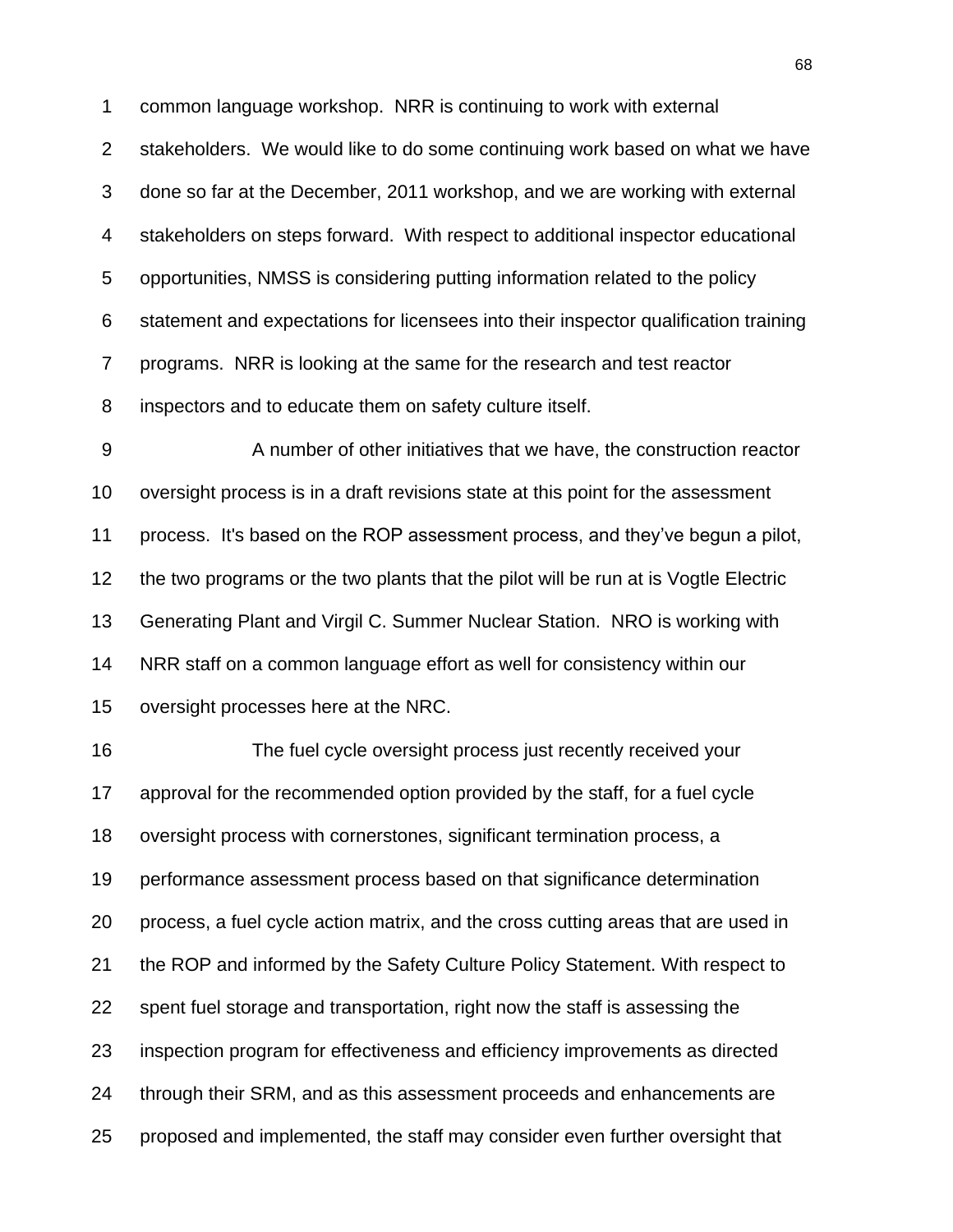maybe even something likely to be similar to the fuel cycle oversight process.

2 I'd just like to talk very briefly on some thoughts we have, on the assessment of these oversight and educational activities. Our inspection staff, through observations when they"re doing inspections, as well as discussions at entrance and exit meetings will be getting information related to safety culture, and their observations. Through the ROP self-assessment process, as well as the assessment process of the cROP pilot program that is going on now, we will take lessons learned and determine if there are any additional activities that we need to pursue beyond education and outreach, and at this point, the staff would be bringing any of those activities to the Commission for your approval. Next slide, please.

 So, in summary, we"ve done a significant amount of outreach since the policy statement has been effective last June, and we are continuing to do a significant amount of outreach and education, and we will also assess the effectiveness, and again, propose any new activities for approval. Thank you. BILL BORCHARDT: Thanks, Diane. You know, I think it"s pretty 17 clear from this morning's discussions that the policy statement has been especially effective vehicle at raising the awareness and sensitivity to the entire area of safety culture. Earlier this morning, we had some discussion about resident inspectors in particular, and I think it"s fair to broaden it to all inspectors, while within the staff. And Diane talked about the training that has been conducted. Just to make the linkage also to the fact that even before the policy statement, there was a linkage to the Reactor Oversight Program. It specifically - - the substantive cross cutting issues of safety conscious work environment and I think maybe a little more loosely associated, but problem identification and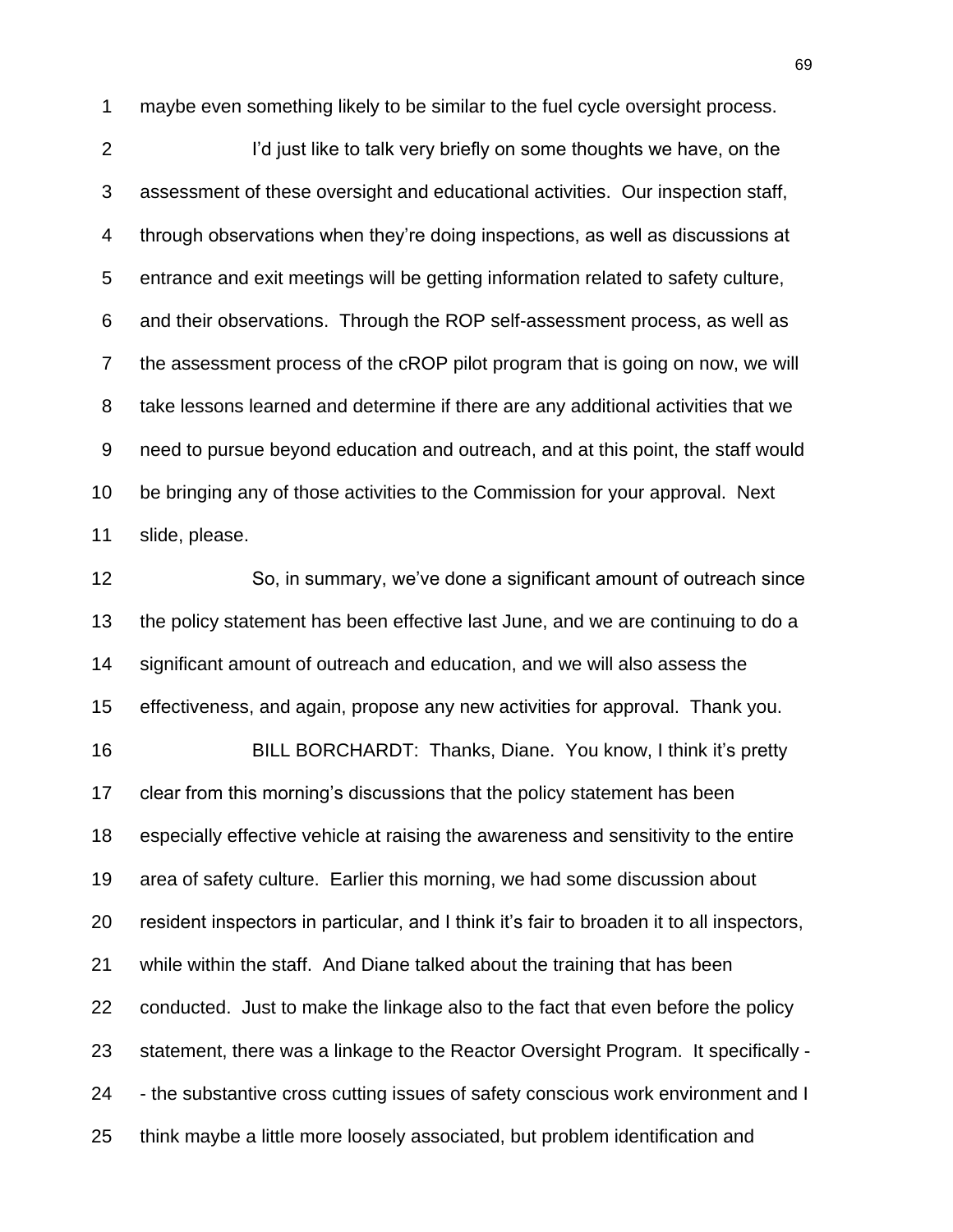resolution are all very closely tied to safety culture. There is no position within the NRC that is more well positioned to identify safety culture issues than the resident inspector, and they have been, I think I can speak for myself, for the last 25 years, very sensitive to those issues, and the ROP has provided a vehicle to get that more into a more clearly defined regulatory space. Having said that, there"s also the balance that this is a policy statement and not a regulation, so we are mindful that we"re not regulating safety culture as much as using it as a way to inform our other regulatory activities, to make sure that safety is enhanced and at the highest level possible with the licensees.

 Diane did a very good job describing the future work that"s going to be done. 2012"s going to be incredibly busy. We"re on the alert to look at additional activities that would benefit the process, and I think we have a challenge to identify the linkage between safety culture and actual safety performance at each of the various licensee types, and that"s not necessarily an easy thing in my mind to do, but we"re trying to explore that as well. So, that completes the staff"s presentation.

 CHAIRMAN JACZKO: Thank you, Bill, and everyone for the presentations. We"ll start with Commissioner Ostendorff:

 COMMISSIONER OSTENDORFF: Thank you, Mr. Chairman. Thank you all for your efforts and your leadership of the safety policy statement development and the education outreach, and I think this is a very helpful session. I realize this may be premature or too early in the stage, but I"ll ask Diane a question, and please feel free to have anybody else add in, as you desire. I recognize, and this is a relatively new policy statement, are there any initial indications of success from what the staff has seen by our regulated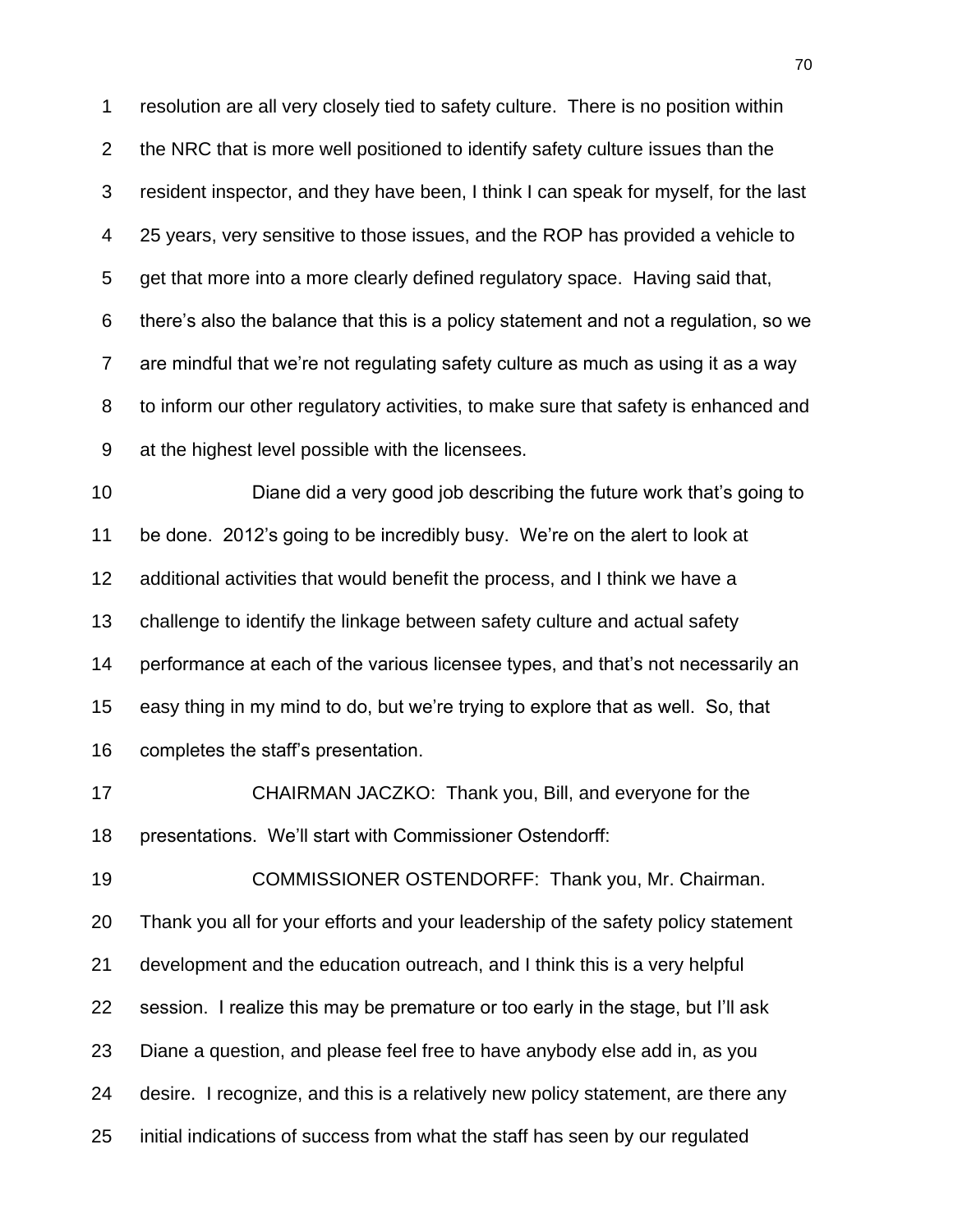licensees, that where this policy statement has had a positive impact, any

discrete examples?

 DIANE SIERACKI: Okay. I would say that yes, we have had indicators and some of those are really, you"ve heard some of them in the other external panel. The fact that we have the reactor community really interested in coming to the table on the common language. Their other initiatives throughout their industry on the private side has shown some real interest in safety culture. The Agreement States have taken our brochure and made that really unique for them, so that they can use it for their -- and it makes sense that they"ve customized it for their own use. So, I do believe that we are seeing indications of some real interest. We continue to get calls. Our workshop panelists are still involved and so I think from that perspective, there is still -- there"s a great deal of interest, and you heard it this morning from the external panelists, that they"re excited and interested in moving forward. Is there anyone else? COMMISSIONER OSTENDORFF: Let me flush out that question a bit, because I think this is going to go tie back into Bill"s comments on the residents. So, let me just pause it that we all agree that if a resident inspector, and I"ll use Billie Garde"s example from the first panel, if a resident inspector witnesses inappropriate behavior by a licensee and an employee with a -- I think Billie"s example is screaming. Is it the case -- I think this is maybe a multi-part question, but if one could imagine a resident inspector observing some kind of behavior, I don"t care what it does, that they believe is not conducive to proper, safe operation of nuclear power plant, is it the case, Bill, that that resident inspector feels empowered for he or she now to maybe not as part of a formal ROP type step, but just, hey, go to the supervisor and licensee, and say, "Look, I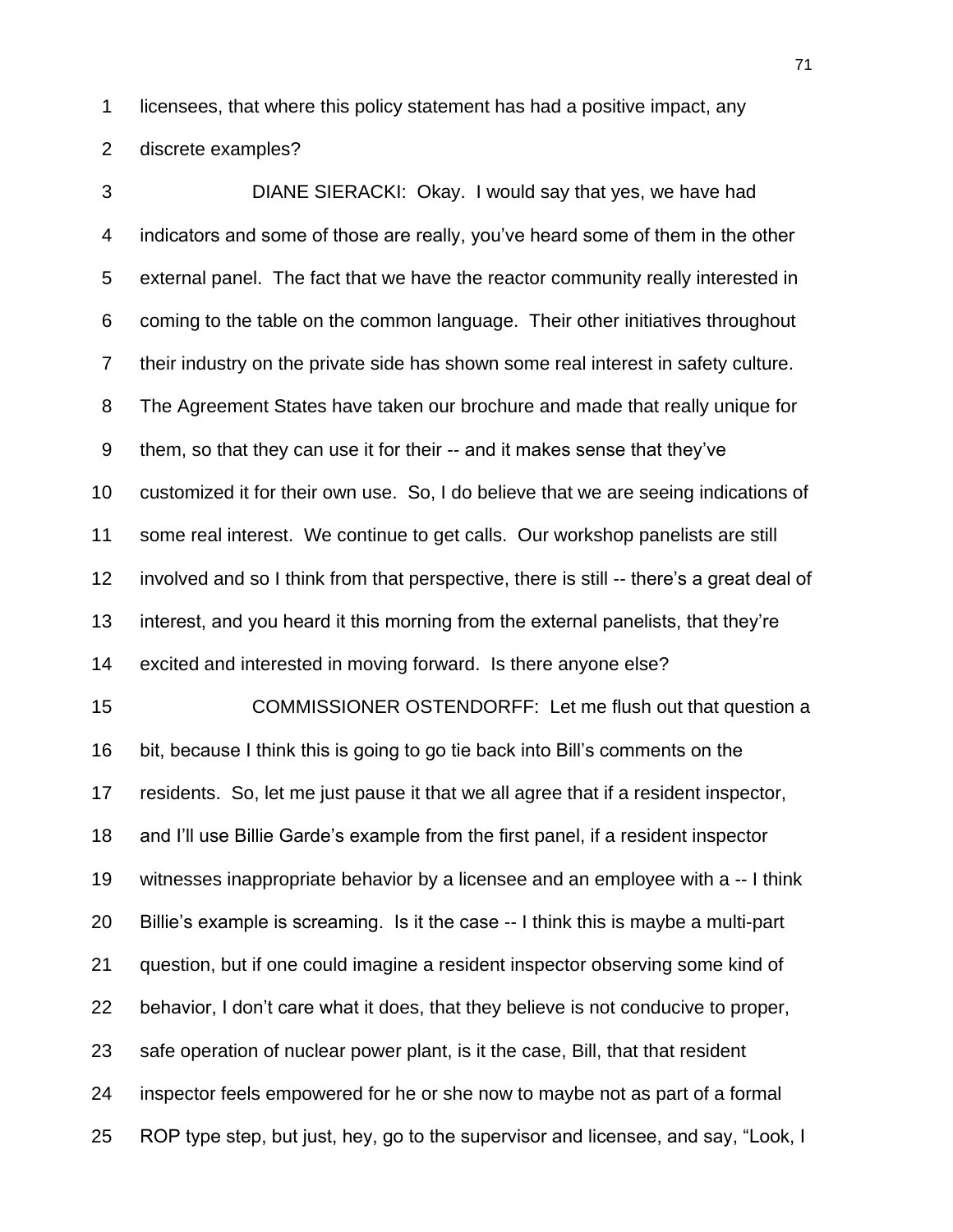saw this today. This is a problem where it didn"t look right," or, "This is a concern." I"m trying to get to the core of what the resident inspectors, again, part of this is based on comments made on the first panel, that the resident inspectors outside of formal ROP processes, feel that they have the authority or the charter from the EDO, then to get involved along those lines?

 BILL BORCHARDT: Well, yeah. Well, all inspectors, including resident inspectors, have the authority to use all information that they have, and do what"s right.

 COMMISSIONER OSTENDORFF: Are they encouraged to do so? BILL BORCHARDT: Of course, and so what I would expect in the situation that you laid out is that there would be a discussion probably with the resident inspector supervisor, back in the Region, just to kind of get calibrated. There is frequent interaction between the senior resident inspector and the plant 14 manager. Whoever the senior official is and the licensee's organization on staff, I would expect that that would be the vehicle. The resident inspectors are not the supervisors for, you know, first line supervisors in the plant. So, we would clearly provide that kind of feedback into the plant organization, so that it was addressed. I think the other thing that comes to my mind is that when you get that kind of information on the ground, it helps inform that sample that you"re going to do, for the next several weeks or months, right, that if you think that there"s something that doesn"t" feel right, the resident inspectors have the flexibility to tailor their inspections to maybe look a little bit more than they might have otherwise, and then that would identify that linkage to safety if there"s some actual regulatory findings that are related to that, and then that"s largely why we have resident inspectors. It"s that kind of interaction.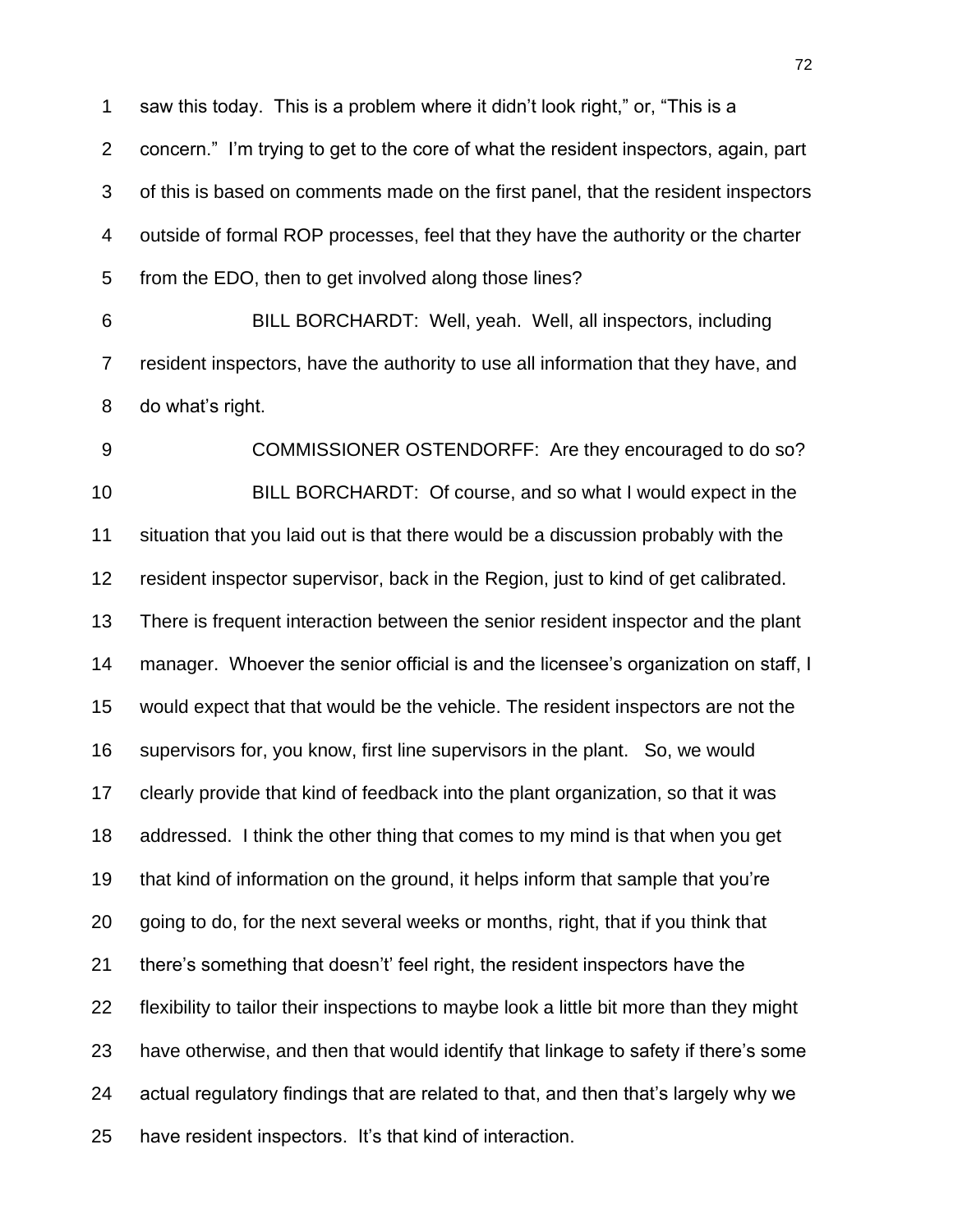COMMISSIONER OSTENDORFF: That"s very thoughtful and I want to give you just one second, I just want to highlight that point, because, you know, Ed Halpin, from the previous panel, had really good, you know, comments to the Commission about things he does in South Texas in this area, and the feedback loops, and so forth, and I completely resonate with what Ed said, and Bill, with what you say, and I think that, you know, one will never know what bad thing has been precluded by an early intervention, but if we ever have a chance to preclude a bad event by having taken an early step to say, "Hey, this is improper -- you know, sloppy briefing of an evolution, or poor maintenance practices, that or just kind of anecdotal in a one part of the plant kind of thing, you never know that there may be some very positive things that that initial intervention is able to forestall or preclude. Okay, Laura, I know you were going to -- please chime in here.

 LAURA DUDES: Yeah, I just want to support what Bill was saying, in my own experience as a resident inspector, as a senior resident inspector under the old process and the new, that I did have that ability to raise these issues early with plant personnel, with the management in the Region, and they were able to be addressed by chilling effect letters and/or substantive cross- cutting letters in our process. So, I think we do have those tools. So, it"s just confirmation of the implementation.

COMMISSIONER OSTENDORFF: Please.

 UNDINE SHOOP: I would also like to add something that we"ve seen recently is that when the residents speak back with the Regions to identify concerns, if a plant has gotten into a 95002, which is column three, some of the 95003 inspections are -- 002 inspections include focus groups, and they will look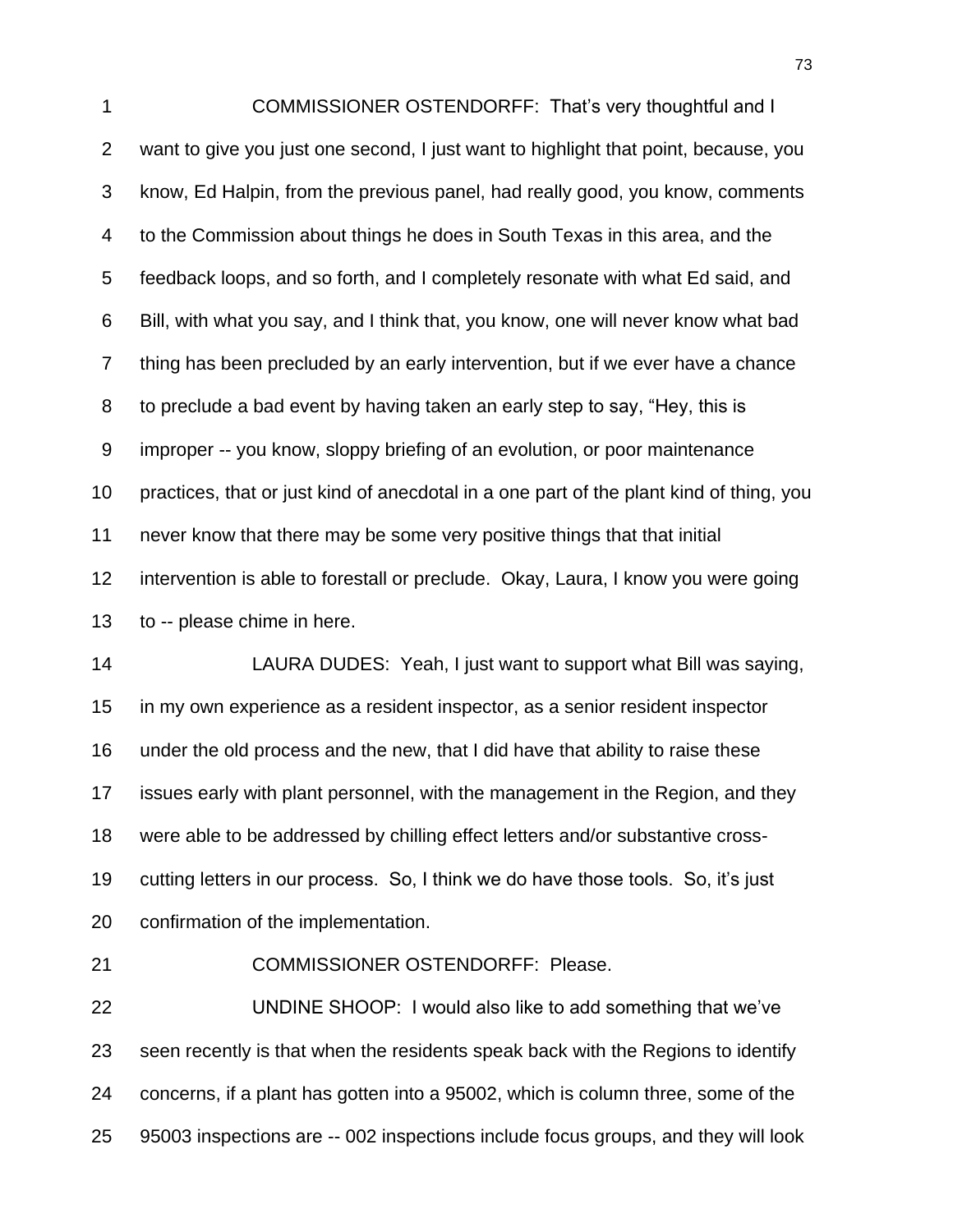at certain sectors of the organization to see if there is an underlying problem or not, as part of that inspection.

 COMMISSIONER OSTENDORFF: Those are very helpful perspectives and I think you hit, at least from my experience before coming to the Commission, and I think you"ve hit a very key cross-cutting issue from the staff"s perspective, that really goes to the heart of where there is the opportunity to really enhance safety through an active role by the NRC resident inspectors. 8 Andy, I want to ask you a quick question. There was a comment made at the first panel that addressed, you know, potential concerns on compartments, compartmentalization of safety culture here within the NRC staff? I know that certainly OE has their role and leadership role there, but any

observations or comments you want to make in response to what the Chairman

made in the first panel?

14 ANDY CAMPBELL: Well, one thing is that it's important to recognize that we do have different roles to play within the agency, that are particular to our offices, and OE is responsible for overall leadership and safety culture, but as you"ve heard from the presentation today and even from the panelists, is that compartmentalization really doesn"t preclude us from interacting with one another, for sharing experiences. There"s been a tremendous effort on the part of Diane and the other safety culture staff, to interact repeatedly with the program offices, and also with the Regions, provide training, provide information, and so it"s a integrated effort, not just OE does this, you know, FSME does this, NMSS does that, NRO -- it is an across the board, and we participate in a lot of activities that normally are indirectly related to safety culture, but we observe and interact, and try and raise issues. So, it is collaborative in that sense and I, you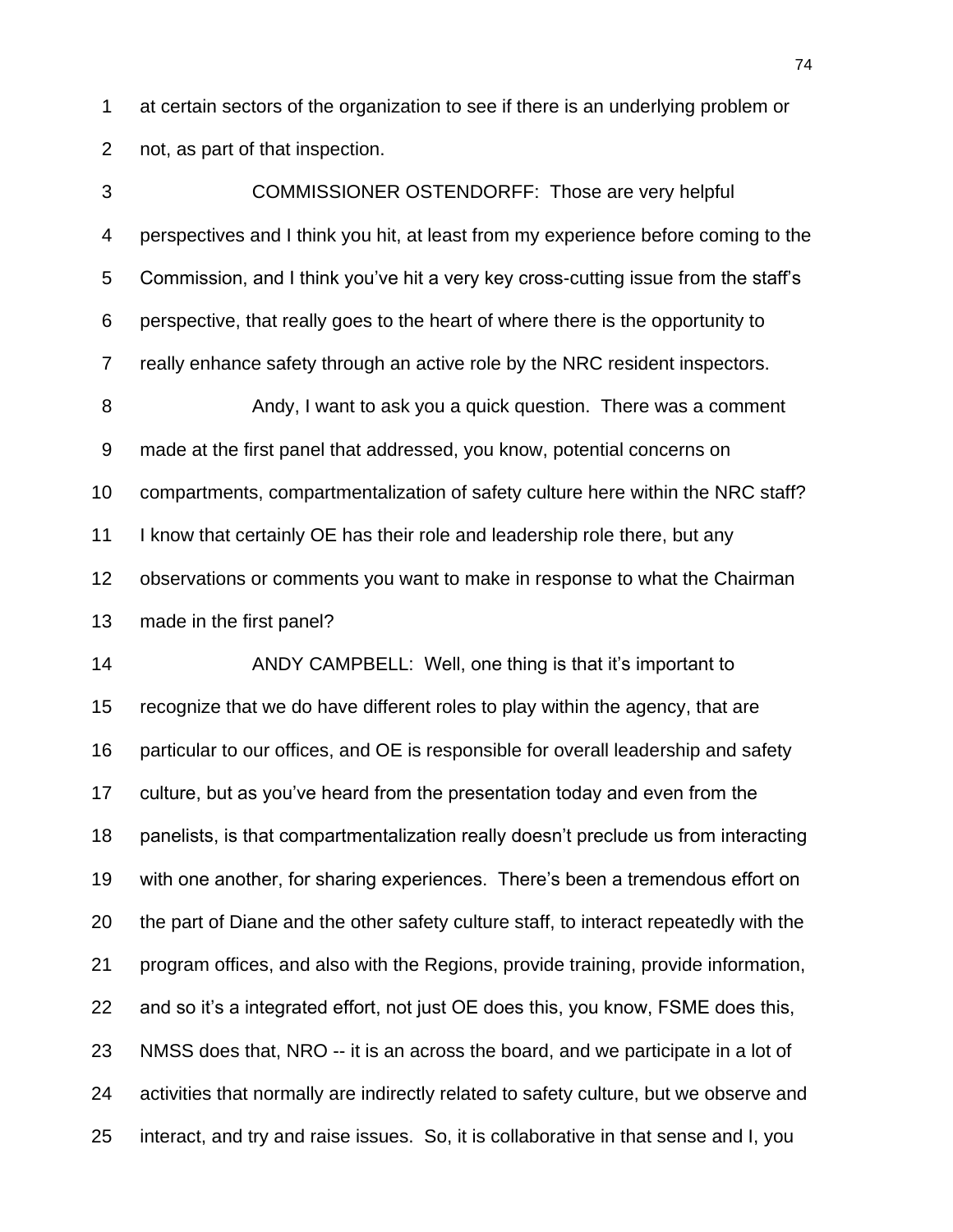know, while I understand that we do each have our jobs, we do that in a way that is, I think Bill uses the phrase interdependent, and we do it in an interdependent way.

 COMMISSIONER OSTENDORFF: Okay. Anybody else want to add to that at all? John, it looks like you want to --

 JOHN KINNEMAN: Commissioner, I"d just add that, as you know, my background is not the reactor program, that in fact those kind of interactions occur in the non- reactor program, where from a number of processes, observations come forward to the supervisors, and both with OE and among ourselves. We often have had discussions on well, here"s an observed behavior. Can we connect that to safety in a way that we can present it to the licensee that will be convincing and will lead them to change their behavior. So I think I agree with Andy and all the other comments, that there"s a clear communication across the various elements of the agency, even though there"s a focus on safety culture and OE. COMMISSIONER OSTENDORFF: Thank you, John, and again, thank you all for your efforts in this very important area. Thank you, Mr. Chairman. CHAIRMAN JAZCKO: Commissioner Svinicki? COMMISSIONER SVINICKI: Well, I will thank you as well for your presentations and your work on this effort. I have some maybe more specific

questions. Diane, I wanted to ask -- you talked about the workshop in

23 December, on the common language efforts and it's my understanding though

that that workshop might have occurred in December, because for resourcing

issues at NRC, we might have actually moved it later in the year. In terms of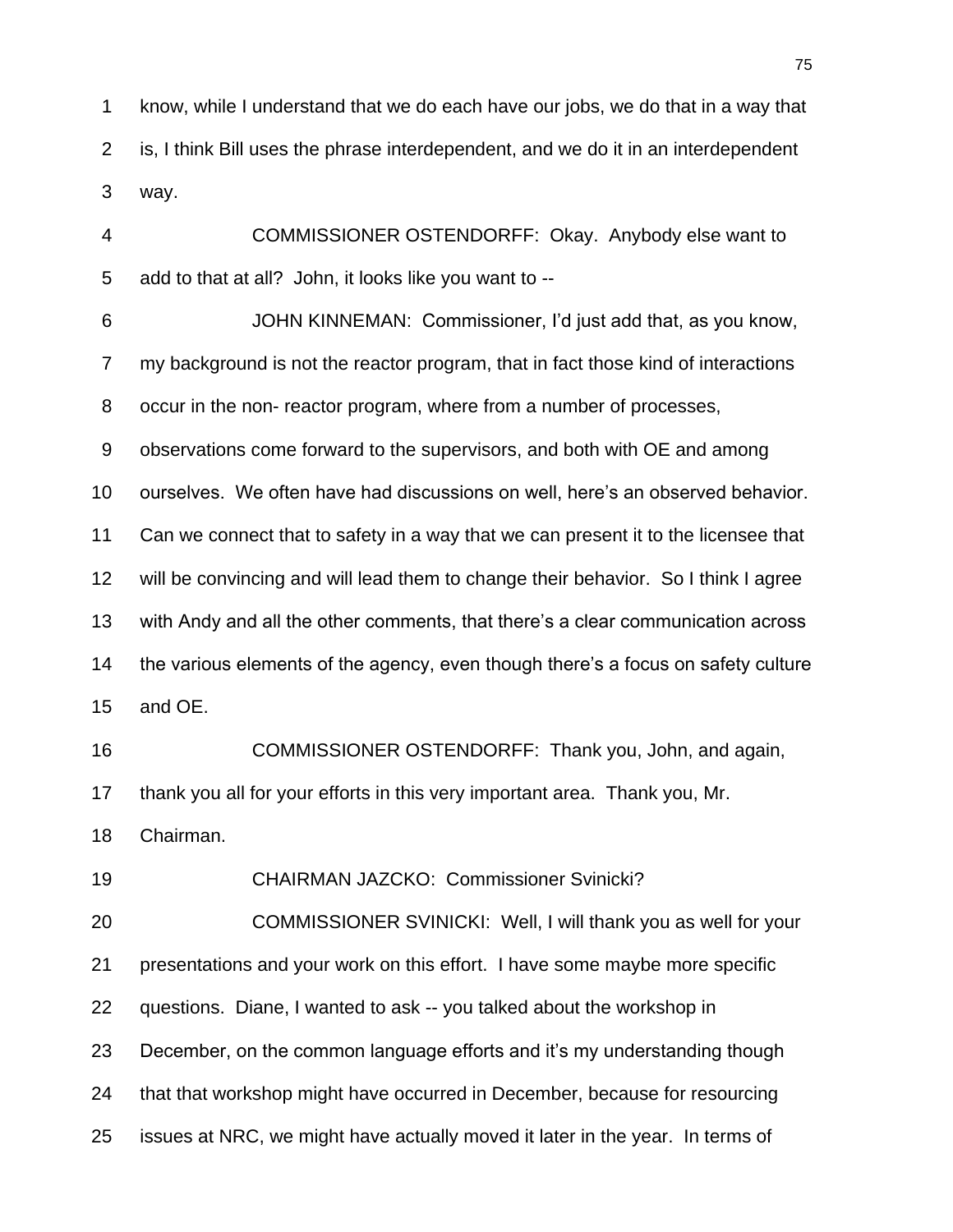where we stand now and we heard from the first panel about the importance of sustaining our effort to bring the few remaining issues there to closure, are you aware of any resource constraints that we would have in the current year, that would be an impediment to continuing our common language issue resolution? DIANE SIERACKI: Commissioner Svinicki, I"m going to move that over to Undine Shoop, because she --

COMMISSIONER SVINICKI: Okay.

 DIANE SIERACKI: This is her area and she would have to respond to resources.

 UNDINE SHOOP: We are very encouraged by the common language effort. We"re encouraged by the enthusiasm we see from the industry, but you are correct in that we were ready to move forward with the initiative and then the events in Japan happened, and that took resources. So, we ended up having the first workshop in December instead, and we were moving forward to complete and finalize, and work with our stakeholders to do that. The only impediment that I see is that anytime you try and work with any stakeholders, you want to make sure that they"re all involved, and so as we move forward, we need to make sure that any time that we select to have any interactions, that all of our stakeholders are available, and the only other ones that may be a slight impediment is that we do have a plant in column four that will require a safety culture assessment, but it"s my understanding that that"s now been pushed back to a timeframe that will have very little impact. COMMISSIONER SVINICKI: Okay. Thank you. It"s also my

 experience that where we"re trying to engage and bring a finite set of issues to closure, that the more time there is between the engagements with the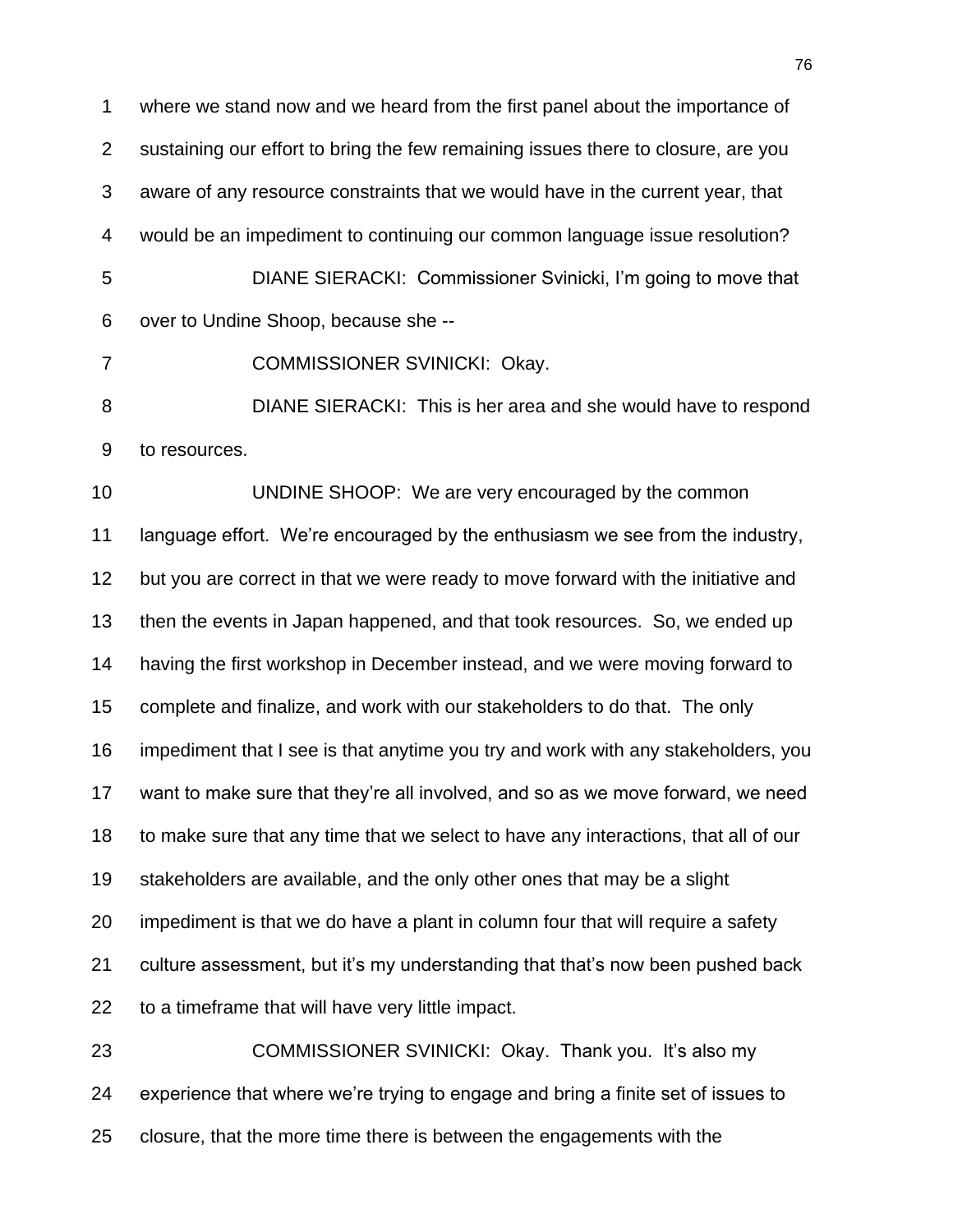stakeholders, the more difficult it will be. Often a sustained push can get you to that closure and resolution sooner. So, I inquired about the resources along those lines. It seems from the first panel that we"re close, so I think it will be productive if we can sustain that effort. So, I appreciate your answer on that.

5 I'm not certain who on the panel, or perhaps someone in the well, I wanted to pursue a little bit further. We heard from Lee Cox about Agreement States efforts, and he had mentioned or suggested that, you know, if we look at the IMPEP evaluations, that"s a way to have a very uniform approach to our outreach on the policy statement with Agreement States, and then through the Agreement States, with Agreement State licensees, is there anything more you could talk about? Does the staff have efforts in that regard? Or are you at the beginning of the engagement with the agreement states on that?

 CINDY FLANNERY: Thank you. Yeah, there are several ways that we've engaged the Agreement States. One is the revisions to the NUREG 1556 series --

COMMISSIONER SVINICKI: Okay, yes.

 CINDY FLANNERY: -- as well as the changes to Inspection Manual Chapter 1248 to incorporate safety culture. Both of these initiatives have an Agreement State representative on the working groups. Also, Diane mentioned the revisable brochure. Shortly after the brochure was published, FSME and OE worked together on developing a brochure that could be used that could be revised and used by the states to tailor to their own needs. With regards to IMPEP, we're taking advantage of that opportunity where we're dialoguing with the Agreement States to, again, raise awareness of the Safety Culture Policy Statement, share some experiences, and find out what they're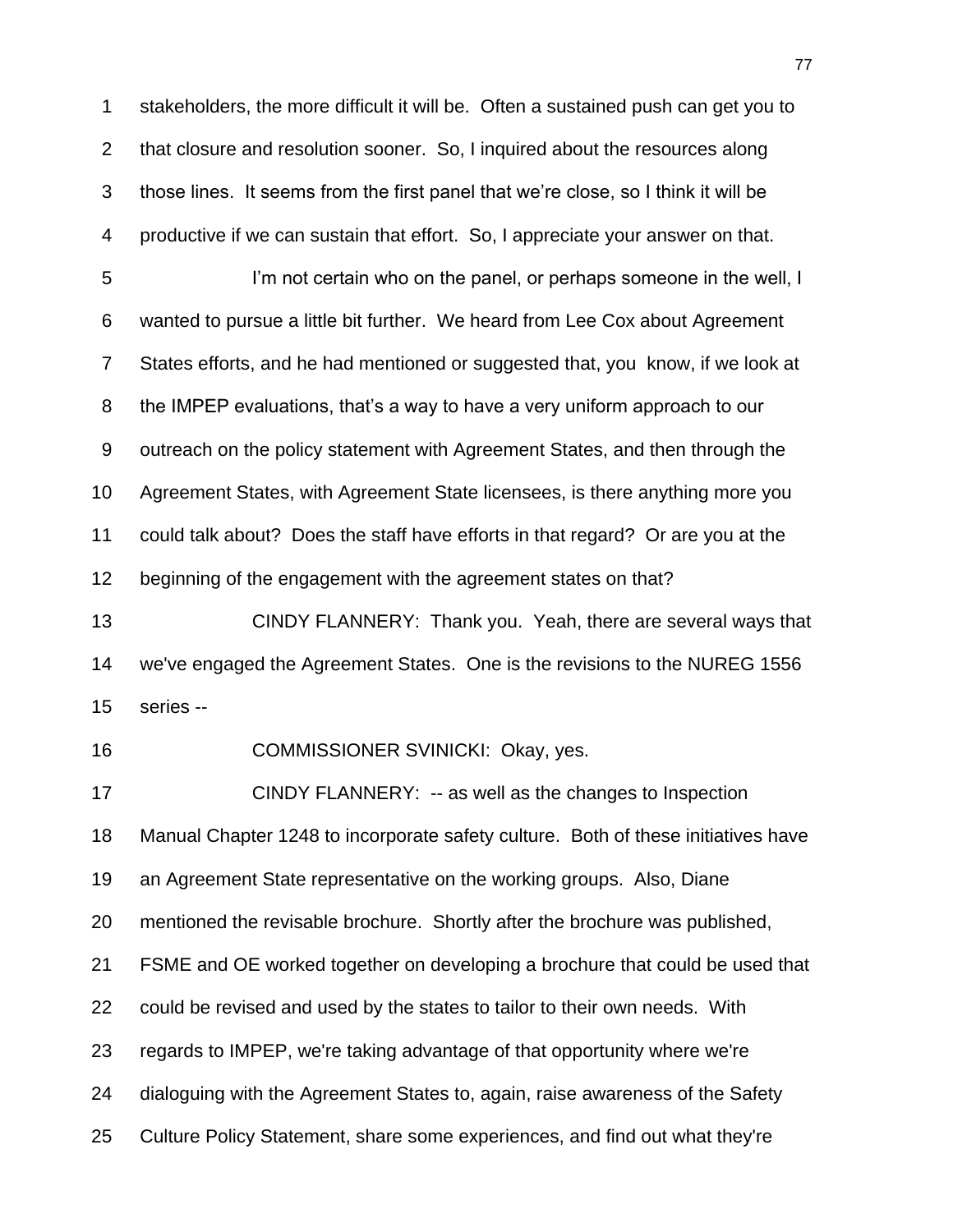doing in the Agreement States. And also we have monthly teleconferences with OAS and CRCPD, which is another opportunity to provide updates on what we're doing and sharing experiences.

 COMMISSIONER SVINICKI: Okay, thank you very much. That's very helpful. And I wanted to return to the issue that Billie Garde had raised about, I think Commissioner Ostendorff called it compartmentalization and, again, this has been addressed. Andy, you talked about it a little bit. You talked about the fact that we acknowledge the Office of Enforcement has the safety culture lead, but there is a lot of engagement that goes on. It's a very collaborative process with the programs, but maybe I just want to ask it a little more bluntly. Diane, if you're the kind of person who's doing a lot of direct engagement with NRO or NRR, do you feel that when you approach them their view is okay, I'm going to put on my safety culture hat because Diane's coming to talk to me, but mostly that Diane's job and after that meeting is over I don't do safety culture anymore? Do you ever feel that you pick up on that vibe as you engage with program offices?

 DIANE SIERACKI: Actually I don't. It's been -- they've been very receptive. The people that you see at the table here are my main contacts. We have a steering committee, in fact, that has members from a number of the other offices that support as well from Research, NSIR and OGC, and that group gets together quarterly. And so we do have support. It's -- having the lead means doing most of the work, I guess, but the actual input from the program offices has always been very good and at this point in time with the policy statement actually being effective, they really have the lead role for their areas with their licensees to do these activities and we have really come back more into a support role.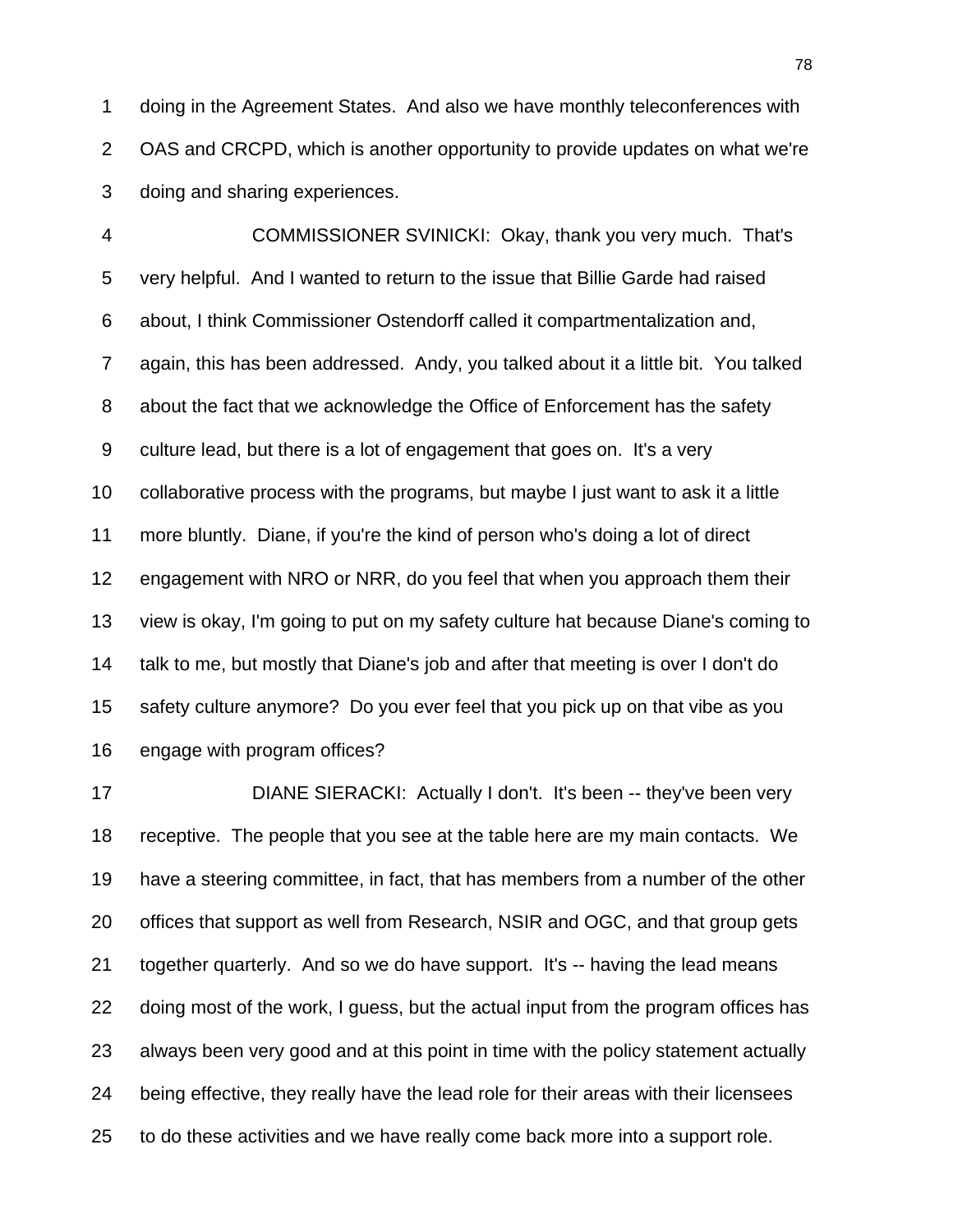And that's been working very well. They have a lot of things to do and they're patient with me and I'm patient with them.

 COMMISSIONER SVINICKI: Okay, very good. I appreciate that. And the last question I had wanted to inquire about was this was in some of the background materials provided to the Commission for this meeting. There was a discussion in an inspector newsletter about the creation of a safety culture assessor qualification card. Is there someone who can speak kind of -- to me it indicated that we're getting some rigor in how we're putting it into people's training plans and things like that. Is there someone who could talk about this qualification card? DIANE SIERACKI: I'll just quickly make one statement and then I"ll move it over to Undine if she has something further, too. This safety culture assessor card that you see now in the manual chapter was actually in a memo

 format before, so it's really just formalized. It's not done specifically for the Safety Culture Policy Statement, but it's for those inspectors who work on 95003s and 02s, and if there's anything you want to add, Undine.

 UNDINE SHOOP: I would just like to add that while we developed the card specifically for our reactor inspectors, we do anticipate that there are parts of it that the other program offices will be able to use as well if they decide that they want to develop their own qualification card.

 COMMISSIONER SVINICKI: Okay, thank you. Well, thank you all again. Thank you, Mr. Chairman.

CHAIRMAN JACZKO: Commissioner Apostolakis.

COMMISSIONER APOSTOLAKIS: No questions, Mr. Chairman,

except to congratulate the staff on the great job they're doing.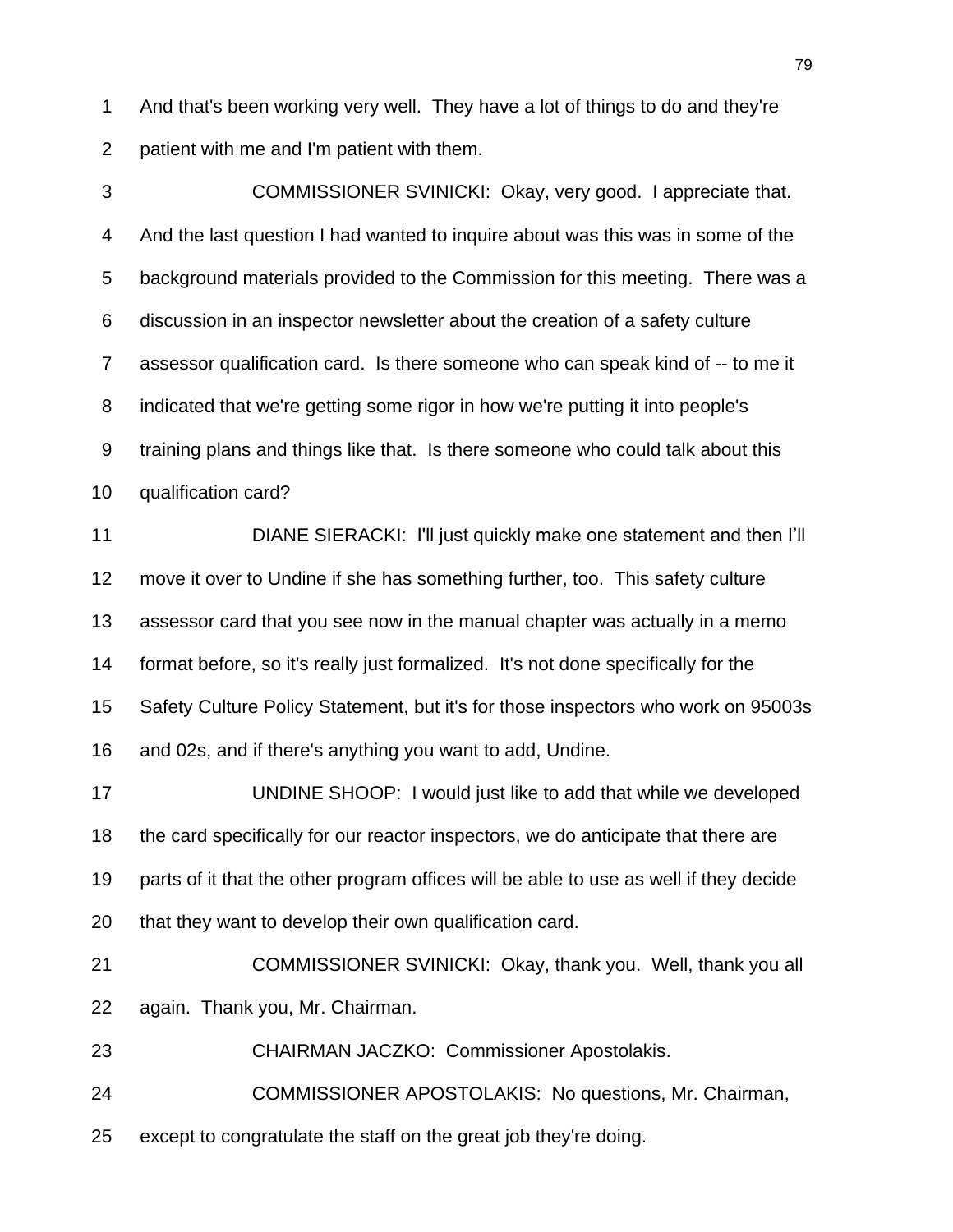CHAIRMAN JACZKO: Thanks. Commissioner Magwood. COMMISSIONER MAGWOOD: Thank all of you for your comments today and, you know, Diane, I suspect the fact that so many people are so happy with this process has a lot to do with the way you've led it. So, I, you know, congratulations. DIANE SIERACKI: Thank you, appreciate that.

 COMMISSIONER MAGWOOD: It's rather rare to have a love fest in this room.

**[laughter]** 

 So we'll bathe in that glory while we can, so thank you for that. I wanted to -- I have a couple of questions for you. I wanted to sort of bounce over to Bill and Laura and Undine for just a moment on this resident inspector issue. I think you covered it quite well with Commissioner Ostendorff. I just wanted to get a little clarification. I did hear, and I think my understanding is consistent with what you said, which is that, you know, if there were isolated cases you would expect a resident inspector to take appropriate action by making comments to senior management of the plant or if it becomes, and I think the way I interpret what Laura said, if there's clearly a trend and there clearly is beginning to become a significant issue in the way the plant's operating, that falls into a cross- cutting issue, and that would deal in ROP space. So, basically it's an order -- it's a magnitude issue. If it's an isolated thing it's a concern, but it's not leaking into performance, it's handled more informally. If it's getting into performance it becomes more formal. Is that the way they really think about this? Is that a fair characterization?

And Ms. Garde was emphasizing the need for additional tools that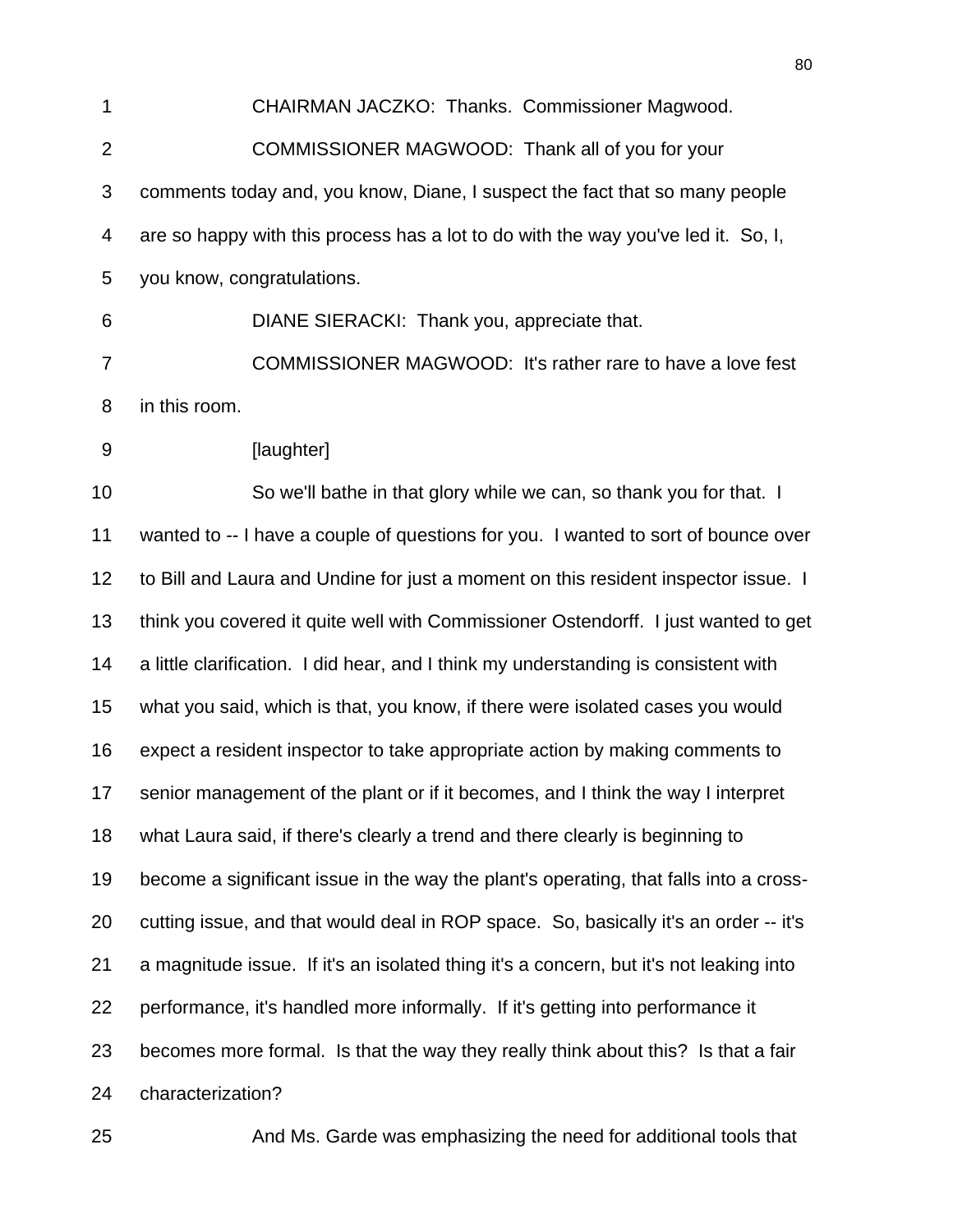speak specifically to safety culture. Do you feel that there are other tools out there that should be considered? I know we always assess the ROP and we're always improving, but is there anything out there right now that you're aware of that we should be considering, or the Commission should give thought to regarding giving additional tools to inspectors? BILL BORCHARDT: I don't know if Undine knows of any inspection procedure updates and progress. UNDINE SHOOP: As part of the Safety Culture Policy Statement and then the common language effort, we will be revising the guidance documents for the ROP. But if you look at the ROP as it currently is developed, it's a very flexible process that actually allows us to do a lot of things and there is actually one area where you can have an isolated incident, get you, you know, where you have to do something about safety culture and that is the safety conscious work environment cross-cutting area. You can have one incident and we'll be looking very closely at your plant if you get one of those. But that's -- the other ones, obviously based upon performance and the underlying causal factors to things that are happening at the plant. We do believe that that's a very good indicator as currently developed to inspire the licensees to go and take a look at areas that may be degrading. COMMISSIONER MAGWOOD: Okay, great. ANDY CAMPBELL: Let me just briefly add to that that we're currently developing additional guidance in the area of the chilling effect letter and Lisamarie Jarriel is working and will be presenting that material at the

- NAECP conference coming up in February. So, we are working in terms of how
- this chilling effect -- there are processes that we've been following for years that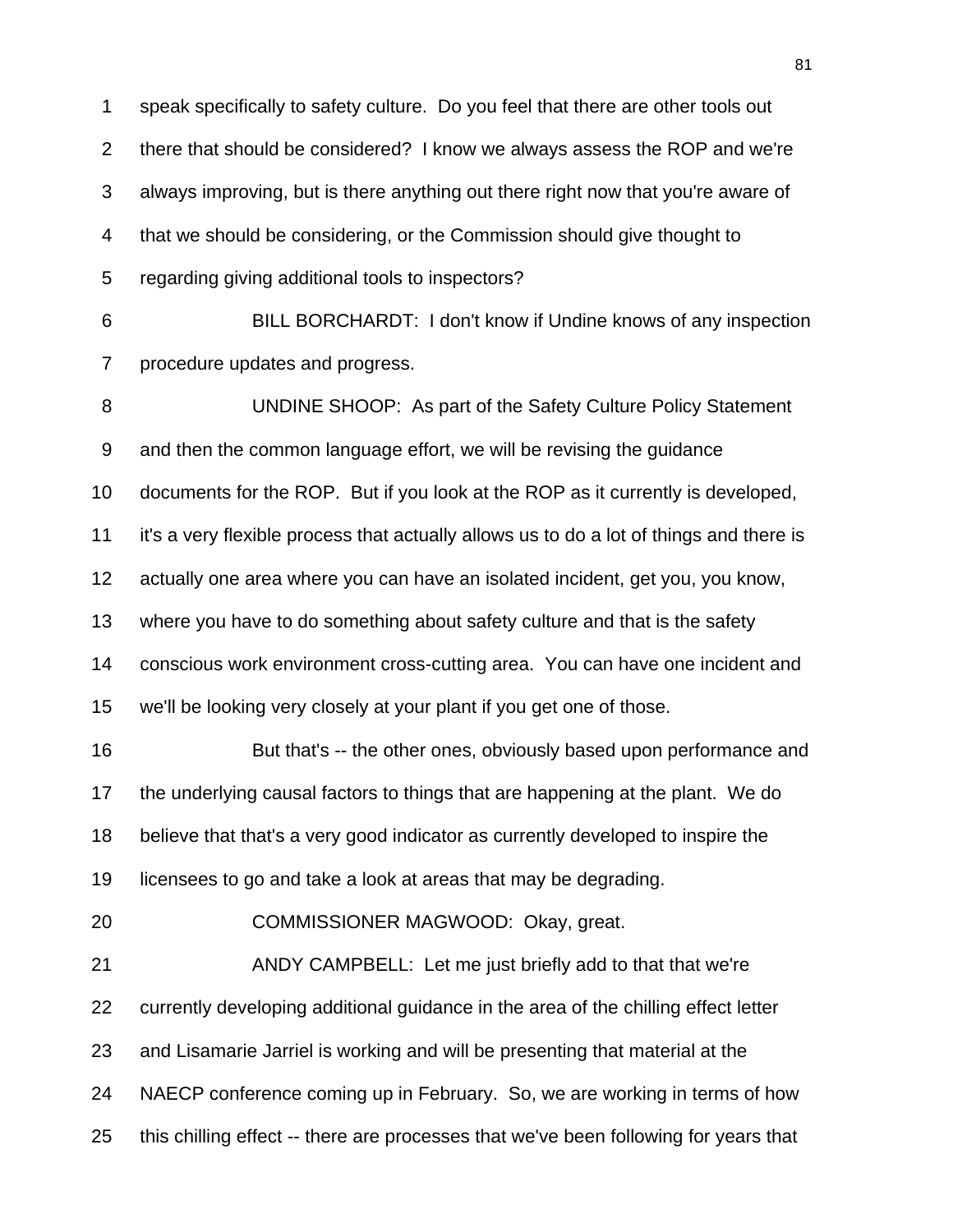are becoming formalized in the allegations arena.

 COMMISSIONER MAGWOOD: Okay, excellent. Thank you. Commissioner -- I think it was Commissioner Svinicki had a brief discussion about resources. I wanted -- have we defined or do we know now what resources we expect to put into this effort in the current fiscal year in total and then in the next? I mean, is there a plan -- a long-term resource plan for this activity?

 DIANE SIERACKI: With respect to the Office of Enforcement, we do have dedicated resources. We have two and a half FTE. Those are also to be used for the other program offices. Each of the program offices, and you may have seen this in the SECY paper, feel that their current resources are sufficient to continue the work that we are doing with the plans that we have.

 COMMISSIONER MAGWOOD: I don't recall from the SECY paper whether the staff actually identified how much resources each office would contribute to this. Was that defined? I don't remember seeing it.

 DIANE SIERACKI: It is not defined in those terms. You mean for FTE? How much FTE? No. It was more of a blanket statement that we were able to conduct the activities that we have planned with the current FTE. Oftentimes for the program offices they have -- it's a part of someone's work, so it's not a dedicated person, but in the Office of Enforcement we have dedicated people for safety culture.

 COMMISSIONER MAGWOOD: Right. Bill, anything you want to add to that?

 ANDY CAMPBELL: Let me just add that in developing the policy statement that was presented a year ago, I think we actually spent around four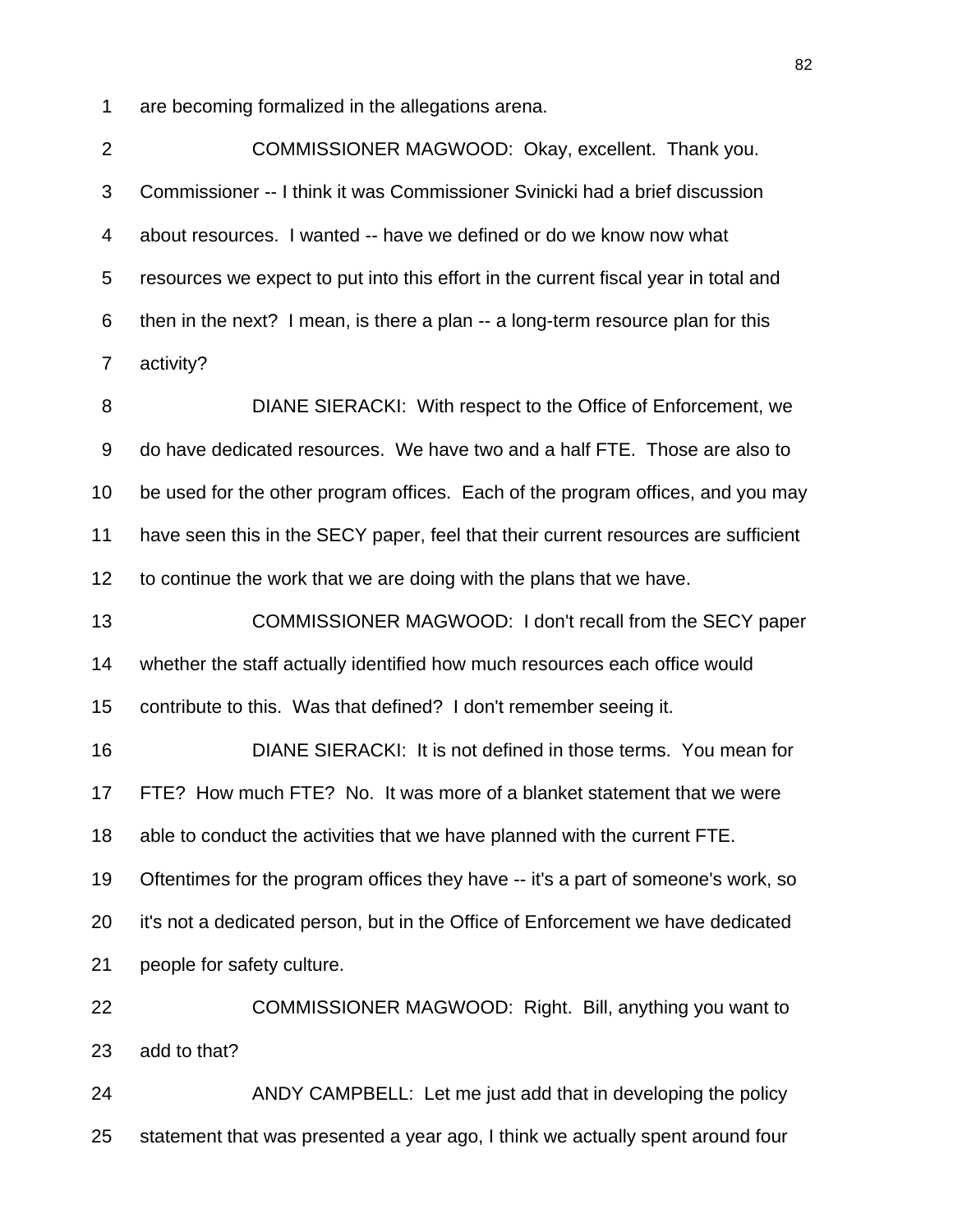FTE of work and we did a lot of that by bringing in people on rotation and we still rely -- OE relies a lot on people who come in on rotation, the individual working on the case studies right now is on detail to OE. So we can, you know, apply additional resources as needed. Within the budget process the different business lines, budget for OE activities and included in those budget processing we include safety culture and include that as part of what we get from NRR, what we get from NRO, and so on for the different business lines.

 COMMISSIONER MAGWOOD: Okay. Diane, what about -- I think the two and a half FTEs? Was that 2012?

DIANE SIERACKI: Yes, and through 2013.

 COMMISSIONER MAGWOOD: And 2013, so, okay. All right. Appreciate that. A couple of specific questions for you. One is, we've -- I think the chairman mentioned the big challenge is really not so much the reactors, it's really more the materials, but even going a little bit even drilling down further, when you think about the very small licensees, portable gauge licensees, and the small industrial licensees, they're probably the most difficult to reach in this process. What special efforts have been made in that direction to try to get to those people?

 DIANE SIERACKI: Just briefly and then I'll let John add to that. We do -- our risk that we just issued, that would get out to some of those licensees and we are watching for annual meetings and any opportunities that we have that we can get together with the smaller licensees, as well as the larger groups. We also maintain contact with that work group that was the panelists from February of 2010, and they represent all of that community, so we've got those lines of communication open as well so that we can take advantage of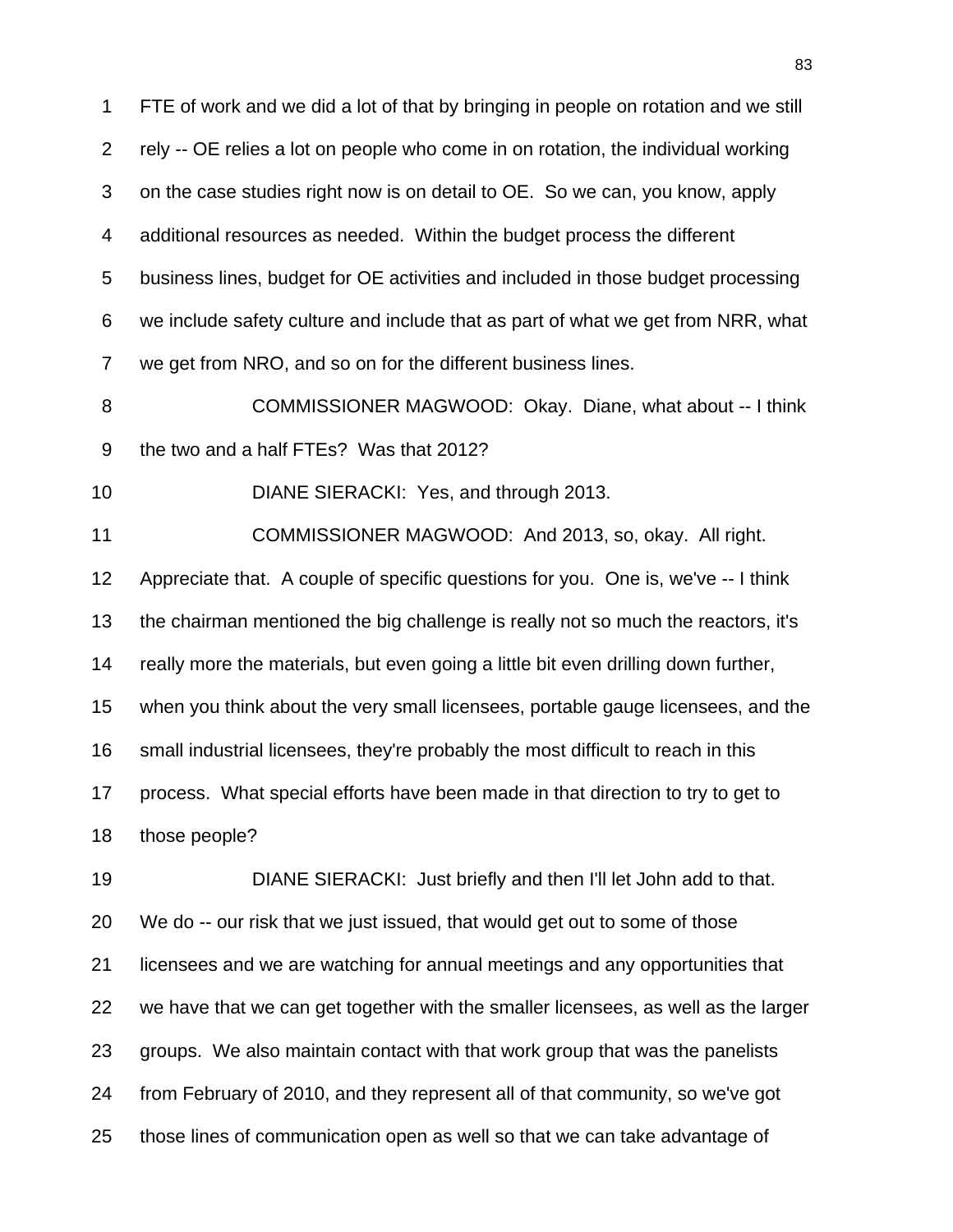opportunities. John.

 JOHN KINNEMAN: Actually, while this used to be my area, now it's Cindy's, so I'll let Cindy answer that.

**[laughter]** 

 CINDY FLANNERY: I was just going to say besides the dialogue during inspections, we're also doing some work with industry. For example, the organization American Portable and Nuclear Gauge Association has indicated plans to share information with the portable gauge licensees, for example, with their next newsletter. They're going to be providing NRC safety culture brochure, as well as volume 1 of NUREG 1556, and the timing of that distribution will coincide with when volume 1 goes out for public comment, which is due in a couple of months. So we're facilitating the process of working with industries to also share information.

 COMMISSIONER MAGWOOD: What's your confidence that we're reaching those people? I know the activities are going on, but do you have any way of, at least on an anecdotal basis, to get a sense as to whether those licensees are getting, absorbing, implementing, based on what you're doing? CINDY FLANNERY: Yeah, I mean, you know, we're receiving support of the policy statement and there are certainly indicators that it's reaching licensees and resonating with them. We have received some feedback that -- of plans to post information, of plans to provide training, but you know, of course for some of these smaller licensees, you know, they're going to be hearing about it for the first time from these inspections. So there's really quite a variation in terms of level of awareness when we interact with them.

COMMISSIONER MAGWOOD: Okay, great. Thank you. One last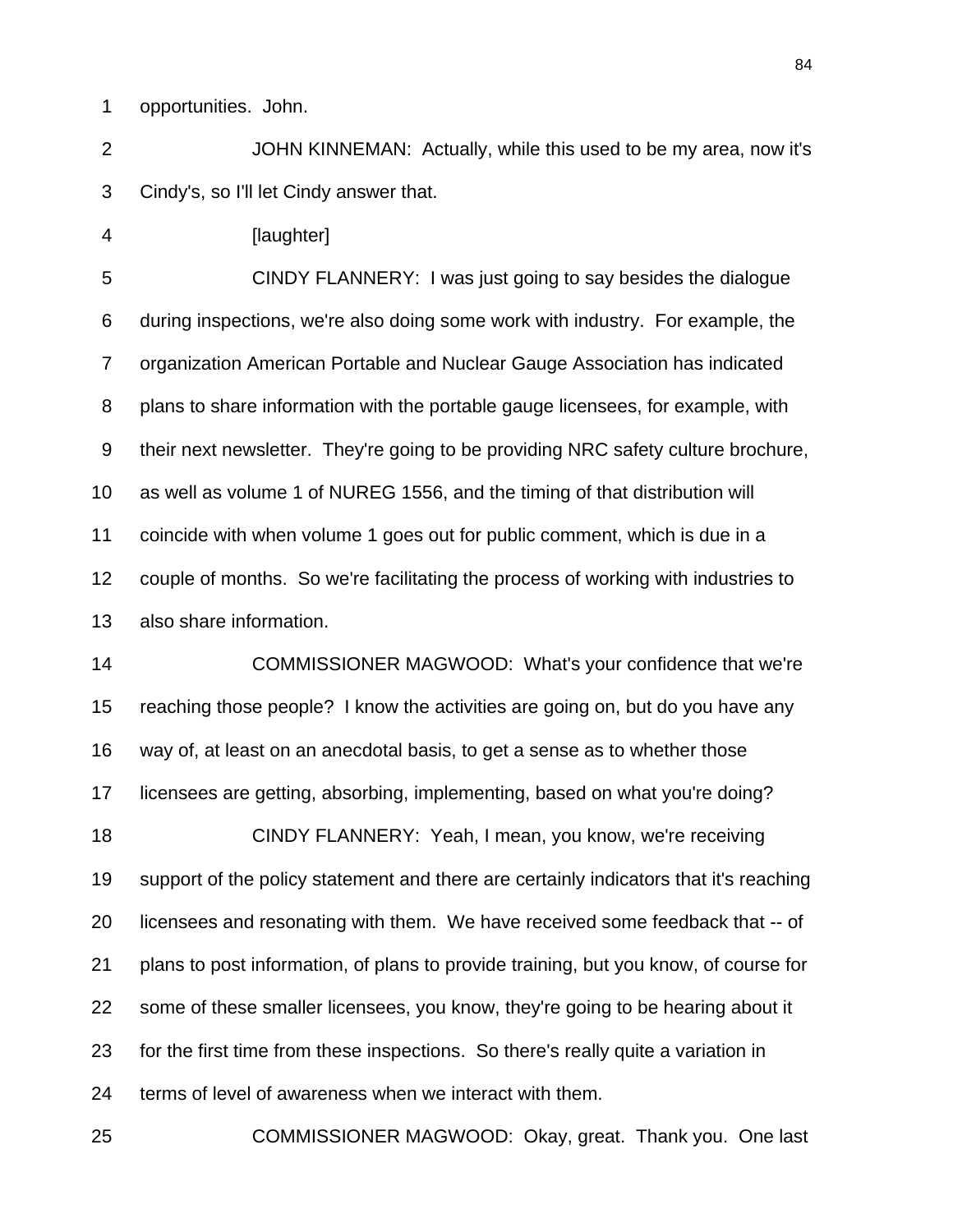question, Diane. You mentioned the international outreach that's going on. You know, one of the things that I think certainly I've seen over many years and others have as well is that safety culture is part of culture. And as you go into different cultures, communicating these issues becomes an interesting exercise and I wondered from the outreach you've done so far, do you have any observations or thoughts about the international aspect of this and how we communicate and whether we're on the same wavelength of the other countries.

 DIANE SIERACKI: Actually, my experience has been that there has been a high level of interest and understanding. I think the only presentation I did that they were really not on the same page was Russia. They have one owner and they have 10 units and they just completely think about safety culture differently than we do. But other than that, I think it's been very -- it's been a positive experience and I think the new documents that we're working on that will reach all of these member nations are very significant. These are documents that they've never looked at before. Continuously improving safety culture has never been touched before. So I think it shows that it's really in the forefront and it may be Fukushima and it may be some of the other things that have happened recently, but it's really -- safety culture is really getting a lot of attention.

 BILL BORCHARDT: Just based on our involvement in the Convention on Nuclear Safety, there's worldwide acceptance of the importance of safety culture and there's some -- there's some differences between countries. I think we're probably further down the road in giving definition to what needs to be done. I think a lot of countries are looking to us to pave the path for something that they could implement, but there is universal agreement about the uniqueness of the nuclear industry, of the work ethic, and the required safety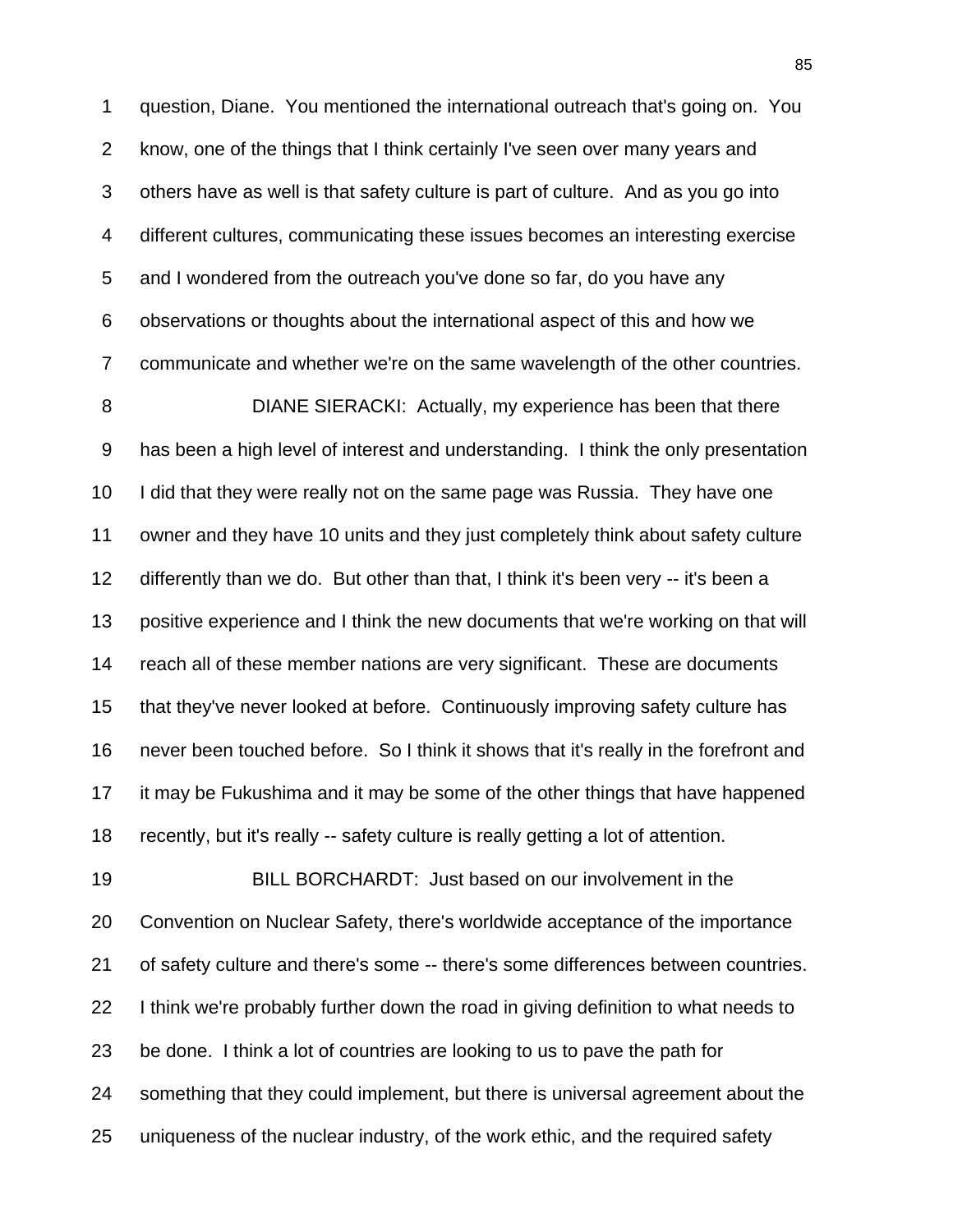culture to make it safe.

 COMMISSIONER MAGWOOD: Okay, appreciate that. Thank you. And thanks to all of you for all the work you've done in this area.

 CHAIRMAN JACZKO: Well, thank you, everyone. The only question I would ask is similar to the question that I asked the previous panel is what are we doing and what do we need to be doing to make sure that 10 years from now, five years from now, whatever the timeframe is, that these things that we're talking about today are engrained and implemented in an effective way and probably even built on and enhanced as we learn? Whoever wants -- Diane, if you want to start.

 DIANE SIERACKI: I"ll begin. I think with the oversight processes that we have in place, you know, certainly the ROP and now the cROP and the fuel cycle oversight process, that will keep that in the forefront, because we'll have it very visible. On the Agreement States side with the guidance documents, now that it's going into the NUREGs, those don't just get put on a shelf. That'll be something that is out there as well. And I think if you look back on the policy statement for safety conscious work environment when we brought that out back in 1996 when that was, that was a policy statement, too, that could've ended up on a shelf and it really permeated all of the organizations. And we have regulations and we have ECP programs at every station, and I think if you keep this out in the forefront and we continue with this dialogue and education and get people to embrace it, it will sustain itself.

 ANDY CAMPBELL: I think that two key things we have to keep doing is pushing out to the community that we regulate and emphasizing safety culture and as things evolve pushing more of that material out, and then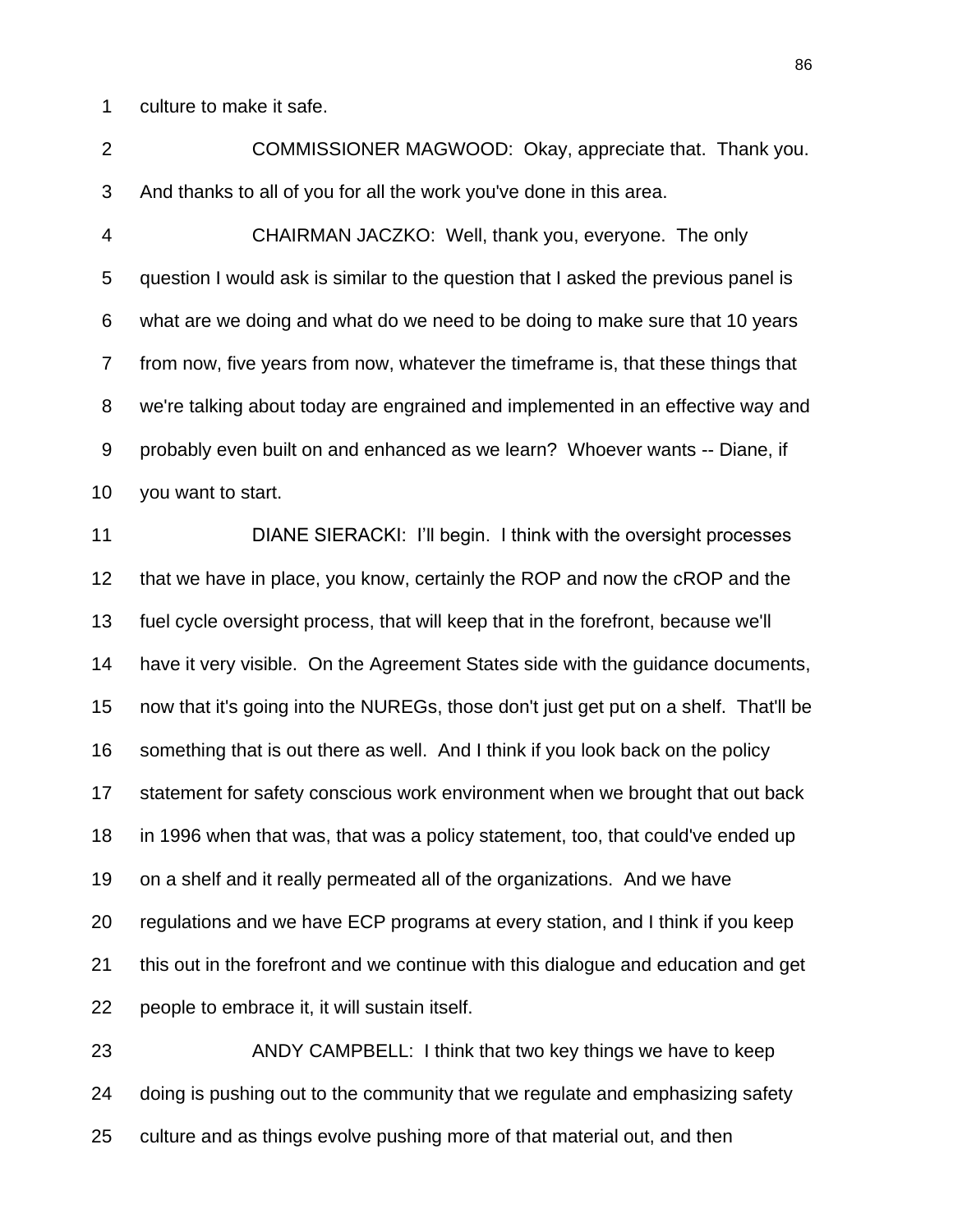assessing through inspectors, really, as well as other observations and coming to and understand, is it working? Is it not working? Do we need to do things differently? And then consciously moving ahead with if it's not working in one area is there something we need to do to address, either change our guidance, change our regulations, if possible, you know, those kinds of things. But I think at this point we're eight months out from the issuance of the policy statement. It's probably going to be several years before we can come to those kinds of conclusions.

 CHAIRMAN JACZKO: Okay. Well good. Well thank you for that and I think as you go forward I certainly expect that you will come forward if there are, in addition to the education and outreach activities, other things that you think you need to do and if you do feel constrained by previous direction, I would expect that you would let us know and give us some proposals to how to change it. So again, I want to thank you all for the work that you've done and the work that you will do in the future to continue with this effort. So I think there's a lot to do.

 COMMISSIONER SVINICKI: Mr. Chairman, I just wanted to observe that it's wonderful that there's this much interest, but I don't think -- in safety culture, but I don't think people realize the meeting started at 9:00.

20 [laughter]

 CHAIRMAN JACZKO: I think -- no, I think that's a good point and I think it was strategic of us to place this meeting right before, I don't know we're doing something afterwards.

COMMISSIONER SVINICKI: I think so.

[laughter]